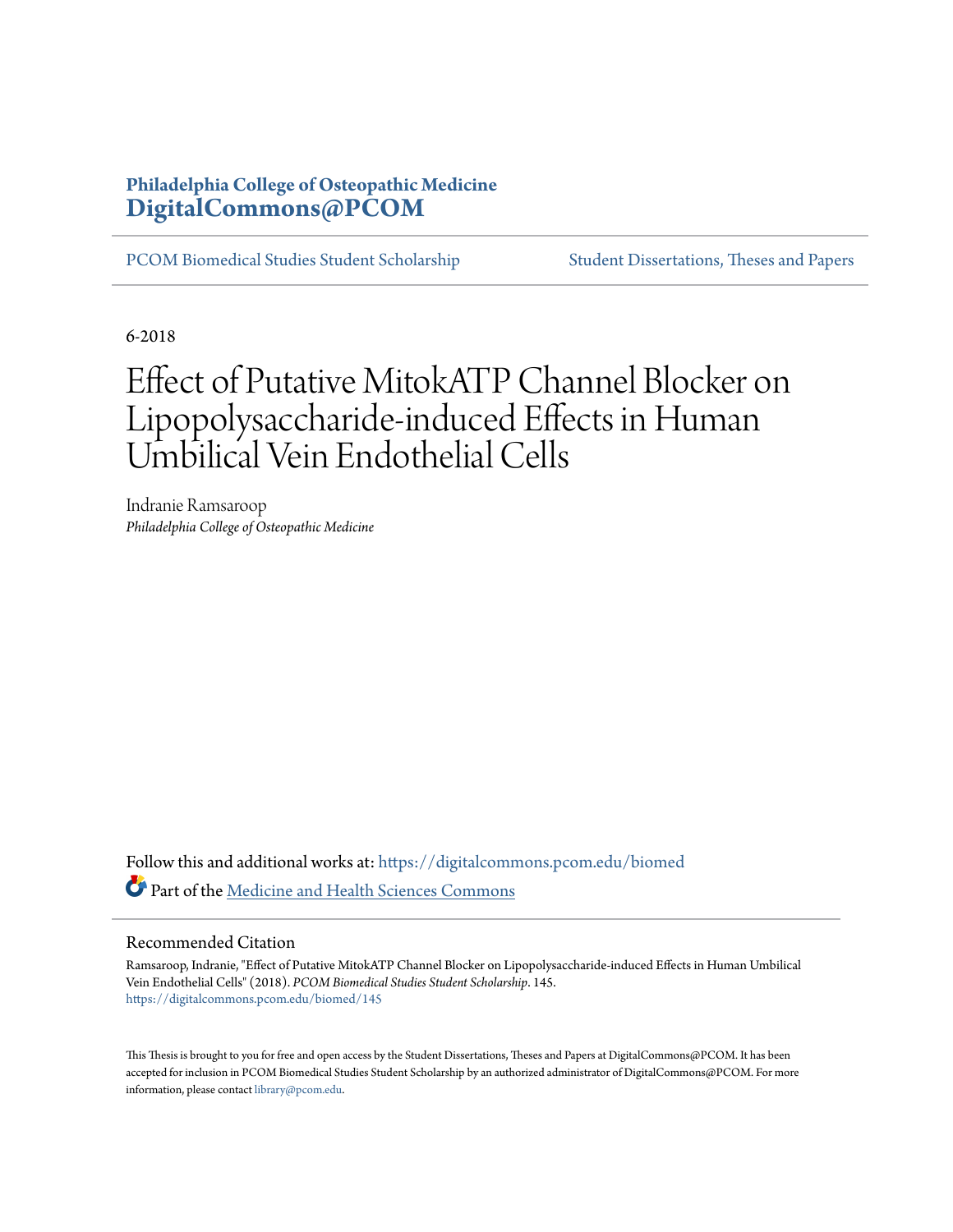# **EFFECT OF PUTATIVE MITOKATP CHANNEL BLOCKER ON LIPOPOLYSACCHARIDE-INDUCED EFFECTS IN HUMAN UMBILICAL VEIN ENDOTHELIAL CELLS**

Indranie Ramsaroop

A Thesis Presented to Philadelphia College of Osteopathic Medicine – Georgia

In Partial Fulfillment

For the Degree of

Master of Science

In

Biomedical Sciences

Philadelphia College of Osteopathic Medicine – Georgia, June 2018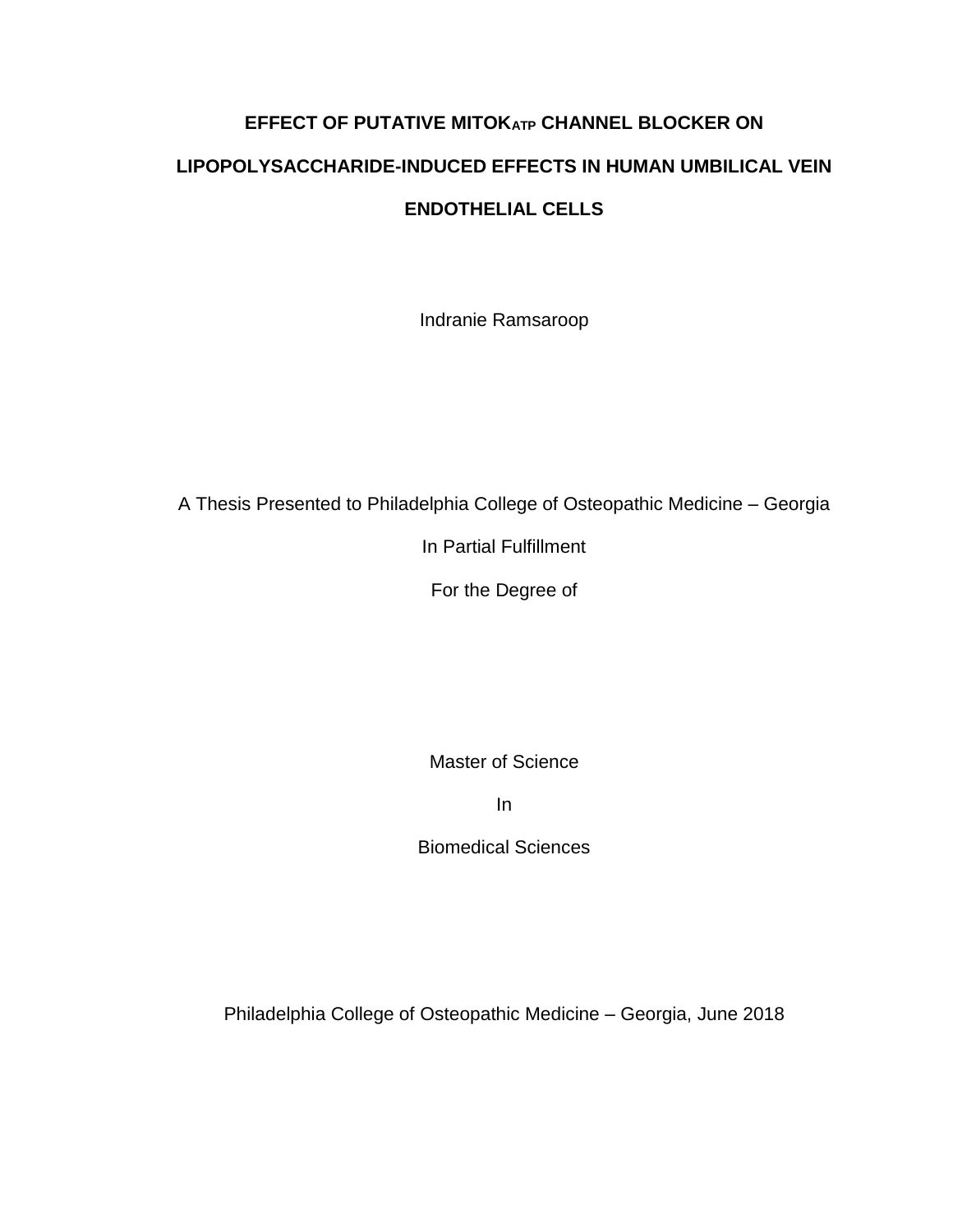This thesis has been presented to and accepted by the Associate Dean for Curriculum and Research Office of Philadelphia College of Osteopathic Medicine – Georgia in partial fulfillment of the requirement for the degree of Master of Science in Biomedical Sciences.

We the undersigned duly appointed committee have read and examined this manuscript and certify that it is adequate in scope and quality as a thesis for this master's degree. We approve the content of the thesis to be submitted for processing and acceptance.

\_\_\_\_\_\_\_\_\_\_\_\_\_\_\_\_\_\_\_\_\_\_\_\_\_\_\_\_\_\_\_ \_\_\_\_\_\_\_\_\_\_\_\_\_\_\_

Avadhesh C. Sharma, Pharm. D., Ph.D. Date of Signature Thesis Advisor Chair and Professor Department of Pharmaceutical Sciences

Rangaiah Shashidharamurthy, Ph.D. **Date of Signature** Date of Signature Co-Advisor Associate Professor Department of Pharmaceutical Sciences

\_\_\_\_\_\_\_\_\_\_\_\_\_\_\_\_\_\_\_\_\_\_\_\_\_\_\_\_\_\_\_ \_\_\_\_\_\_\_\_\_\_\_\_\_\_\_

Srujana Rayalam, Ph.D. Carrier and Contract and Contract Date of Signature Assistant Professor Department of Pharmaceutical Sciences

\_\_\_\_\_\_\_\_\_\_\_\_\_\_\_\_\_\_\_\_\_\_\_\_\_\_\_\_\_\_\_ \_\_\_\_\_\_\_\_\_\_\_\_\_\_\_

Richard E. White, Ph.D., FAHA Date of Signature Professor of Neuroscience, Physiology and Pharmacology Associate Director, Biomedical Sciences Program Department of Basic Science

\_\_\_\_\_\_\_\_\_\_\_\_\_\_\_\_\_\_\_\_\_\_\_\_\_\_\_\_\_\_\_ \_\_\_\_\_\_\_\_\_\_\_\_\_\_\_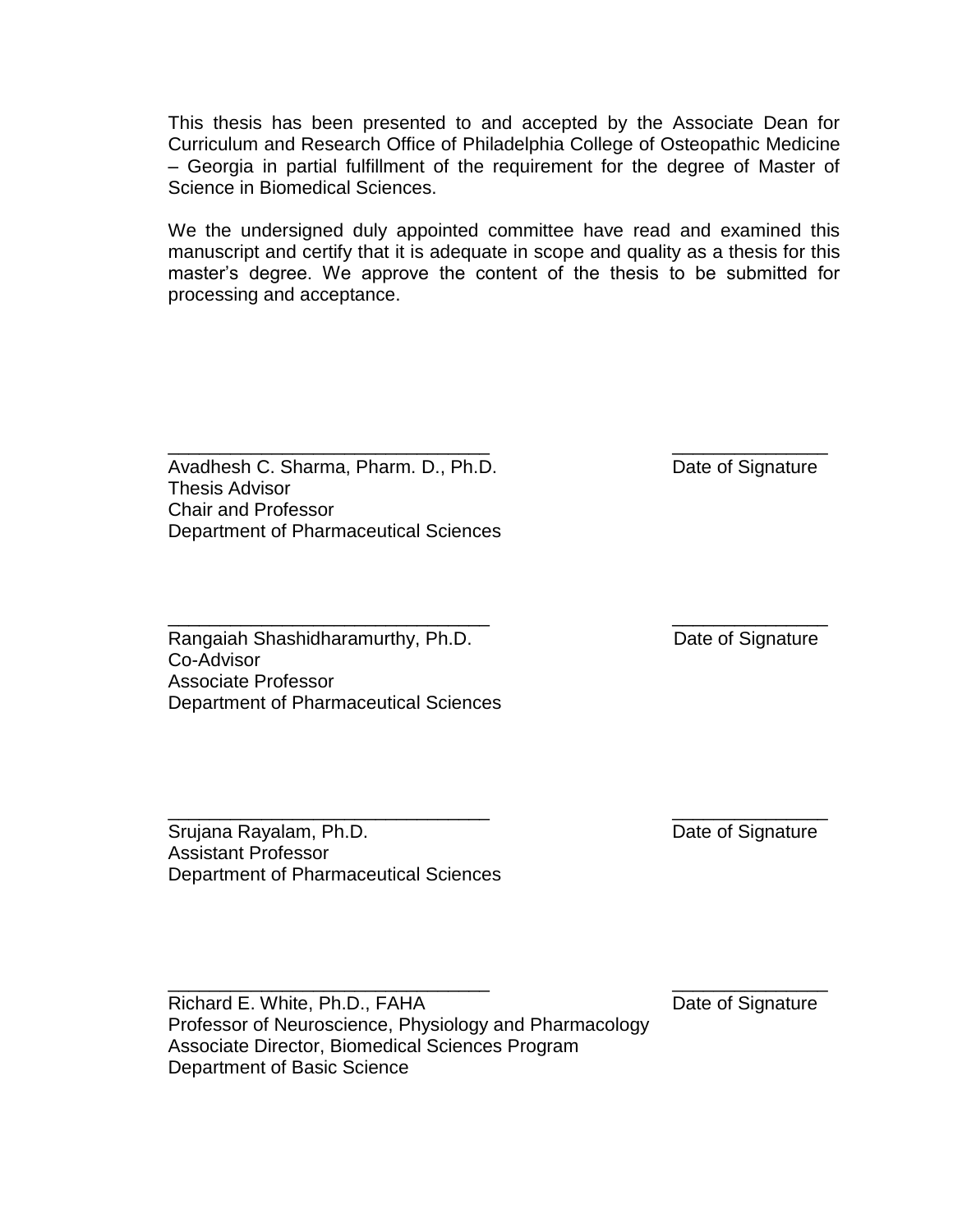### **ACKNOWLEDGEMENTS**

I would like to express my sincere gratitude towards Dr. Avadhesh Sharma and Dr. Rangaiah Shashidharamurthy for their mentorship throughout this study. In addition, I would like to thank my thesis committee members Dr. Richard White and Dr. Srujana Rayalam for their support and expertise on this project.

 I would also like to thank the GA-PCOM Department of Biomedical Sciences and Department of Pharmaceutical Sciences for the opportunity and resources to conduct this study.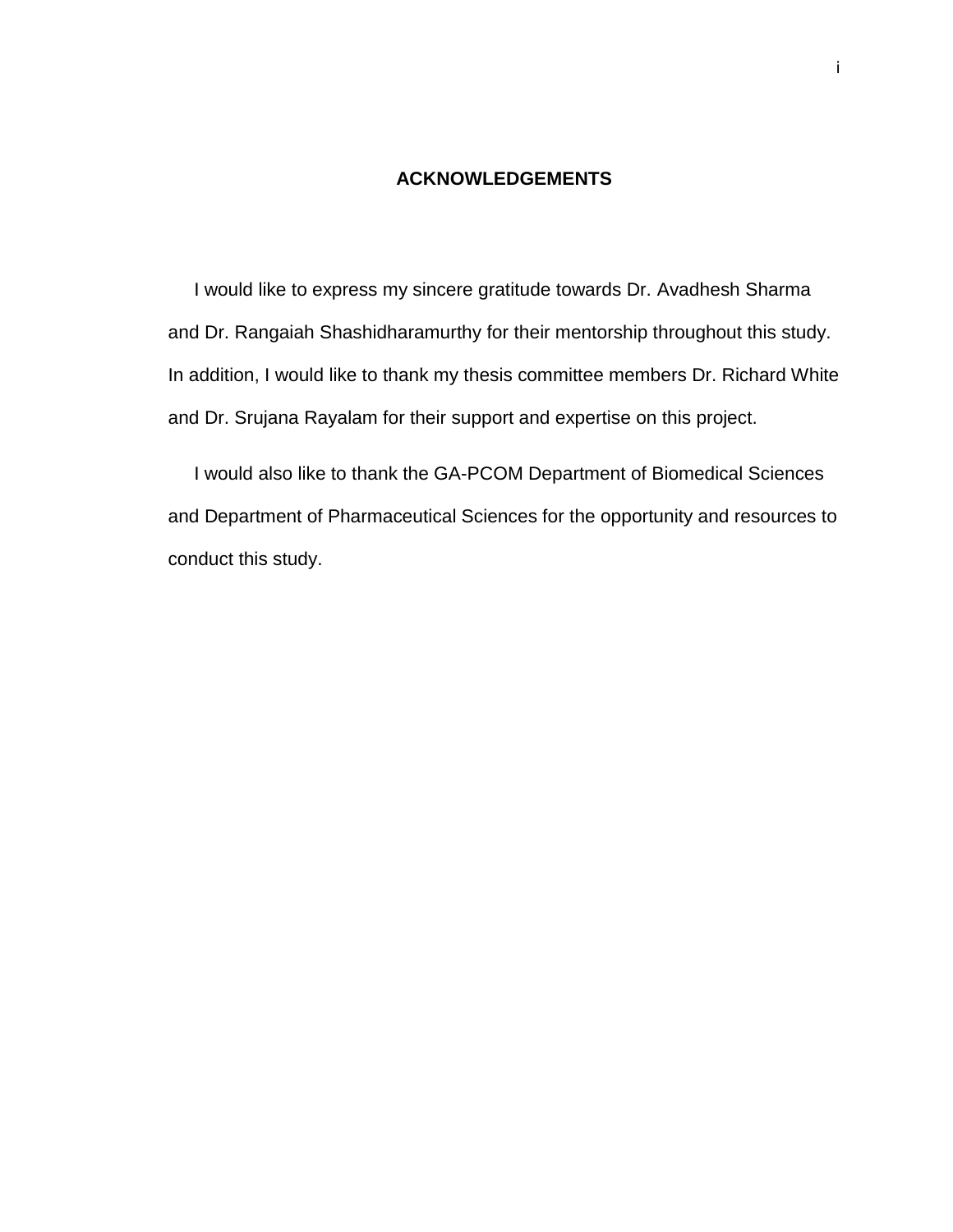### **ABSTRACT**

 Heart failure and high mortality rates are associated with severe sepsis. Recently, focus has been on mitochondrial ultrastructural changes and function due to sepsis and sepsis-related pathologies. Chopra et al. (2011) has provided data showing the involvement of the mitochondrial-mediated intrinsic apoptosis cascade in regulating adult rat ventricular myocyte (ARVM) dysfunction in sepsis. Experimental endotoxemia has shown mitochondrial membrane potential collapse, membrane permeability changes and release of cytochrome C to be indicators of mitochondrial dysfunction. Outer mitochondrial membrane (OMM) permeability is controlled by Bax translocation, resulting Voltage Dependent Anion Channels (VDACs) pores in the OMM and activation of mitoK<sub>ATP</sub> channels in the inner mitochondrial membrane. Endotoxins can induce mitochondrial damage and there is a correlation between the severity of sepsis and mitochondrial damage and dysfunction. Since the progression of sepsis occurs from vascular dysfunction to organ dysfunction, in the current study we examined mitochondrial dysfunction in endotoxic HUVEC cells. This study has provided evidence for 5HD, a putative mitoK<sub>ATP</sub> blocker, in the preservation of ∆Ψm in endotoxic HUVEC. Additionally, 5HD appears to prevent Apaf-1 expression and reduce  $H_2O_2$  generation in endotoxic HUVEC.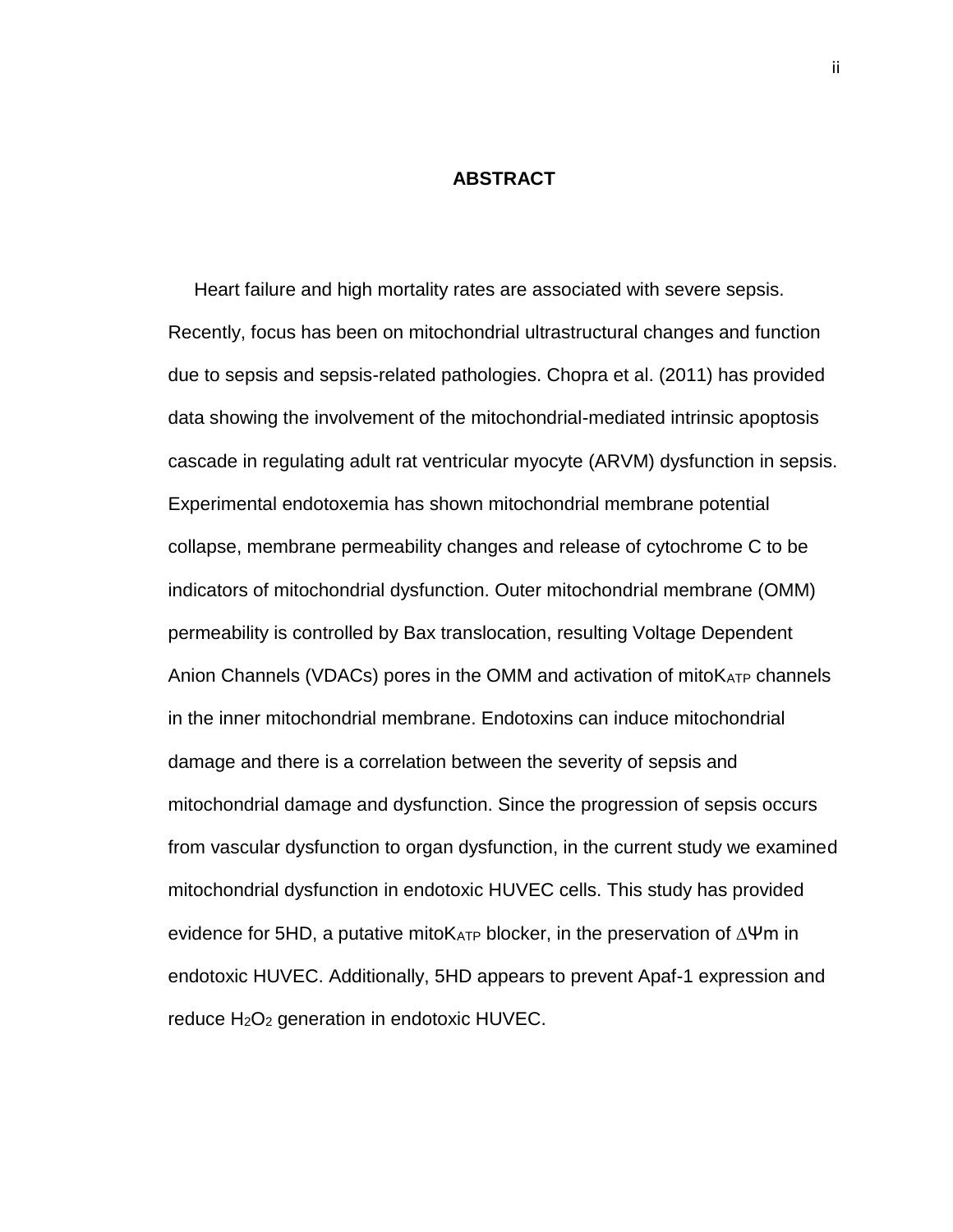## **TABLE OF CONTENTS**

| <b>Introduction</b>                                                    |  |
|------------------------------------------------------------------------|--|
|                                                                        |  |
|                                                                        |  |
|                                                                        |  |
|                                                                        |  |
|                                                                        |  |
|                                                                        |  |
|                                                                        |  |
|                                                                        |  |
| <b>Materials and Methods</b>                                           |  |
|                                                                        |  |
|                                                                        |  |
|                                                                        |  |
|                                                                        |  |
|                                                                        |  |
|                                                                        |  |
|                                                                        |  |
| <b>Results</b>                                                         |  |
| Effect of LPS (50, 100 and 1000 ng/mL) on HUVEC viability 31           |  |
|                                                                        |  |
|                                                                        |  |
| The effect of 5HD in LPS-induced effect on cytosolic Bax, Cytochrome C |  |
|                                                                        |  |
| Effect of 5HD on LPS-induced mitochondrial membrane potential          |  |
|                                                                        |  |
| The effect of 5HD on LPS-induced increase in cytosolic catalase  42    |  |
|                                                                        |  |
|                                                                        |  |
|                                                                        |  |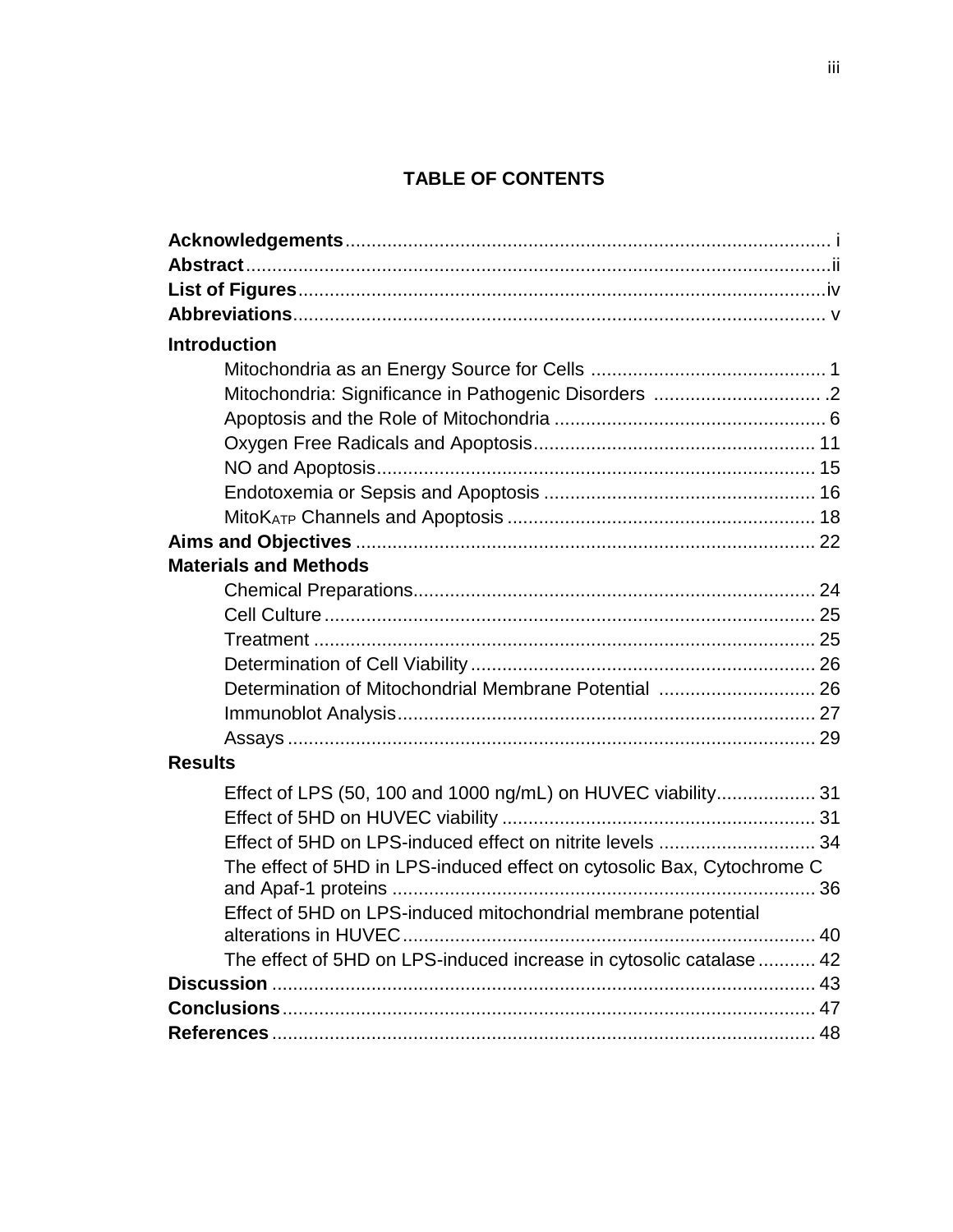## **LIST OF FIGURES**

| Figure 1  | Dose-dependent effect of LPS (50, 100 and 1000 ng/mL) on human<br>umbilical vein endothelial cell (HUVEC) viability at 16 hours. | 29 |
|-----------|----------------------------------------------------------------------------------------------------------------------------------|----|
| Figure 2  | Dose-dependent effect of LPS (50, 100 and 1000 ng/mL) on human<br>umbilical vein endothelial cell (HUVEC) viability at 24 hours. | 30 |
| Figure 3  | Dose-dependent effect of 5-hydroxydecanoic acid (5HD) on human<br>umbilical vein endothelial cell (HUVEC) viability at 24 hours. | 30 |
| Figure 4  | Effects of LPS, 5HD and LPS + 5HD on nitrite release in HUVEC.                                                                   | 31 |
| Figure 5  | Effect of 5HD on the LPS-induced response on Bax.                                                                                | 32 |
| Figure 6  | Effect of 5HD on the LPS-induced response on Cytochrome C.                                                                       | 33 |
| Figure 7  | Effect of 5HD on the LPS-induced response on protein levels of<br>Apaf1.                                                         | 34 |
| Figure 8  | Effect of LPS, 5HD and LPS + 5HD on mitochondrial membrane<br>potential ( $\Delta \Psi$ m) in HUVEC.                             | 35 |
| Figure 9  | Effect of LPS, 5HD and LPS + 5HD on mitochondrial membrane<br>potential ( $\Delta \Psi$ m) in HUVEC.                             | 36 |
| Figure 10 | Effect of 5HD on LPS-induced increase in Catalase.                                                                               | 37 |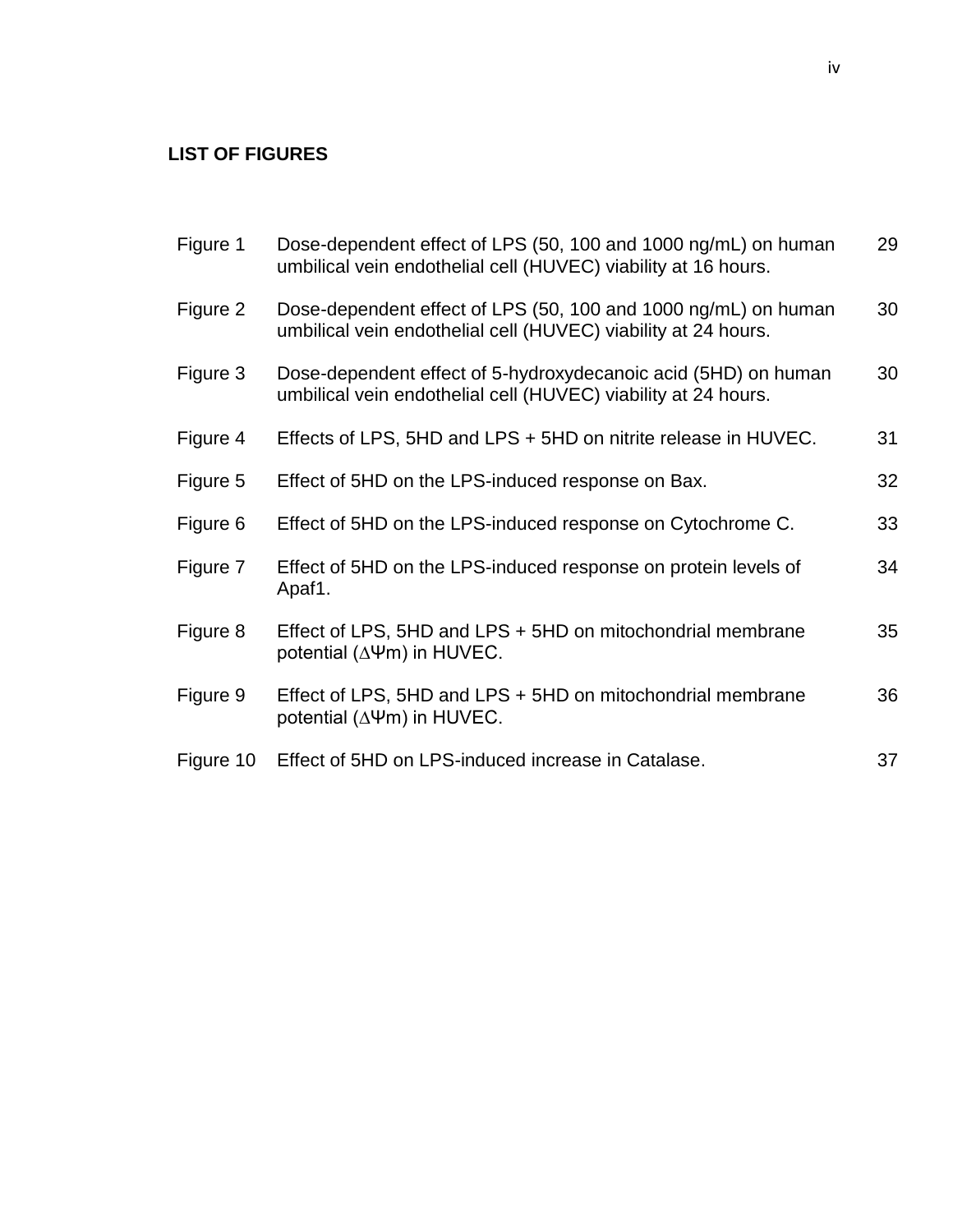### **ABBREVIATIONS**

| $\Delta\Psi_{\mathsf{M}}$     | Mitochondrial membrane potential                       |
|-------------------------------|--------------------------------------------------------|
| 4-HNE                         | 4-hydroxynonenal                                       |
| 5HD                           | 5-hydroxydecanoic acid                                 |
| ALDH <sub>2</sub>             | Aldehyde dehydrogenase 2                               |
| Apaf-1                        | Apoptotic protease activating factor-1                 |
| <b>ANT</b>                    | Adenine nucleotide translocator                        |
| <b>ARVM</b>                   | Adult rat ventricular myocyte                          |
| <b>Bak</b>                    | Bcl-2 homologous antagonist killer                     |
| Bax                           | <b>BCL2-Associated X Protein</b>                       |
| <b>CCCP</b>                   | Carbonyl cyanide 3-chlorophenylhydrazone               |
| <b>CLP</b>                    | Cecal ligation and puncture                            |
| dATP                          | Deoxyadenosine triphosphate                            |
| <b>ETC</b>                    | Electron transport chain                               |
| FADH <sub>2</sub>             | Flavin adenine dinucleotide                            |
| GLUT1, 4                      | Glucose transporter 1, 4                               |
| H <sub>2</sub> O <sub>2</sub> | Hydrogen peroxide                                      |
| $HIF-1\alpha$                 | Hypoxia-inducible factor-1α                            |
| <b>HUVEC</b>                  | Human Umbilical Vein Endothelial Cell                  |
| IFN-y                         | Interferon-gamma                                       |
| $IL-6$                        | Interleukin-6                                          |
| <b>LPS</b>                    | Lipopolysaccharide                                     |
| <b>MDA</b>                    | Malondialdehyde                                        |
| <b>MitoKATP</b>               | Mitochondrial ATP-dependent potassium channel          |
| <b>NADH</b>                   | Nicotinamide adenine dinucleotide                      |
| <b>NADPH</b>                  | Nicotinamide adenine dinucleotide phosphate            |
| <b>NE</b>                     | Norepinephrine                                         |
| <b>NO</b>                     | Nitric oxide                                           |
| $(e/i/n)$ NOS                 | (endothelial/inducible/neuronal) Nitric oxide synthase |
| <b>OMM</b>                    | Outer mitochondrial membrane                           |
| <b>ROS</b>                    | Reactive oxygen species                                |
| SOD1, 2                       | Superoxide dismutase1, 2                               |
| <b>SUR</b>                    | Sulfonylurea receptor                                  |
| TLR4                          | Toll-like receptor 4                                   |
| $TNF$ - $\alpha$              | Tumor necrosis factor alpha                            |
| UCP1                          | Uncoupling protein 1                                   |
| <b>VDAC</b>                   | Voltage-dependent anion channel                        |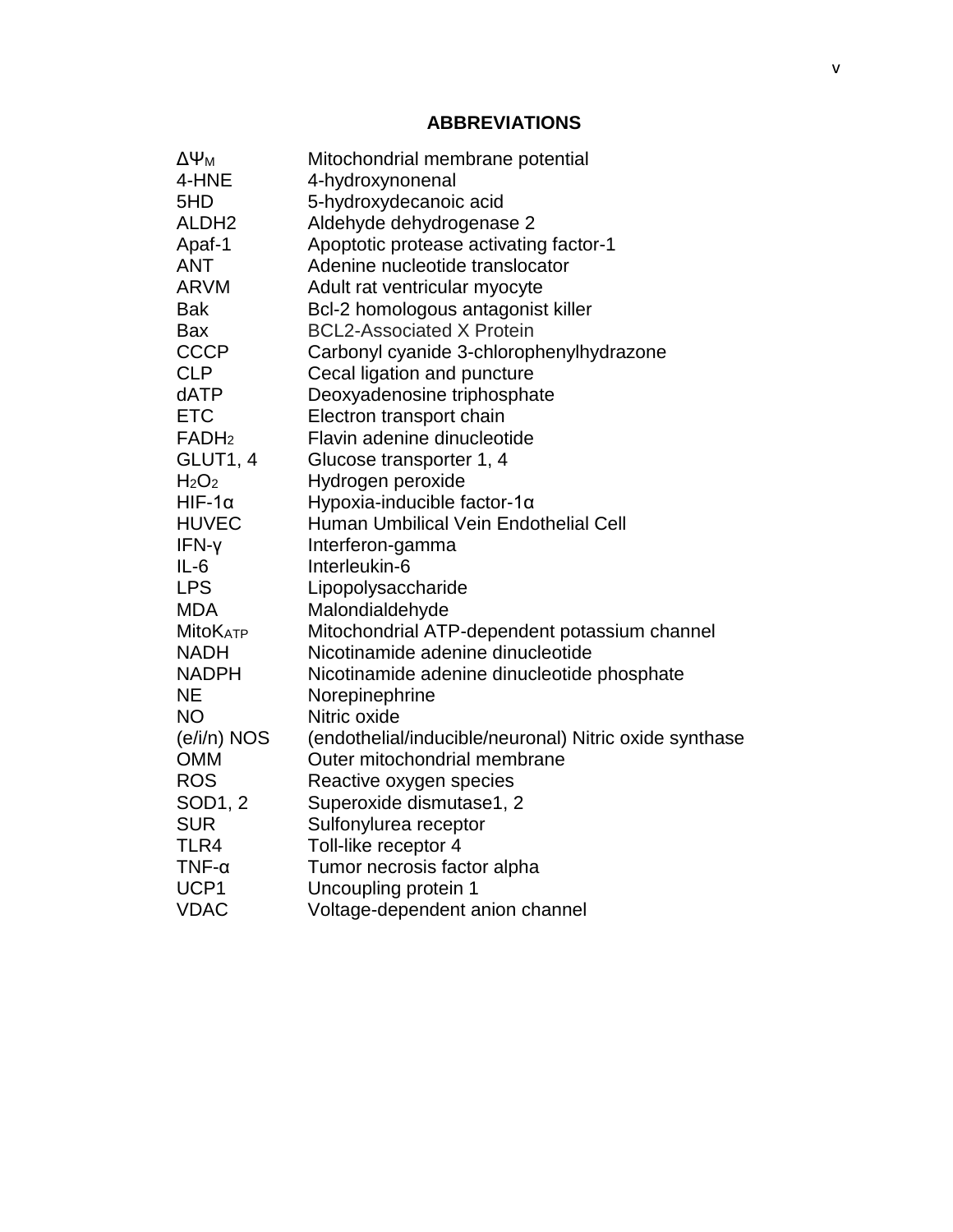### **INTRODUCTION**

### **Mitochondria: An Energy Source for Cells**

 Mitochondria serve as a significant source of energy for cells due to the considerable amounts of ATP produced during aerobic respiration. Mitochondria facilitate the use of oxygen by cells to generate large quantities of ATP compared to lower amounts under anaerobic conditions. Energy sources such as carbohydrates, lipids and proteins are broken down through the process of glycolysis which produces two molecules of ATP per one event of glycolysis under anaerobic conditions and lactic acid accumulation (5). However, under aerobic states, cells further oxidize these energy sources through the citric acid cycle to generate electron carriers such as NADPH and FADH2. Mitochondria enable the use of these electron carriers to produce over thirty ATP molecules through the process of oxidative phosphorylation.

 An electron transport chain (ETC) also exists along the inner mitochondrial membrane (IMM). The ETC serves to generate ATP through electron donation from electron carriers NADH and FADH<sup>2</sup> and formation of a proton gradient across the IMM (34). Four protein complexes form the ETC to shuttle electrons donated by NADH and FADH2, three of which also transport protons across the IMM into the intermembrane space: complexes I, III and IV (34), (44). Transport of electrons from NADH and FADH<sup>2</sup> to ubiquinone, or coenzyme Q, is accomplished by complex I (NADH/ubiquinone oxidoreductase) and complex II,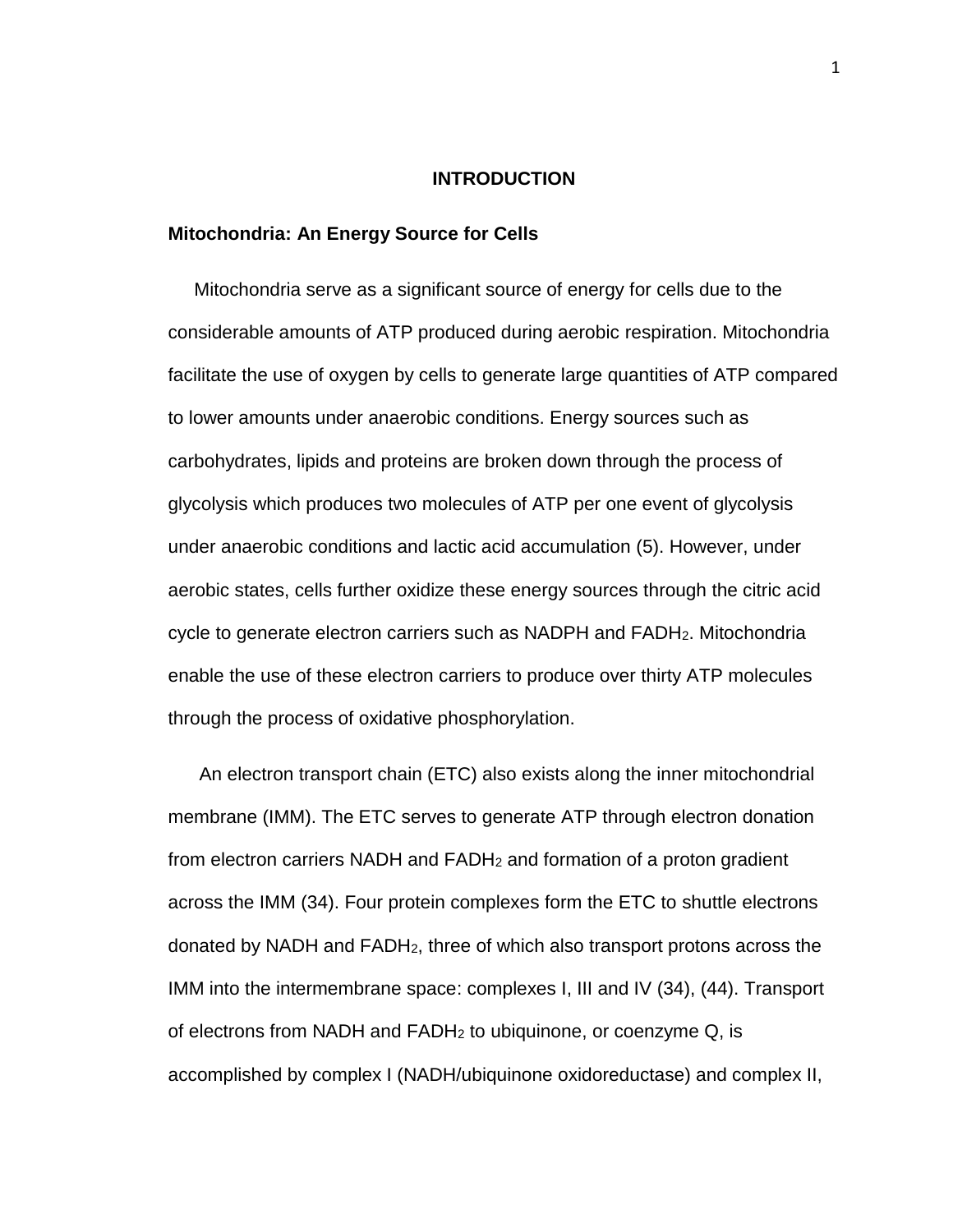respectively. Electrons are then transported from ubiquinone to complex III and from complex III to IV by cytochrome C to ultimately reduce molecular oxygen to water. Protons are simultaneously transferred with electron transport from the mitochondrial matrix to the intermembrane space by complex I, III and IV. It is the influx of protons from the intermembrane space into the mitochondrial matrix through ATP synthase which provides the energy for ATP production by mitochondria. This ATP can either remain in the mitochondrial matrix or be transported into the intermembrane space by an adenine nucleotide translocator (ANT) and into the cytoplasm by a voltage-dependent anion channel (VDAC) located in the outer mitochondrial membrane (OMM) (44),(5).

### **Mitochondria: Significance in Pathogenic Disorders**

 Mitochondrial dysfunction contributes to several physiological disorders due to the essential role in energy supply. Normal mitochondrial activity produces harmful compounds and the balance between generation and neutralization of these compounds is fundamental. Mechanisms exist in mitochondria to maintain stability in the presence of various by-products; however, distinct pathologies can have deleterious effects on these mechanisms. However, mitochondria also have many other functions in addition to energy production. For example, specific mitochondrial enzymes exist to act as defense mechanisms which are also susceptible to disruption. Defects in mitochondrial function and associated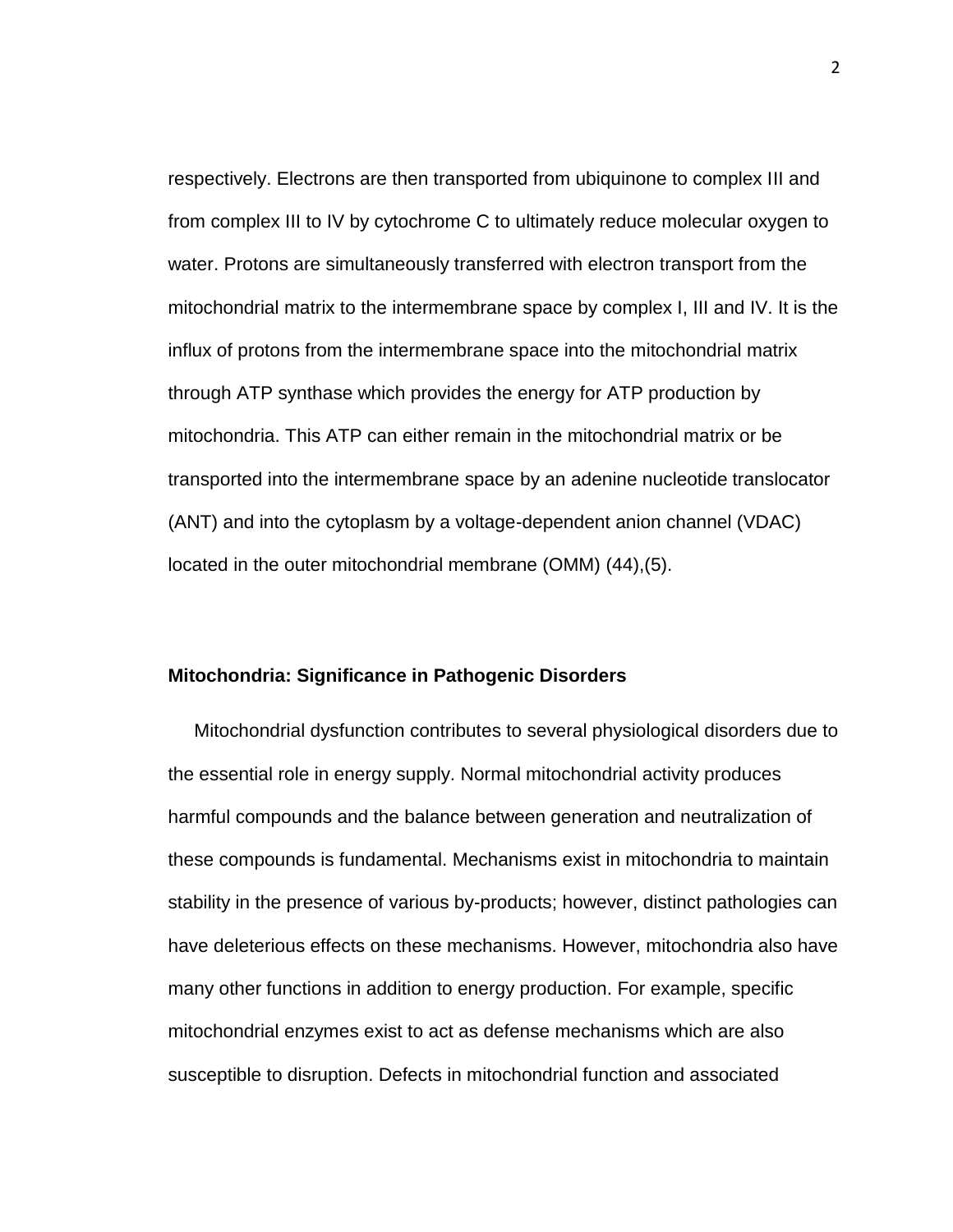pathologies can cause oxidative stress and metabolic disorders in addition to a diminished supply of ATP.

### *Mitochondria and Diabetic Cardiomyopathy*

 Diabetic cardiomyopathy can be characterized by left ventricular dysfunction and hypertrophy in diabetic individuals (69). Cardiac contractility diminishes due to the influence of pathological morphological and functional changes which occur in the heart in diabetic cardiomyopathy. Zhang *et al.* have provided evidence of mitochondrial ultrastructural alterations in mitochondria isolated from cardiac tissue of a murine model of type 1 diabetes, as well as demonstrated disrupted mitochondrial membrane potential  $(\Delta \Psi_M)$  in cardiomyocytes exposed to high levels of glucose (71). Moreover, it is mitochondria-derived ATP through oxidative phosphorylation which supplies the majority of the energy required for cardiac function (22). Up to 70% of the total ATP received is used for contraction of cardiac myocytes alone (22). The bioenergetics of cardiac physiology requires a substantial and consistent supply of ATP which is limited in diabetic individuals. Insulin is responsible for the insertion of glucose transporters, GLUT1 and GLUT4, into cardiac cell membranes. Expression of GLUT4 is known to be reduced in individuals with diabetes (69). Hyperglycemia persists and ATP production is decreased due to the lack of glucose uptake by cardiac cells in these individuals (69). The fact that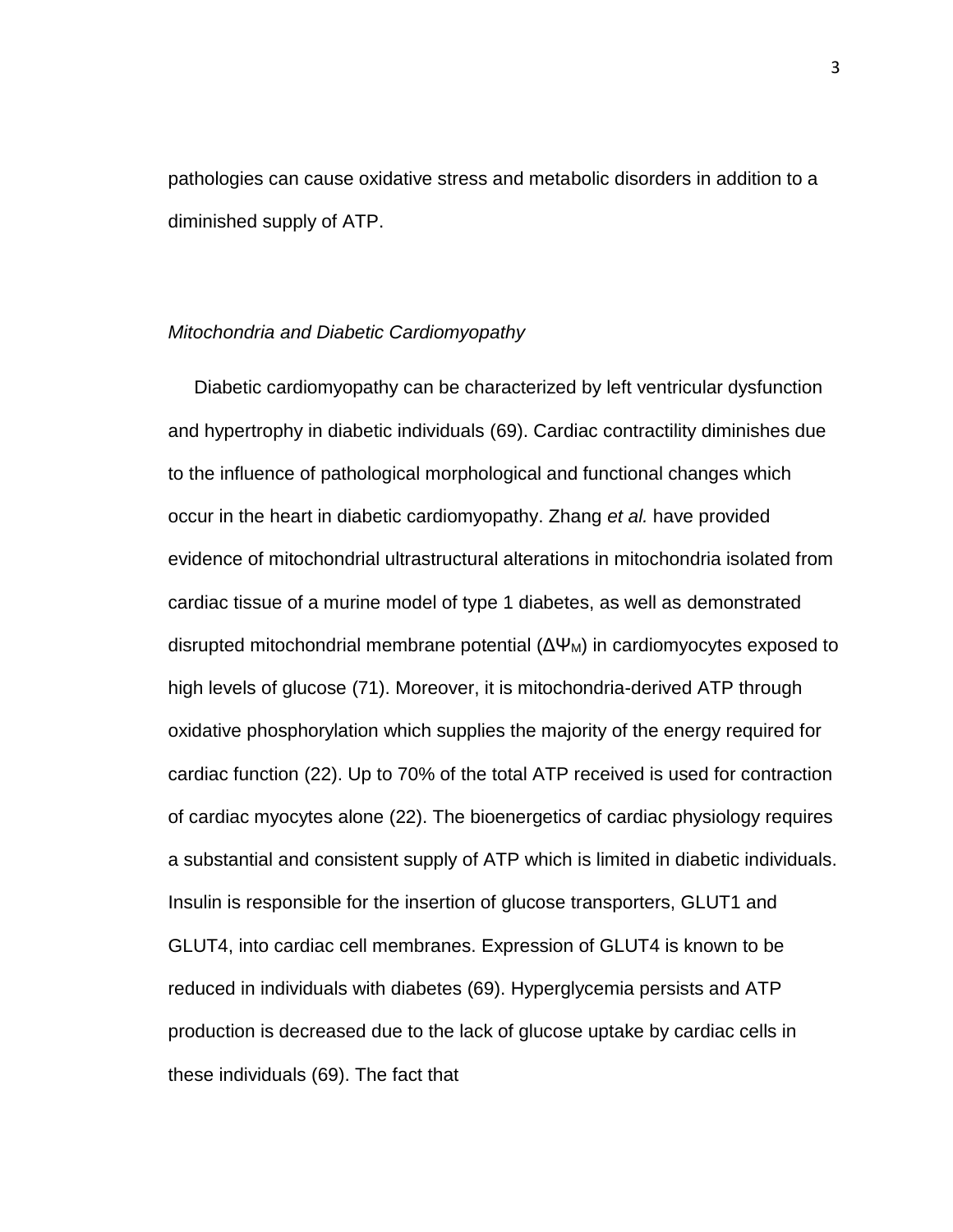fatty acids remain the primary source of ATP generation by cardiac myocytes also allows for mitochondrial dysfunction to be recognized in diabetic cardiomyopathy as an abnormal buildup of lipids is characteristic of this condition (22), (25). Evidently, mitochondria remain a crucial organelle for normal cardiac function taking into consideration the energetic demands of this organ. Pathological conditions which lead to mitochondrial dysfunction and alterations in morphology can alter the normal heart function.

### *Reactive Oxygen Species and Related Pathologies*

 For mitochondria to meet energetic demands, a steady supply of oxygen is necessary to accept electrons at the termination of the electron transport chain. Mitochondrial oxygen consumption under non-pathological conditions results in the production of reactive oxygen species (ROS) which, if neutralized, remain unproblematic. However, mitochondrial dysfunction and subsequent ROS generation have been linked to obesity and insulin resistance (6), (44). Uncoupling protein 1 (UCP1) uncouples ATP synthesis from the proton gradient generated during oxidative phosphorylation to facilitate the clearance of ROS (6). UCP1 is located in the inner mitochondrial membrane and mitochondrial membrane disruption may eliminate its activity in ROS disposal. Moreover, the balance between generation and removal of ROS through mitochondrial uncoupling can be disturbed in the event of excessive nutrient consumption and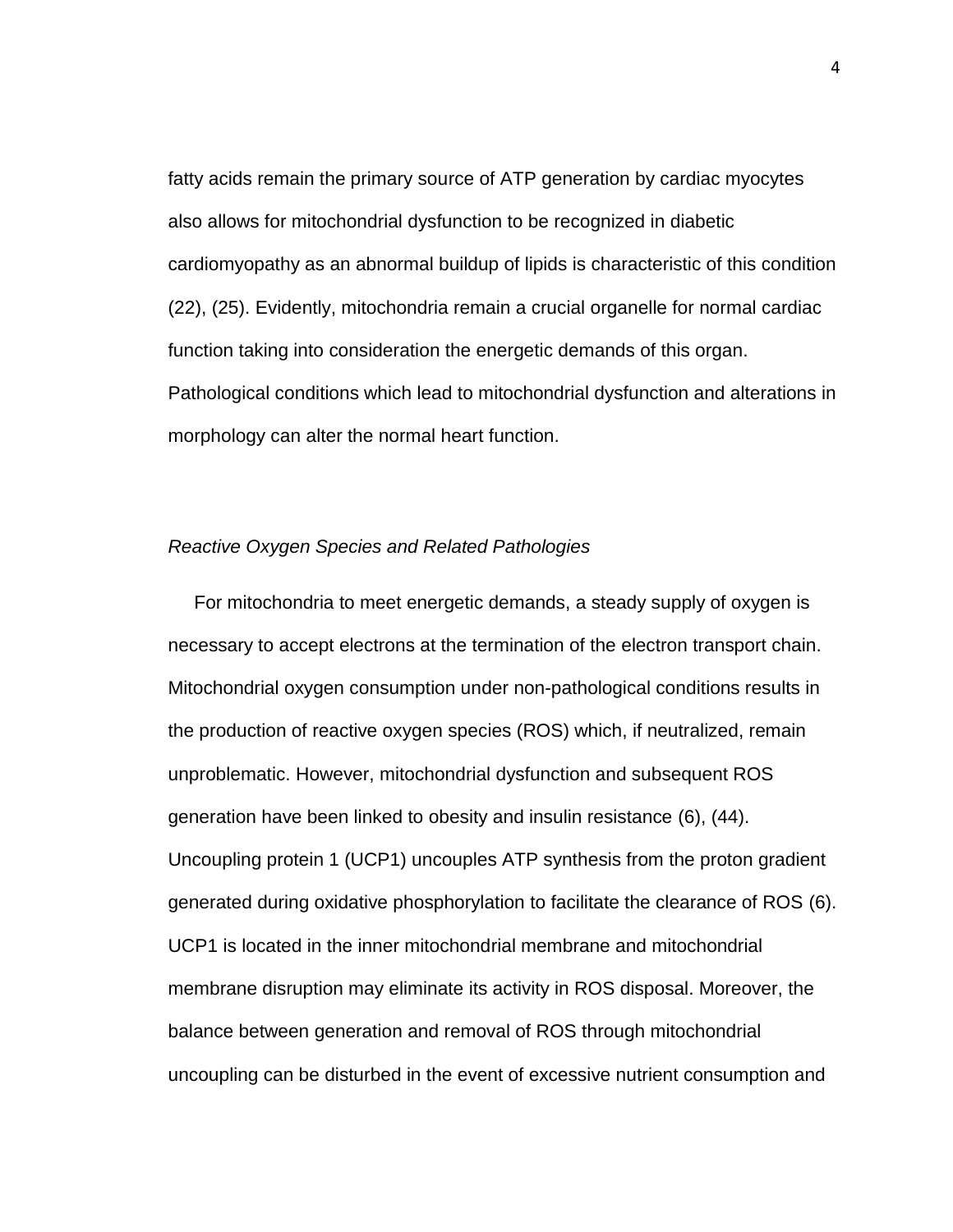overabundant substrate availability for ATP generation through mitochondria (6), (44). Consequently, oxidative damage and cell death can occur (6). Excessive nutrient availability for prolonged periods of time can also lead to insulin resistance (6), (44). The essential activities of mitochondria are also accompanied by the generation of destructive by-products; however, mitochondrial mechanisms exist to control the damaging effects. Chronic pathological conditions may abolish these mechanisms and lead to cellular damage and death.

### *Aldehyde Dehydrogenase 2 Deficiency*

 Aldehyde dehydrogenase 2 (ALDH2) is a mitochondrial enzyme which exists in the matrix and acts during the rate-limiting step of ethanol metabolism to convert acetaldehyde to acetic acid (11). Due to the hydrophilic nature of acetaldehyde, accumulation of this compound from defects in ALDH2 causes adverse reactions in the cell following passage through the lipid bilayers (11), (19), (2). Consequently, ALDH2 participates in defense against damage from oxidative stress. For example, ALDH2 has a crucial function in neutralizing the highly reactive aldehyde products of lipid peroxidation, 4-hydroxynonenal (4- HNE) and malondialdehyde (MDA) (11), (19), (2). Deficiency in mitochondrial aldehyde dehydrogenase has also been linked to several pathologies. Neuron cell death and reduced cognitive ability have been presented as the results of reactive aldehyde accumulation in the brain (36). Particularly, 4-HNE has been implicated in Alzheimer's disease (36). It has been suggested that ALDH2, which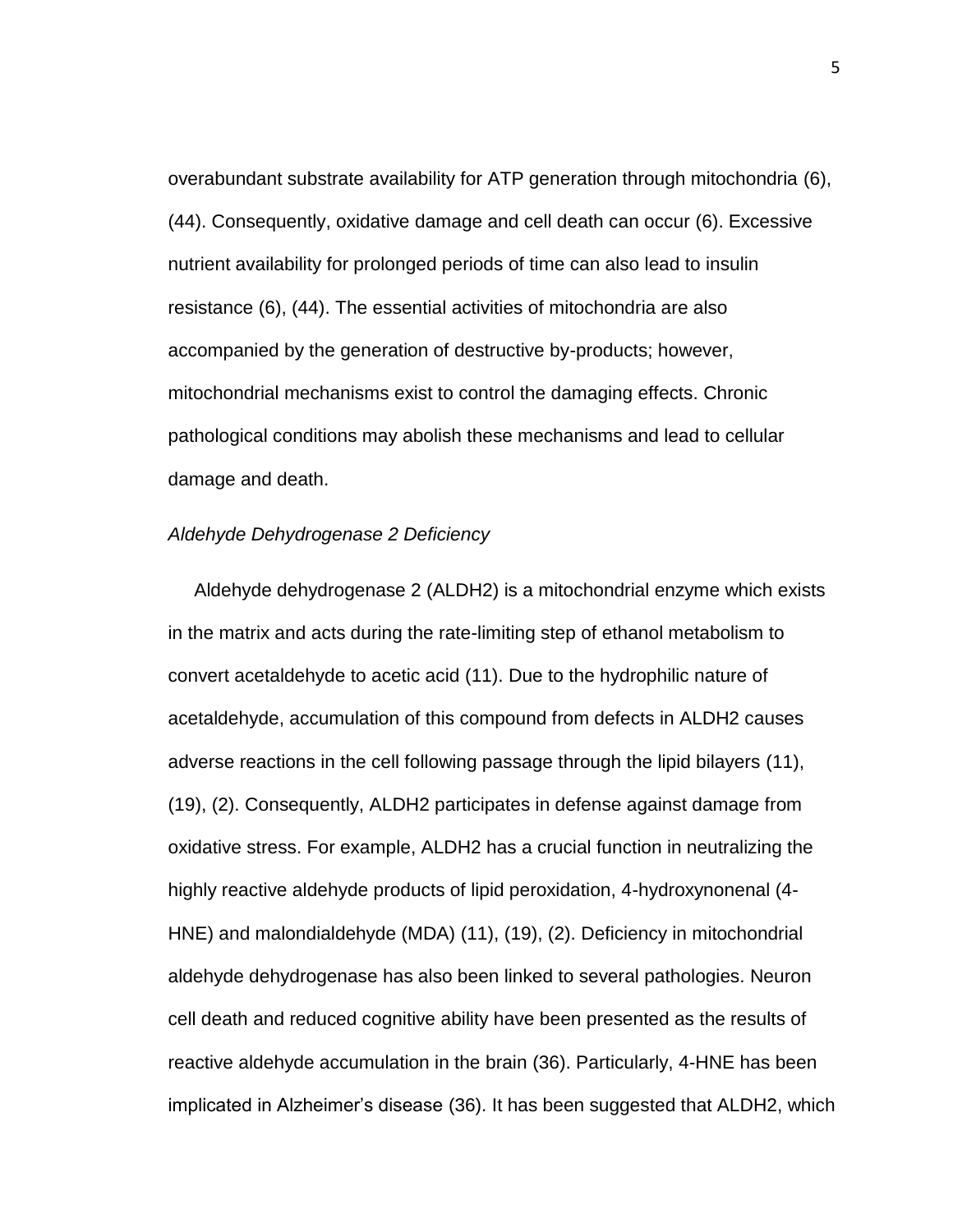acts to convert the reactive products of lipid peroxidation to less injurious compounds, plays a key role in neuroprotection (19). Indeed, upregulation of ALDH2 may be considered a marker of improved cognitive function in animal models of Alzheimer's disease (36). Further, D'Souza *et al.* have shown cognitive deterioration in an age-dependent manner in a murine ALDH2 knockout model (19). ALDH2 is also present in greater quantities in highly metabolic organs which require plenty of oxidative phosphorylation, such as the heart and brain indicating the need for protection from oxidative damage (11). Clearly, proper mitochondrial function is necessary beyond the energetic demands for ATP generation. Enzymes contained in these organelles provide a vital defensive function as evidence shows that deleterious effects result from deficits in mitochondrial aldehyde dehydrogenase activity.

### **Apoptosis and the Role of Mitochondria**

 Apoptosis is a form of cellular death which follows a specific and genetically controlled procedure. The systematic activation of various proteins results in destruction of the cell which can be recognized by characteristic changes in cell morphology as well as protein expression. Two forms of apoptosis exist: the intrinsic and extrinsic pathways. The extrinsic path of apoptosis requires the activation of death receptors at the surface of cells (23).

6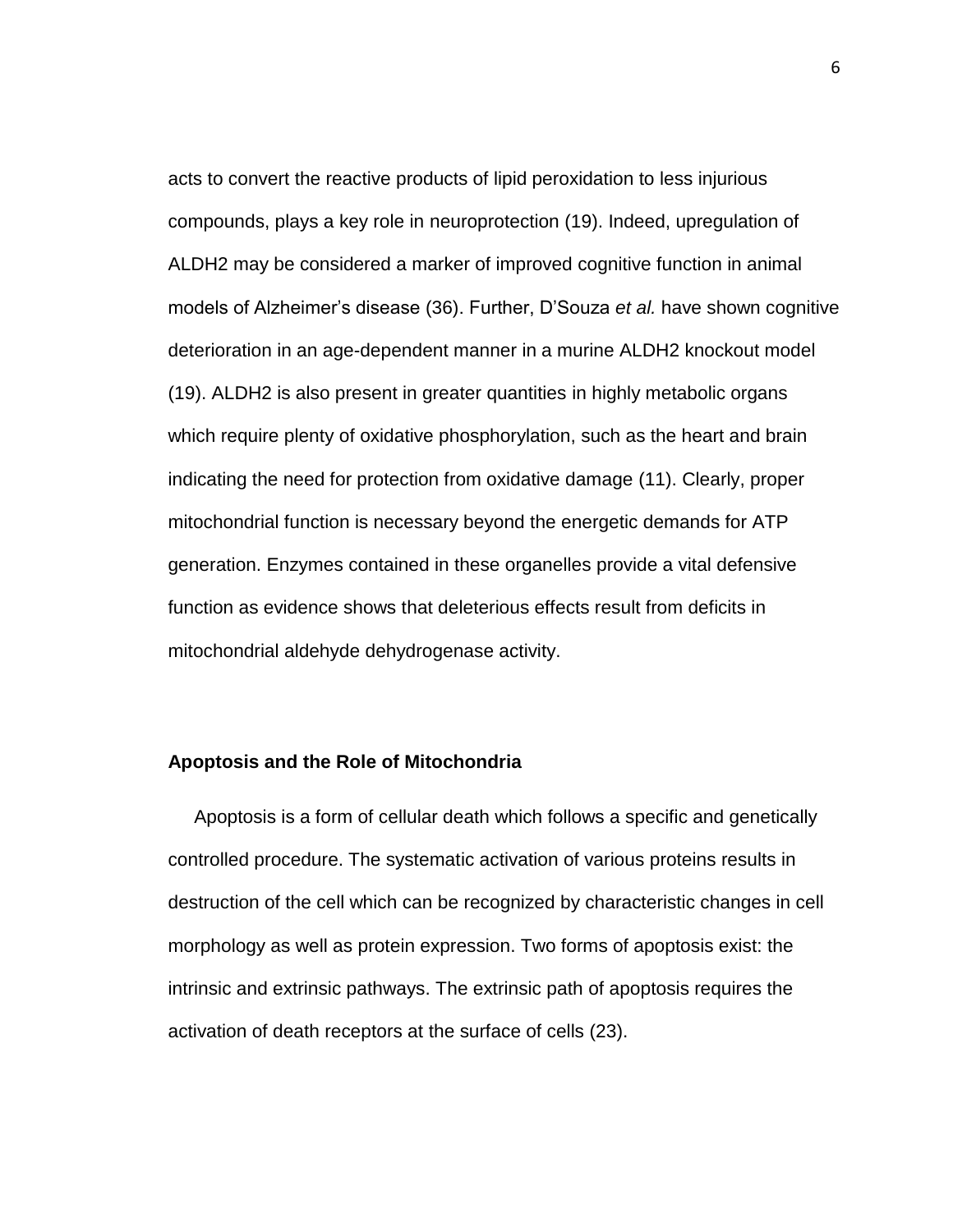Mitochondria serve as the conduit through which the stress-induced intrinsic pathway of apoptosis is carried out. Bak and Bax, pro-apoptotic members of the Bcl-2 protein family, are inserted into the mitochondrial membrane to form the mitochondrial permeability transition pore (64). Due to this disruption in the mitochondrial membrane, cytochrome C is subsequently released from the intermembrane space into the cytoplasm. Oligomerization of typically monomeric apoptotic protease activating factor-1 (Apaf-1) occurs following hydrolysis of dATP to dADP (54). Apaf-1 functions to bind released cytochrome C in the cytoplasm to form the apoptosome. This structure, composed of seven Apaf-1 units and cytochrome C function to cleave procaspase-9 into its active form, caspase-9. Activated caspase-9 proceeds to activate caspase-3 through cleavage from the inactive procaspase-3 to result in destruction of the cell (54). Degradation of the cell involves various processes such as DNA fragmentation, shrinkage of the cell and protrusion of the plasma membrane. These morphological changes are characteristic indicators of a cell undergoing apoptosis through the mitochondrial-mediated pathway.

### *Mitochondrial Outer Membrane Permeabilization*

Bax and Bak are Bcl-2 (B-cell lymphoma protein-2) family members and form pores in the mitochondrial outer membrane in response to an apoptotic stimulus through the intrinsic pathway (21), (72), (38). Homo-oligomerization occurs once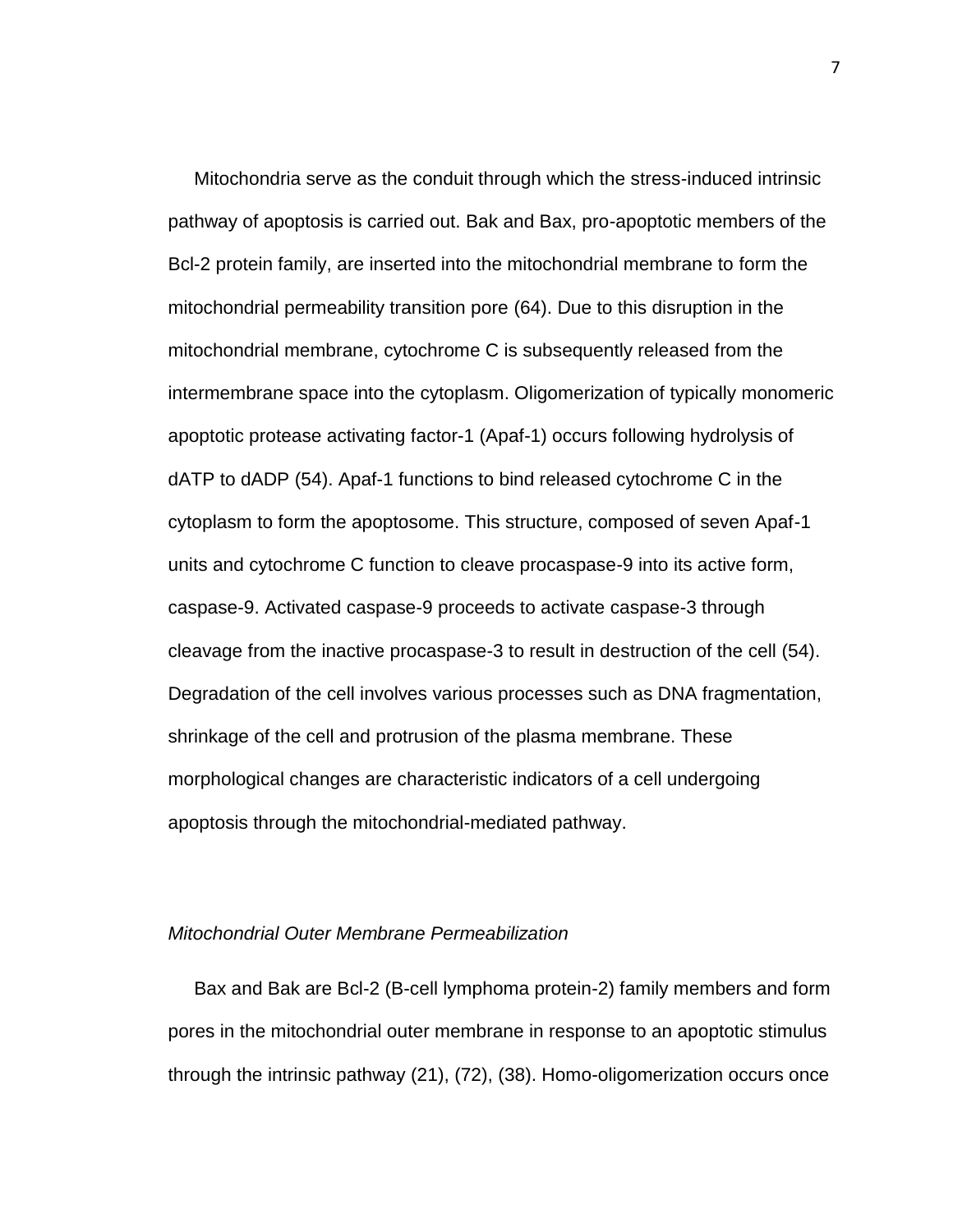Bax and Bak are activated and the BH3 (Bcl-2 homology) domain of one molecule will interact with the hydrophobic groove of another activated molecule (21). Bax, in monomeric form, primarily remains in the cytosol prior to the apoptotic signal after which Bax translocates to the outer mitochondrial membrane (OMM) to insert its transmembrane domain (21), (72). This contrasts with Bak which perpetually remains anchored to the OMM. Bax and Bak regulation mechanisms are unclear, however it is believed that these proteins are detained in the cytosol by pro-survival proteins prior to their activation by an apoptotic stimulus (21).

 Voltage-dependent anion channels (VDACs) are considered the most predominant outer mitochondrial membrane proteins responsible for ion and metabolite flux ranging from 1.5-5 kDa in size (3), (43). Adenine nucleotide translocase (ANT), a prevalent inner mitochondrial membrane protein, functions in ADP import into the matrix and ATP export eventually to the cytosol (40). The OMM pore has been previously thought to include VDACs and ANT (21), (3). Evidence is lacking and inconsistent for a necessary role of VDACs in mitochondrial permeability pore formation and function during apoptosis (3), (43). Although, a regulatory role for ANT has been implicated with proposed pro- and anti-apoptotic isoforms (3), (40), (8). Ultimately, the pores created in the mitochondrial membrane are primarily established by Bcl-2 proteins and function to release cytochrome C into the cytosol from the intermembrane space.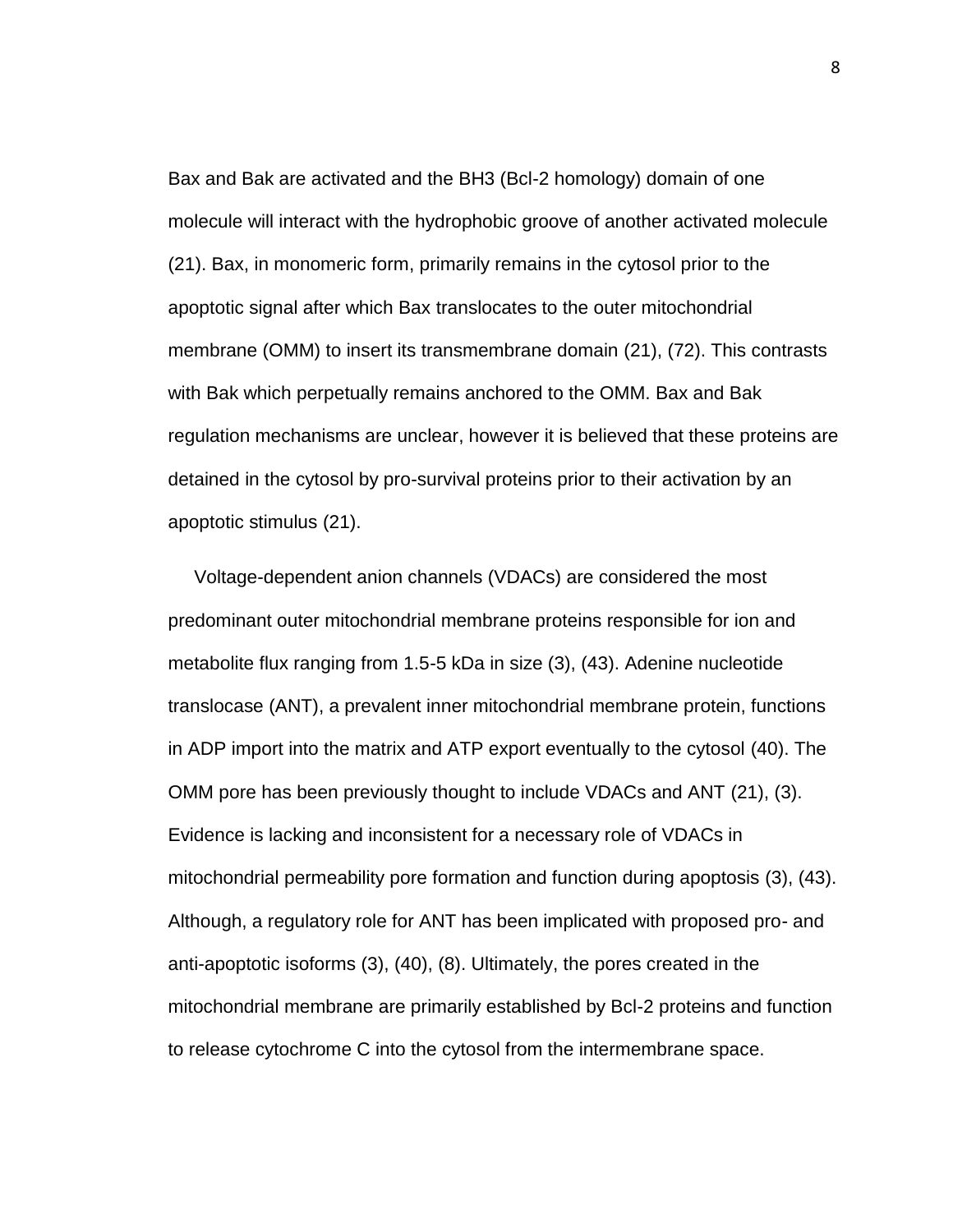### *Cytochrome C and the Apoptosome*

 Cytochrome C in healthy cells is a key component of the electron transport chain and participates in substantial amounts of ATP generation. Yet, the resulting mitochondrial dysfunction, apoptosome formation and caspase cascade activation from cytochrome C release commits the cell to death (21), (72). Cardiolipin (CL), an inner mitochondrial membrane (IMM) lipid, is known to anchor cytochrome C to the IMM (38), (65). Accordingly, CL oxidation is thought to lead to the release of cytochrome C from the IMM so that it may be transported from the intermembrane space into the cytosol (38), (65), (73). Further, data from Zhong *et al.* proposes that modulation of CL oxidation is a mechanism used by cancer cells to evade apoptosis (73). Experimental evidence by Zhang *et al.* also suggests that cytochrome C release into the cytosol requires contact with Bax, interactions with the pore residues and can influence the pore structure to facilitate release (72). Evidently, this systematic process of cell death is controlled at multiple levels.

 Constitutive, but low levels of Apaf-1 are present in cells, however, expression can be increased by transcription factors E2F transcription factor 1 (E2F1) and tumor-suppressor protein (p53) (54), (33). E2F1 phosphorylation, stabilization, subsequent activation of APAF1 genes and apoptosis are known to occur following DNA damage or serum starvation (33). The nucleotide-binding oligomerization domain (NOD) of Apaf-1 facilitates binding between multiple units of Apaf-1 to form the heptameric apoptosome structure (54), (65). The WD40

9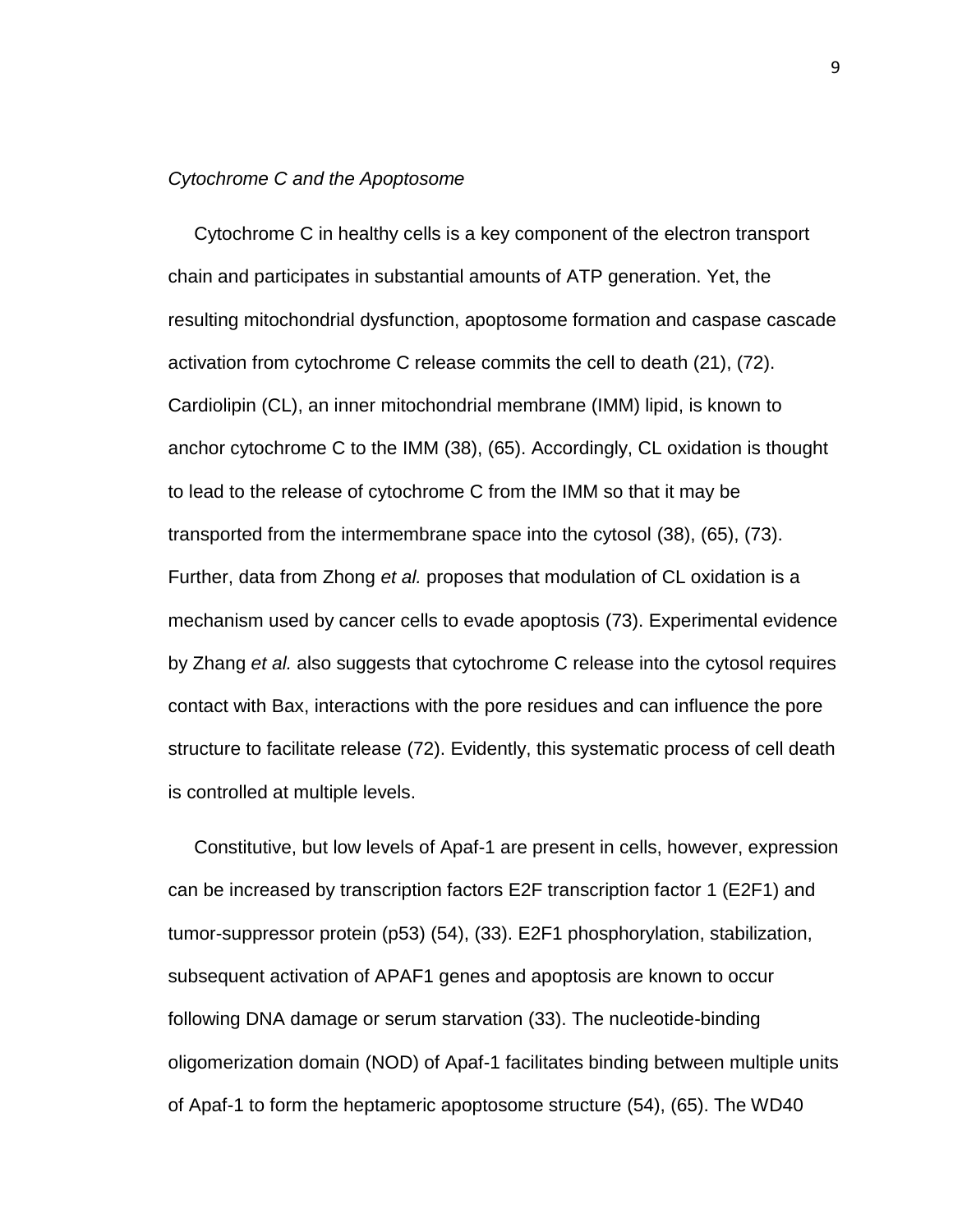(tryptophan-aspartate) repeats domain (WRD) possesses a regulatory function as the binding of cytochrome C to this domain causes a conformational change that allows procaspase-9 attachment (54), (65). Multiple Apaf-1 isoforms exist ranging from 133-142 kDa with caspase recruitment domains (CARDs) located at their N-terminus responsible for binding procaspase-9 (54). It is known that dATP/ATP is necessary for Apaf-1 oligomerization, however, cytochrome C binding is not dependent on the presence of dATP/ATP (54), (65). The apoptosome provides the scaffold which permits the cleavage of procaspase-9 to active caspase-9 (54), (65).

### *The Caspase Cascade and Cell Death*

 Caspases are cysteine-aspartic acid proteases which mainly cleave at the Cterminal end of aspartate residues (30). In particular, caspase-3 and caspase-7 are further classified as apoptotic effector caspases (30). Procaspases are the inactive zymogen forms of caspases which are present in cells prior to cleavage to active forms (30). Certain procaspases are expressed as monomers and later form dimers after activation, or as dimers which require cleavage within the linker region, nevertheless, active caspases ultimately function as dimers (30). Apoptosis due to caspases is not limited to the intrinsic pathway as the extrinsic pathway of cell death is also carried out by caspase-8, caspase-3 and caspase-7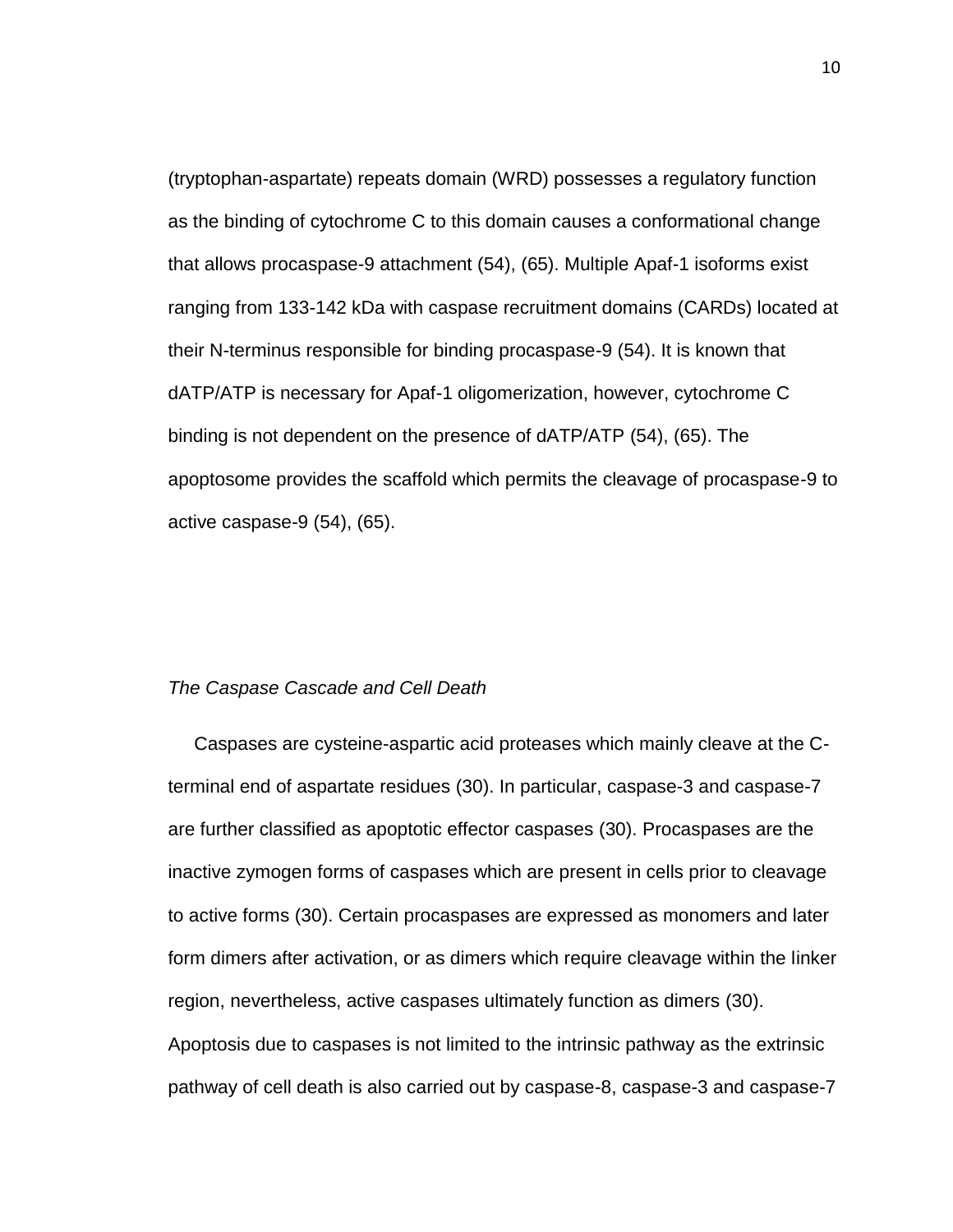(30). Further, caspases can cause cell death through mechanisms other than apoptosis. For example, the binding of LPS to inflammatory caspase-4 and caspase-11, in response to bacterial infections, can result in activation, oligomerization and inflammatory cell death (30).

 Once bound to the apoptosome, procaspase-9 cleaves itself in order to activate procaspase-3 and procaspase-7 (54), (9). It has been proposed that up to four molecules of procaspase-9 attach to the apoptosome (54). Bretnall *et al.* have proposed distinct roles for caspase-9, caspase-3 and caspase-7 in the intrinsic apoptosis pathway (9). The data implies additional functions for caspase-9 such as mitochondrial remodeling (9). Also, caspase-3 may inhibit the production of reactive oxygen species as well as being the primary effector caspase and caspase-7 may be responsible for cleavage of ECM proteins and cell detachment (9). Nevertheless, the resulting effects of the caspase cascade on the cell include shrinkage of the cell, DNA fragmentation, membrane blebbing and exposure of phosphatidylserines to the extracellular environment (30), (9). This controlled process of cell death ensures un-injurious degradation and removal of damaged or unwanted cells.

### **Oxygen Free Radicals and Apoptosis**

 Oxygen free radicals exist as types of highly reactive oxygen-containing molecules due to the possession of an unpaired electron. Similarly, reactive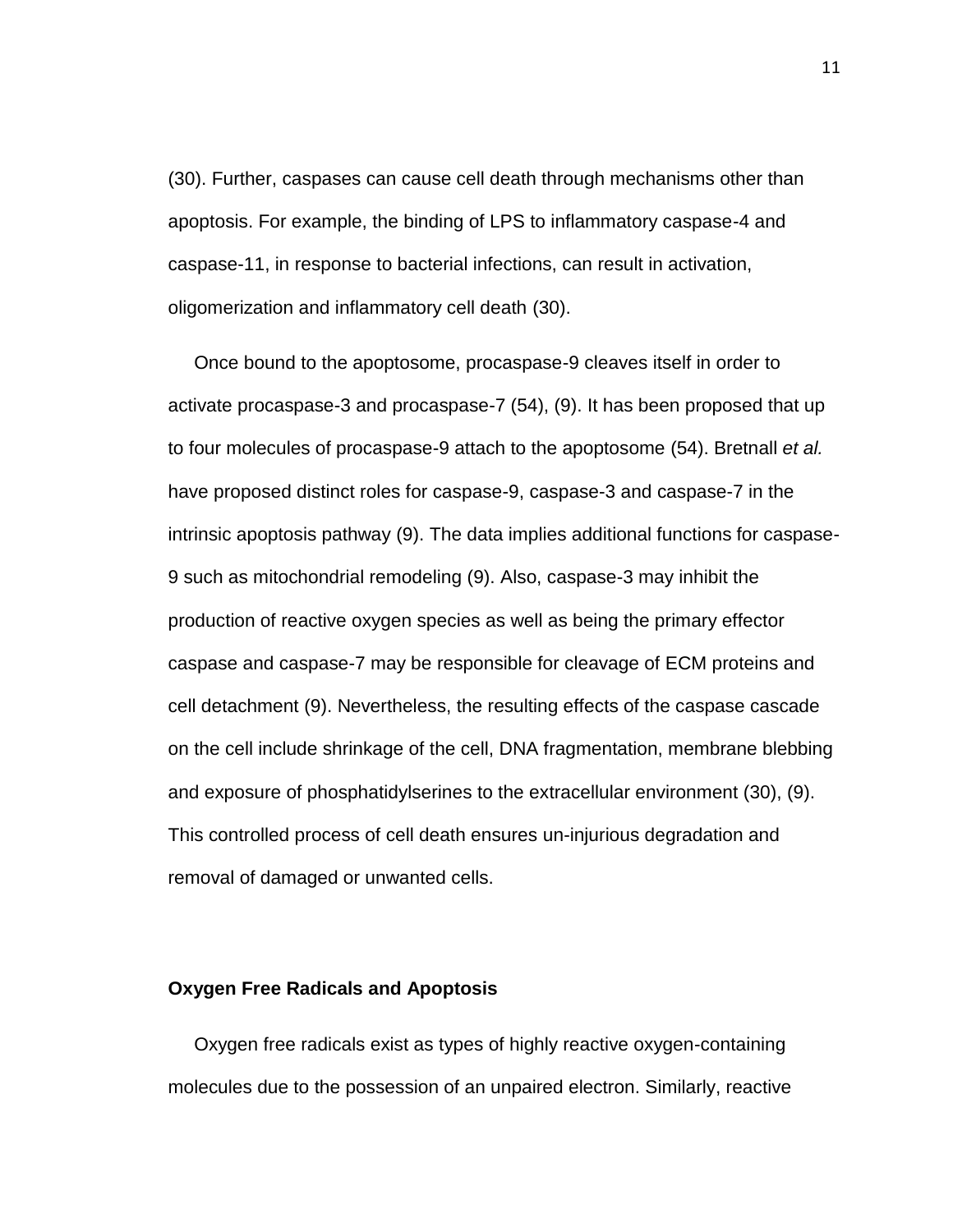oxygen species (ROS) exist as a class of highly reactive oxygen-containing compounds with roles in multiple cellular functions including cell death and can include superoxide  $(O_2)$  and hydrogen peroxide  $(H_2O_2)$  (47). Routine cellular activities, such as aerobic respiration, can result in the production of ROS. Further, nitric oxide synthase (NOS) can contribute as an endogenous source of ROS under conditions of reduced availability of tetrahydrobiopterin or L-arginine and ultimately generates  $OH\cdot$  and  $NO<sub>2</sub>\cdot$  (47), (4). Hypoxic conditions additionally serve as a cause of mitochondrial production of ROS (47). ROS maintain the ability to both stimulate and inhibit cell death (47), (4).

### *Aerobic Respiration and ROS Production*

 Mitochondria house an electron transport chain (ETC) which coincides with its purpose of serving as the major source of energy for cells. Remarkably, it is the ETC which also provides the major source of ROS in mammalian cells (4), (51). Electron "leak" in pairs from electron carriers forms  $H_2O_2$  and a single electron leak forms superoxide (60). Complex III (cytochrome C oxidoreductase) and complex IV (cytochrome C oxidase) are the sites of superoxide production in the ETC (51), (60). Although mitochondrial respiration is the major source of ROS, the amount produced is not sufficient to cause devastating effects on the cell in non-disease states.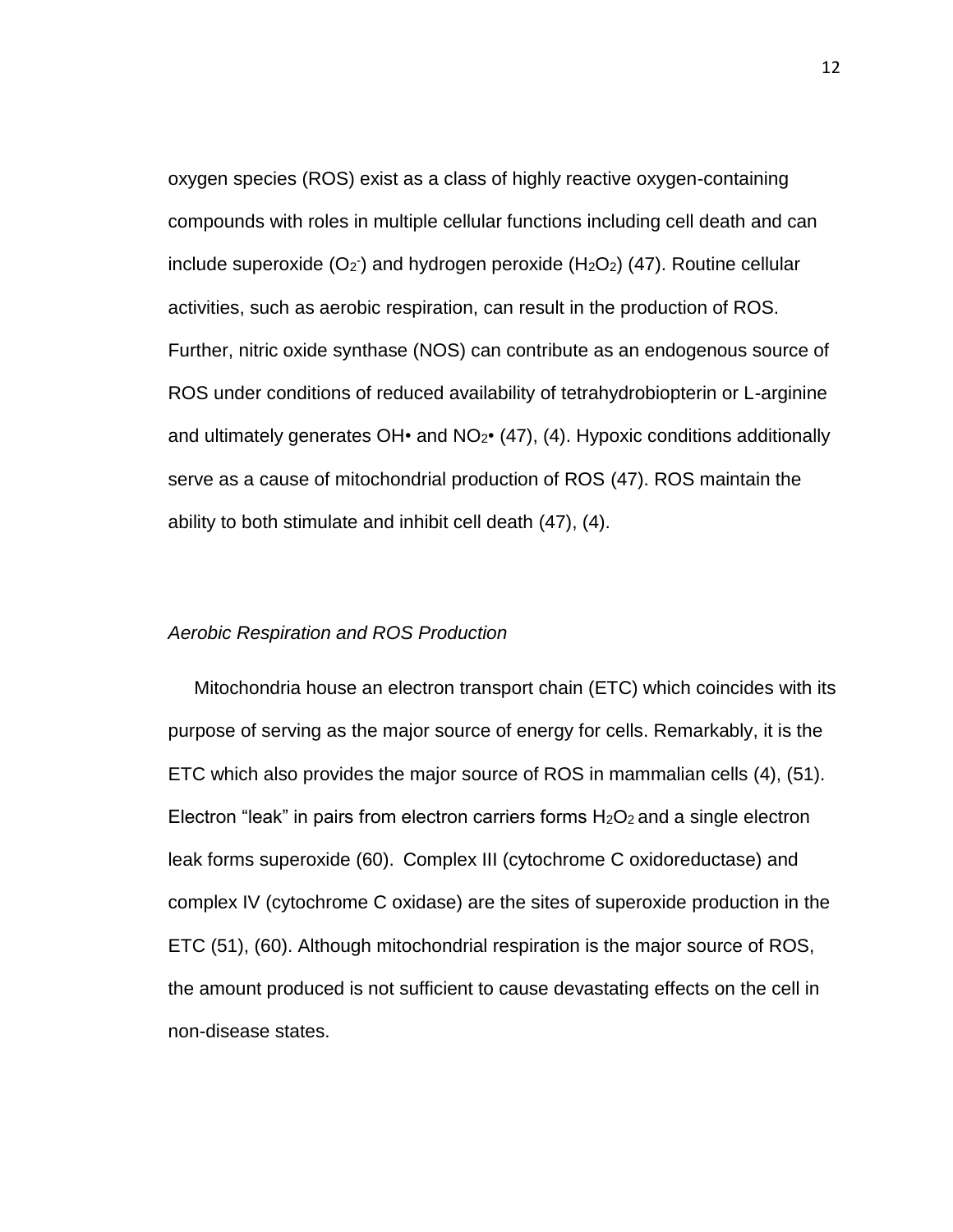### *Hypoxia and ROS Production via Mitochondria*

 Mitochondrial production of ROS functions in normal cell signaling when generated at low concentrations (27). However, a deficiency in oxygen available to cells is suggested to result in mitochondrial ROS production by complexes I and III (27), (59), (74). Superoxide appears to be the primary ROS generated by complex III under hypoxic conditions and ROS from complex III are thought to activate hypoxia-inducible factor-1α (HIF-1α) (27), (74). HIF-1 plays a protective role for cells experiencing hypoxic conditions and is known to execute a number of functions in response to low oxygen levels in attempts to maintain cell survival (10). However, Shvetsova *et al.* have provided evidence which shows that HIF-1α activation is dependent on the proper functioning of mitochondria (74).

### *ROS and Apoptosis*

 Production of ROS, if not equally countered by their catabolism, can result in accumulation which leads to oxidative stress (47). This excessive quantity of ROS can react with biomolecules to cause cellular and DNA damage resulting in cell death. Evidence exists to support the role of hydrogen peroxide  $(H_2O_2)$ contributing to oxidative stress and ultimately signaling apoptosis through the intrinsic pathway (51), (39). Liu *et al.* have shown that  $H_2O_2$  can induce cellular morphological defects, oxidative stress, increased levels of Bax, disruption of ΔΨm and apoptosis (39). Additionally, Bcl-2 is known to be involved in inhibition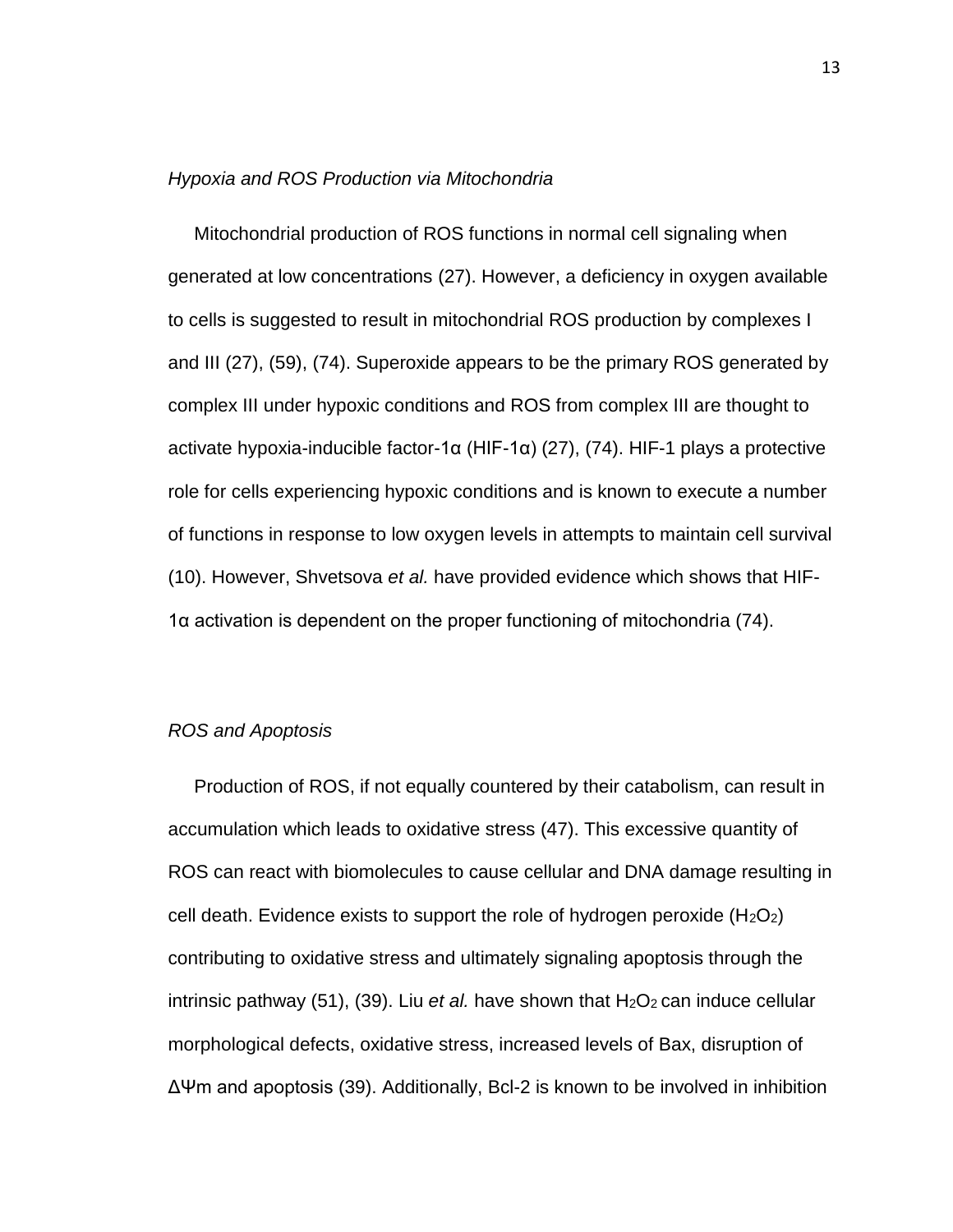of cell death through apoptosis (7). Kern *et al.* have provided evidence for the role of Bcl-2 in prevention of endothelial superoxide  $(O_2)$  production in a murine model of Bcl-2 overexpression (32). Further, support exists for a reduction in apoptosis in a model of mitochondrial superoxide dismutase (SOD2) expression by adenovirus transfection (7). Together, the present evidence suggests that oxidative stress, attributable to  $H_2O_2$  and  $O_2$ , bring about apoptosis through the mitochondrial-mediated pathway.

 Mechanisms do exist to regulate the production of ROS. For example, the availability of necessary cofactors, receptor activation and cell signaling cascades which result in ROS production can be controlled (47). Furthermore, enzymes exist to neutralize harmful oxygen free radicals. Superoxide dismutase (SOD) functions to convert  $O_2$  into  $H_2O_2$  which can be further broken down into water and oxygen by the enzyme catalase. Mn-dependent SOD (SOD2) exists in the mitochondrial matrix and functions to protect mitochondria from the effects of O<sub>2</sub>. However, few researchers have observed SOD2 decrease in response to oxidative stress induced by  $H_2O_2$  (39).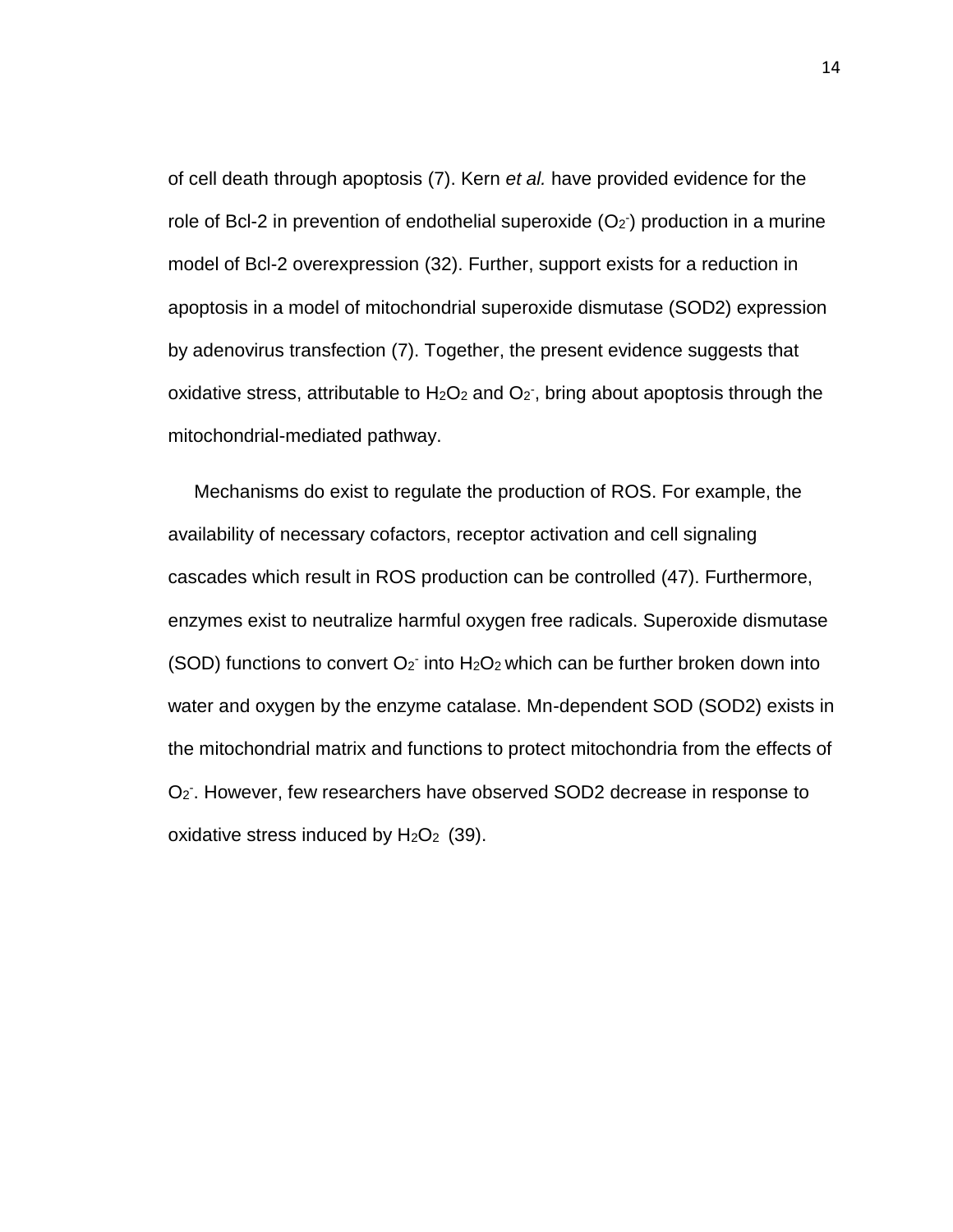### **Nitric Oxide (NO) and Apoptosis**

### *Infection and the Immune Response*

 Invasion by foreign microbes or toxins elicit standard responses by the immune system which are categorized as innate and adaptive. Adaptive immunity includes specific T-cell and B-cell responses which require more time to occur and last for longer periods compared to innate immune responses (48). Innate immunity involves an initial swift response to invading pathogens and toxins due to recognition of foreign molecular structures (48). Release of inflammatory mediators is a well-established innate immune reaction (48), (50). Macrophages, derived from monocyte differentiation, function in the innate immune response to eliminate invading microbes through nitric oxide (NO) release and oxidative damage (48). Apoptosis can occur because of infection by many bacterial species despite efforts by the immune system to control and eliminate pathogens (50). Bacterial toxins, such as lipopolysaccharide (LPS) derived from gram negative species, are also known elicit inflammation due to its recognition by Toll-like receptor 4 (TLR4) (12). Pro-inflammatory factors, such as tumor necrosis factor alpha (TNF-α), interferon-gamma (IFN-γ), interleukin-6 (IL-6) and LPS can lead to the generation of NO by inducible nitric oxide synthase (iNOS) (61). Macrophage release of NO in response to LPS has been wellcharacterized as well as the cytotoxicity of high exogenous NO levels (46), (62).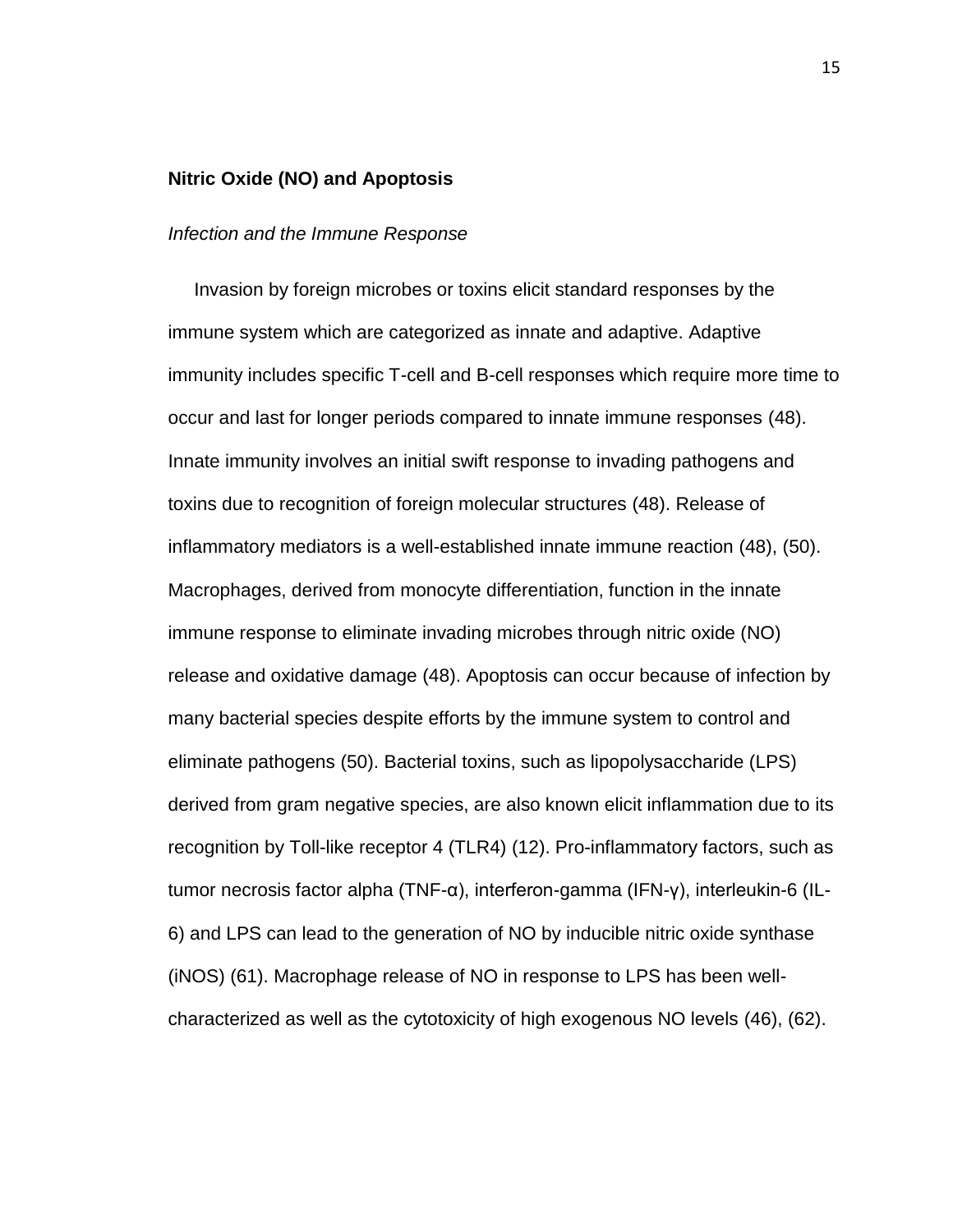### *Role of NO in the induction of apoptosis*

 There exist three enzymatic sources of NO production by nitric oxide synthases including neuronal (nNOS), endothelial (eNOS) and inducible (iNOS) (61), (62). NO production by nNOS and eNOS from L-arginine remains a physiological necessity, however, iNOS production of NO is known to occur under inflammatory conditions (61), (62). In addition to its role in maintaining normal physiological functions, NO is involved in inducing mitochondria-mediated cell death (13). Snyder *et al.* has provided experimental data implicating that NO induces the formation and subsequent insertion of Bax/Bak oligomers into the outer mitochondrial membrane to result in cytochrome C release and apoptosis (61).

### **Endotoxemia or Sepsis and Apoptosis**

### *Sepsis and Apoptosis*

 Sepsis occurs as the result of a widespread inflammatory reaction to infection. This condition consists of two stages: hyperdynamic and hypodynamic, also referred to as the warm and cold stages of sepsis, respectively. The initial hyperdynamic stage involves warm and perfused extremities due to high cardiac output and low peripheral resistance of blood vessels. However, the cardiovascular system is unable to maintain this perfused stage which can lead to a decline to the hypodynamic stage (15), (55). When this occurs, organ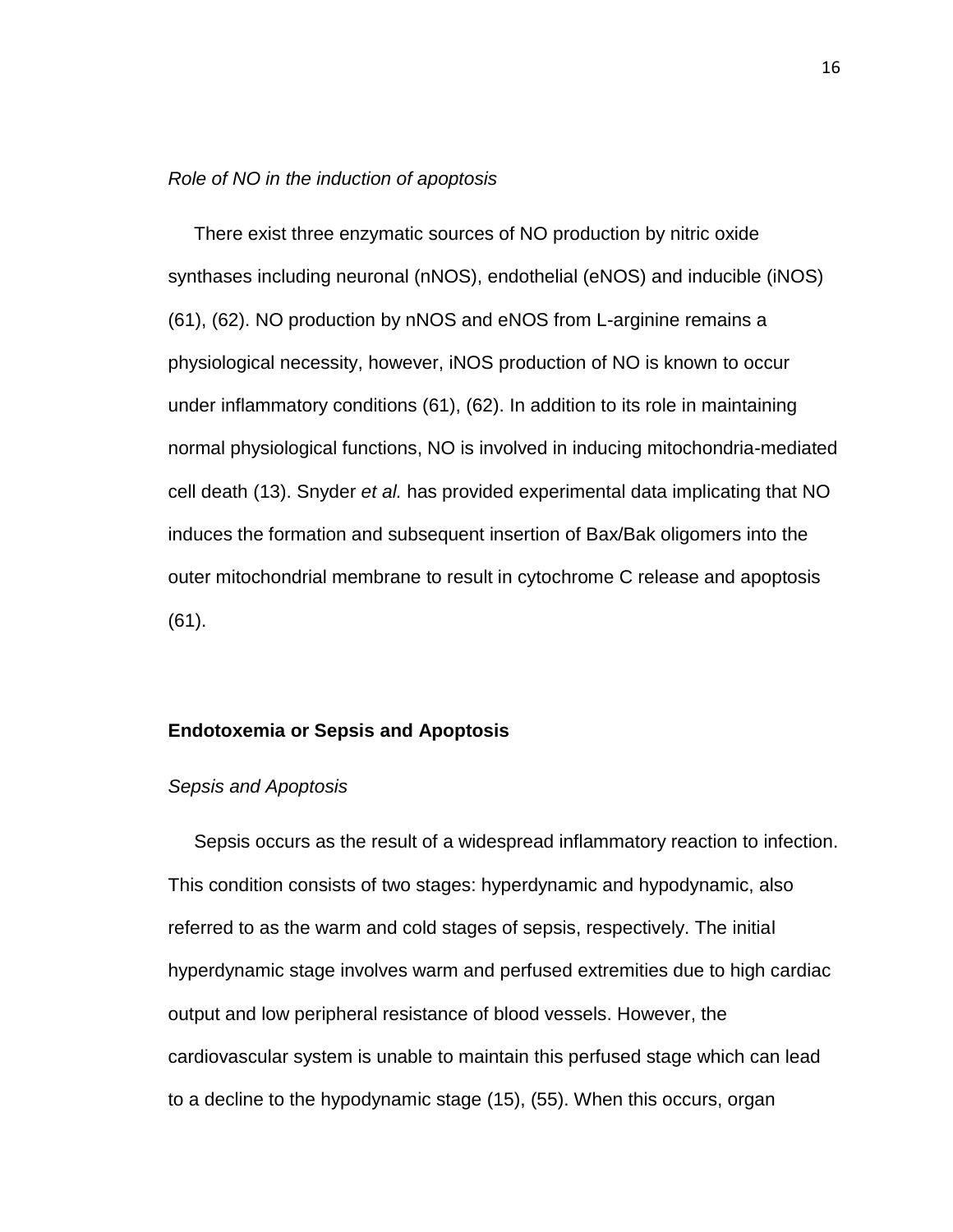perfusion is dramatically reduced. A patient in this stage of sepsis will experience cold extremities due to the effects of inflammation on vascular permeability and subsequent lack of perfusion.

 Data from Chopra *et al.* has provided evidence to show that adult rat ventricular myocytes (ARVMs) undergo apoptosis (14). The evidence implicates the involvement of the intrinsic pathway of apoptosis due to the increased levels of Bax and cytochrome C as well as morphological changes in mitochondria such as swelling and membrane deformity (46),(68). Further, progression to apoptosis in sepsis has been well-documented in the pathophysiology of sepsis (13), (67).

### *Endotoxemia and Apoptosis*

 Endotoxemia is defined as the presence of endotoxins in the blood, for example, lipopolysaccharide (LPS) derived from the outer membranes of gramnegative bacteria. Consequences of endotoxemia include metabolic endotoxemia defined as endotoxins in the blood derived from intestinal bacteria, the development of inflammation, shock, or death (37), (20). The induction of endotoxemia under experimental conditions can be utilized as a model system for studying pharmacological interventions for septic patients (31). According to Kamisoglu *et al.*, the pathophysiology of sepsis and endotoxemia share similar metabolic profiles and the metabolic distinctions between endotoxemia and sepsis increase with time (31). These findings suggest that pharmacological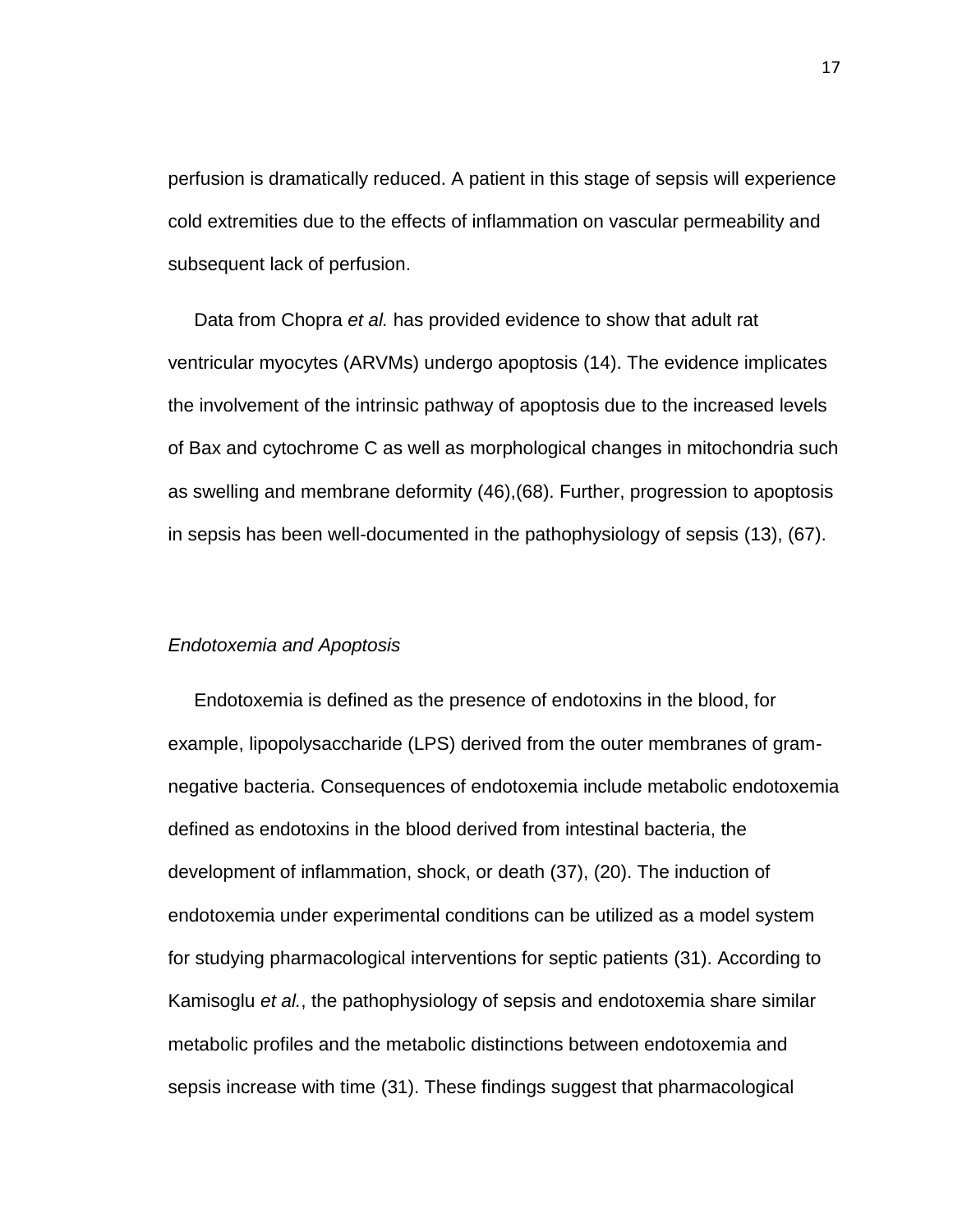treatments evaluated during experimental endotoxemia should be administered as early as possible during the onset and progression of sepsis in patients.

 Present data also provides evidence for the ability of LPS to induce apoptosis in hepatocytes at 1000 ng/mL (49). In addition to cell death, LPS has been observed to produce dissipated ΔΨm, reduced levels of ATP and mitochondrial cytochrome C (49). Moreover, Wang *et al.* have demonstrated the capacity for LPS to induce apoptosis and caspase-3 activity in adult rat ventricular myocyte (ARVM) at concentrations as low as 10 ng/mL (66). Further, this study also demonstrated a greatly enhanced effect of LPS on disrupted ΔΨm, mitochondrial Bax translocation and cytochrome C release in combination with β1-adrenergic receptor activation in cardiomyocytes (66). Together, these experimental data support the capacity for LPS-induced endotoxemia to cause mitochondrial dysfunction and activation of the intrinsic apoptosis cascade - effects which can be augmented by β-adrenergic stimulation and affect multiple cell types. However, the degree of these effects appears to vary with LPS concentration.

### **MitoKATP Channels and Apoptosis**

 Potassium ATP (KATP) channel structure consists of 4 subunits each of Kir and SUR proteins. The aqueous pore through which potassium ions flow out of the cell is formed by the Kir subunits. The SUR subunits exhibit pharmacological functions in that they contain binding sites for various agents which affect ion flow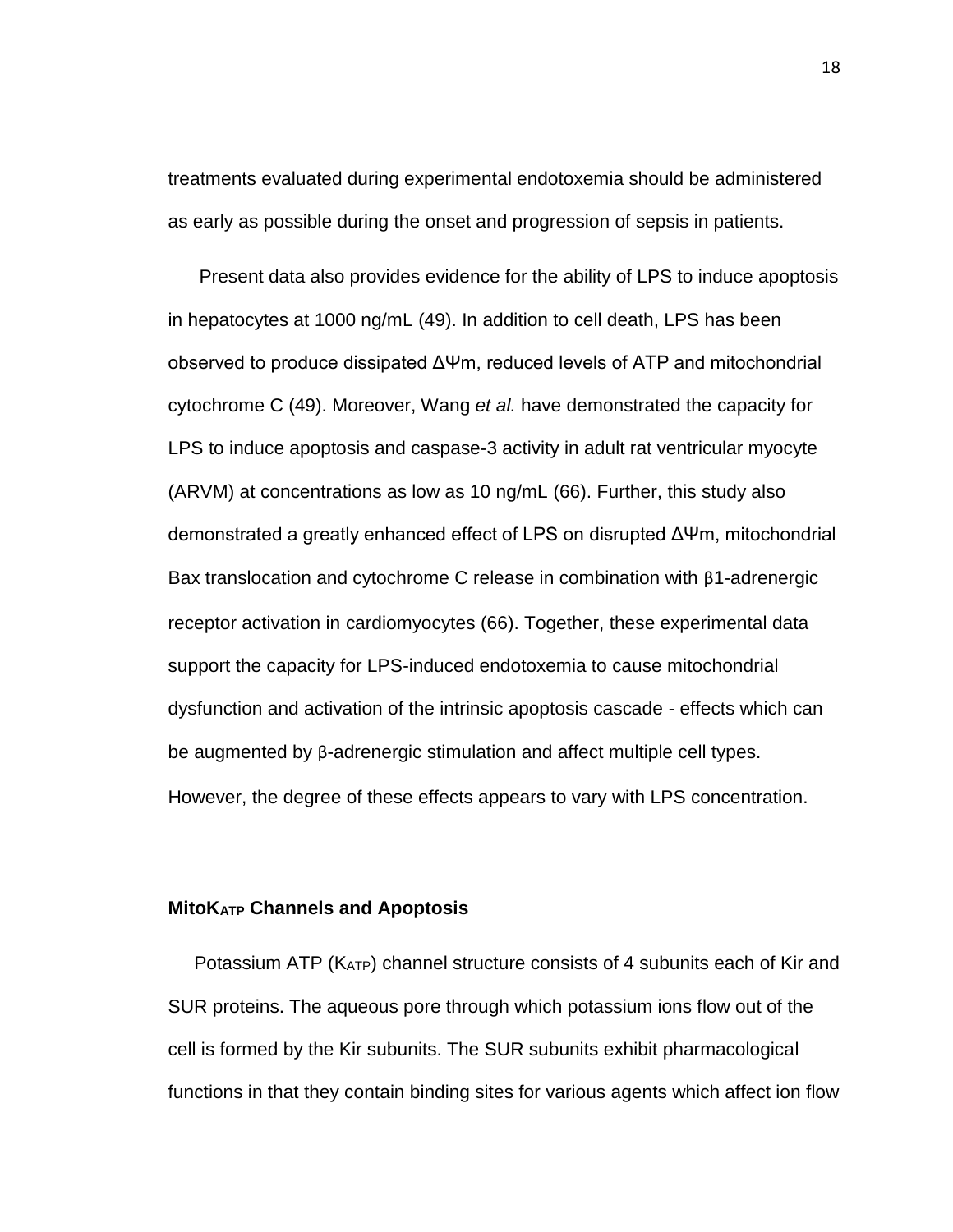through the channel. Ion transport through these channels can be regulated by varying ATP and nucleotide diphosphate concentrations. During the physiological state, mito K<sub>ATP</sub> channels function to transport potassium ions into the matrix to maintain volume. Low levels of ATP can activate the flow of potassium ions through these channels and increased flow of potassium out of the cell leads to hyperpolarization of the cell membrane. In mitochondria, the opening of these channels leads to depolarization of the mitochondrial membrane (68).

### *Matrix Volume and Cytochrome C Release*

 Mitochondrial swelling due to increased matrix volume has been shown to result in cytochrome C release without the need for increased mitochondrial membrane permeability (28). Evidence also exists to suggest that mitochondrial swelling due to  $K^+$  influx through mito $K_{ATP}$  channels can rupture the OMM and permit cytochrome C release (18). Moreover, recent data has shown that valinomycin, an ionophore specific to K<sup>+</sup>, can induce mitochondrial swelling and release of cytochrome C  $(41)$ . Consequently, blockage of mito $K_{ATP}$  channels by 5HD, a mitoKATP channel blocker, may reduce matrix swelling and cytochrome C release, thereby reducing the extent of cell death under the intrinsic pathway of apoptosis.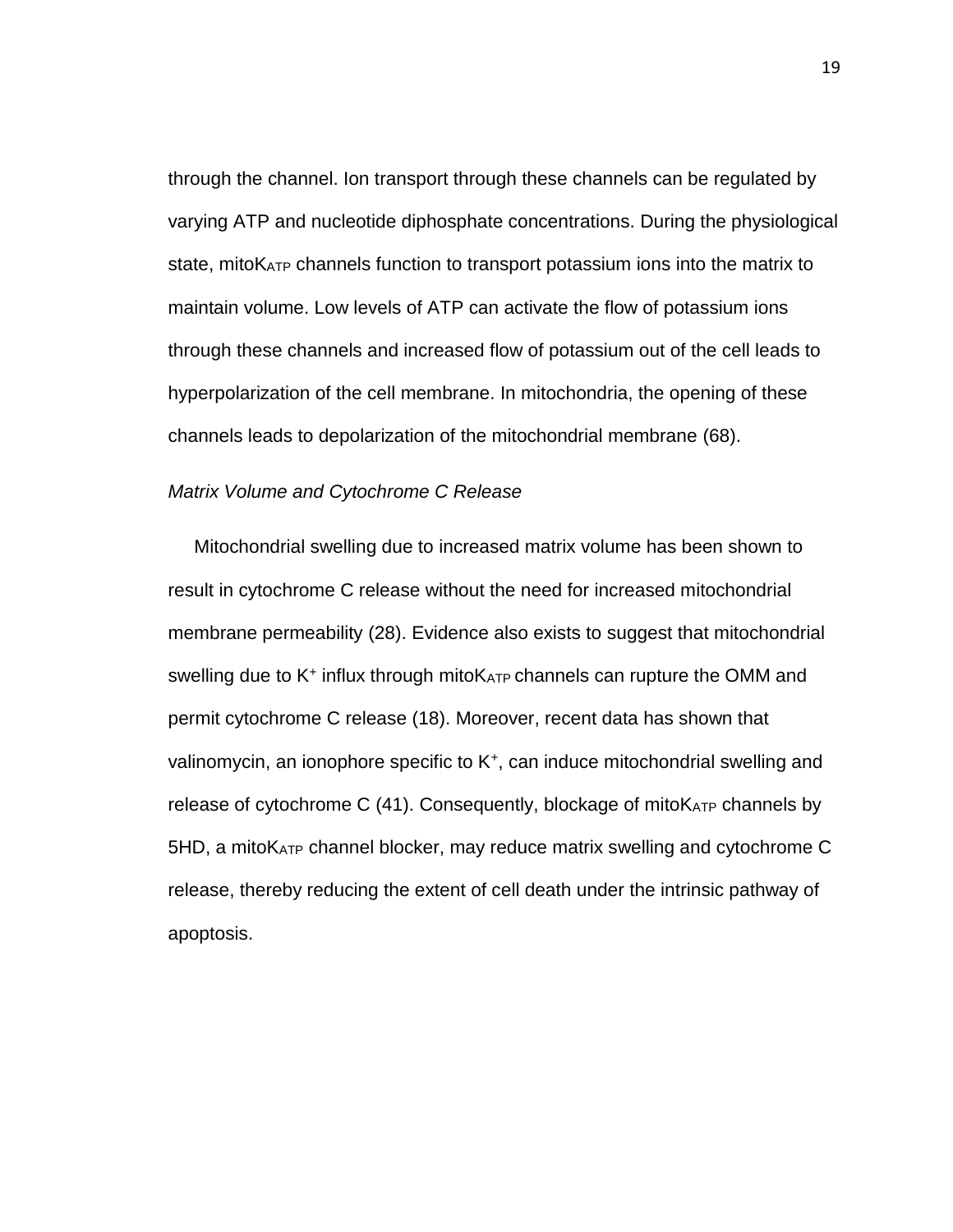### *MitoKATP Channels and Mitochondrial Membrane Potential (ΔΨm)*

 Dissipation of mitochondrial membrane potential (ΔΨm) has been considered an early event in apoptosis and also necessary for cytochrome C release (63). Likewise, collapse of ΔΨm is linked to the progression of cell death and is a conventional parameter used for detection and measurement of apoptosis (63). Reduced mitochondrial membrane potential is a known result of mito $K_{ATP}$ channel opening  $(42)$ . Accordingly, prevention of mito $K_{ATP}$  channel activity may limit the degree of ΔΨm disruption and reduce the magnitude of cell death.

### *Reactive Oxygen Species*

 MitoKATP channel opening has been found to lead to increases in mitochondrial generation of ROS, particularly superoxide and hydrogen peroxide (18), (42), (70). This effect has also been proposed as a mechanism of cardioprotection from prolonged ischemic damage through ROS signaling pathways - an effect which can be induced by the mitoKATP channel opener diazoxide and inhibited by 5-HD (18), (70). However, the effects of ROS signaling are concentration-dependent and oxidative stress is known to cause cell death involving the intrinsic apoptosis pathway (17). Consequently, it can be suggested that under the conditions of sepsis or endotoxemia, mito $K_{ATP}$  channel opening may be detrimental to the survival of patients experiencing myocardial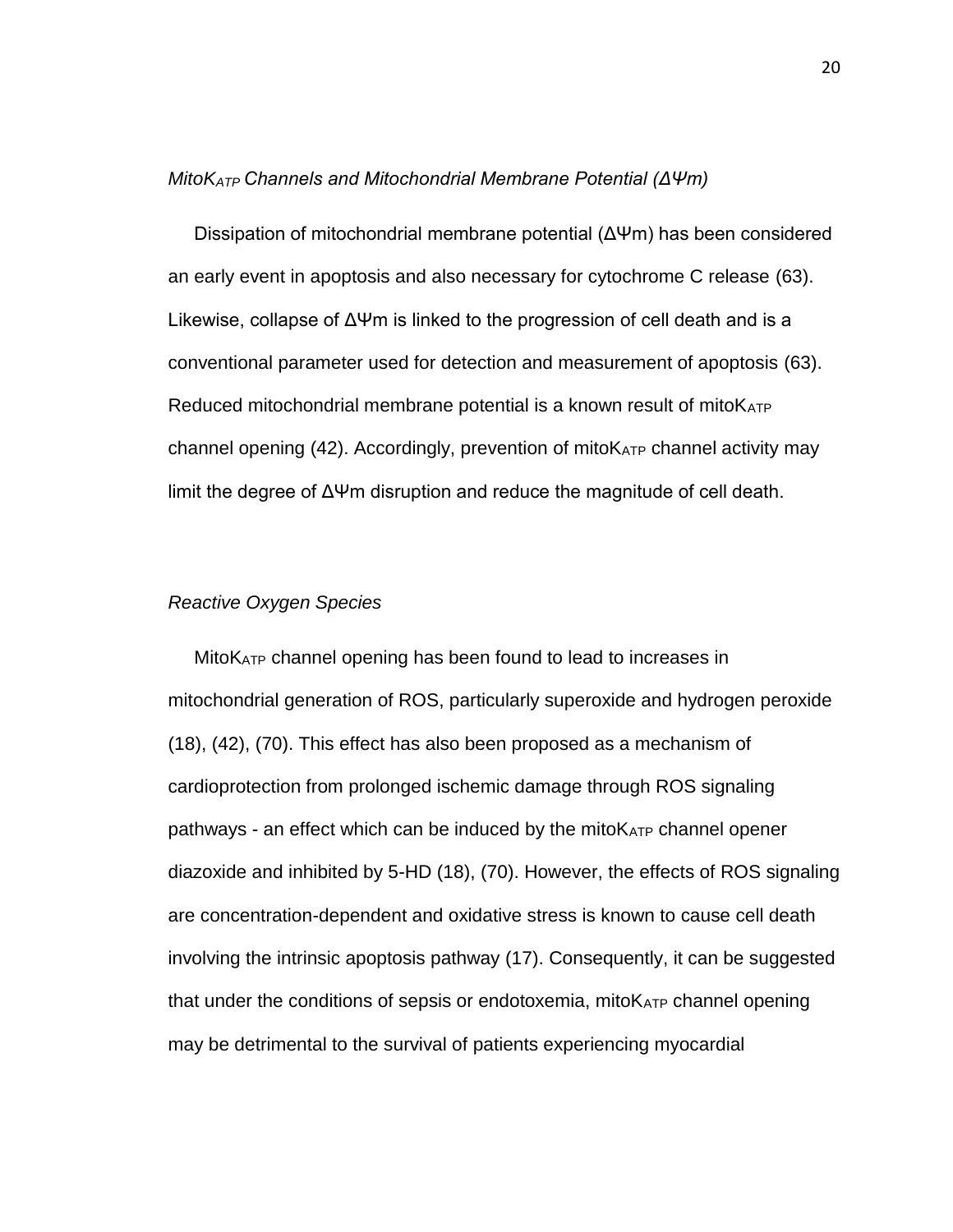dysfunction. Rather, blockage of these channels may prove more beneficial to the condition as a method of preserving cardiomyocyte function.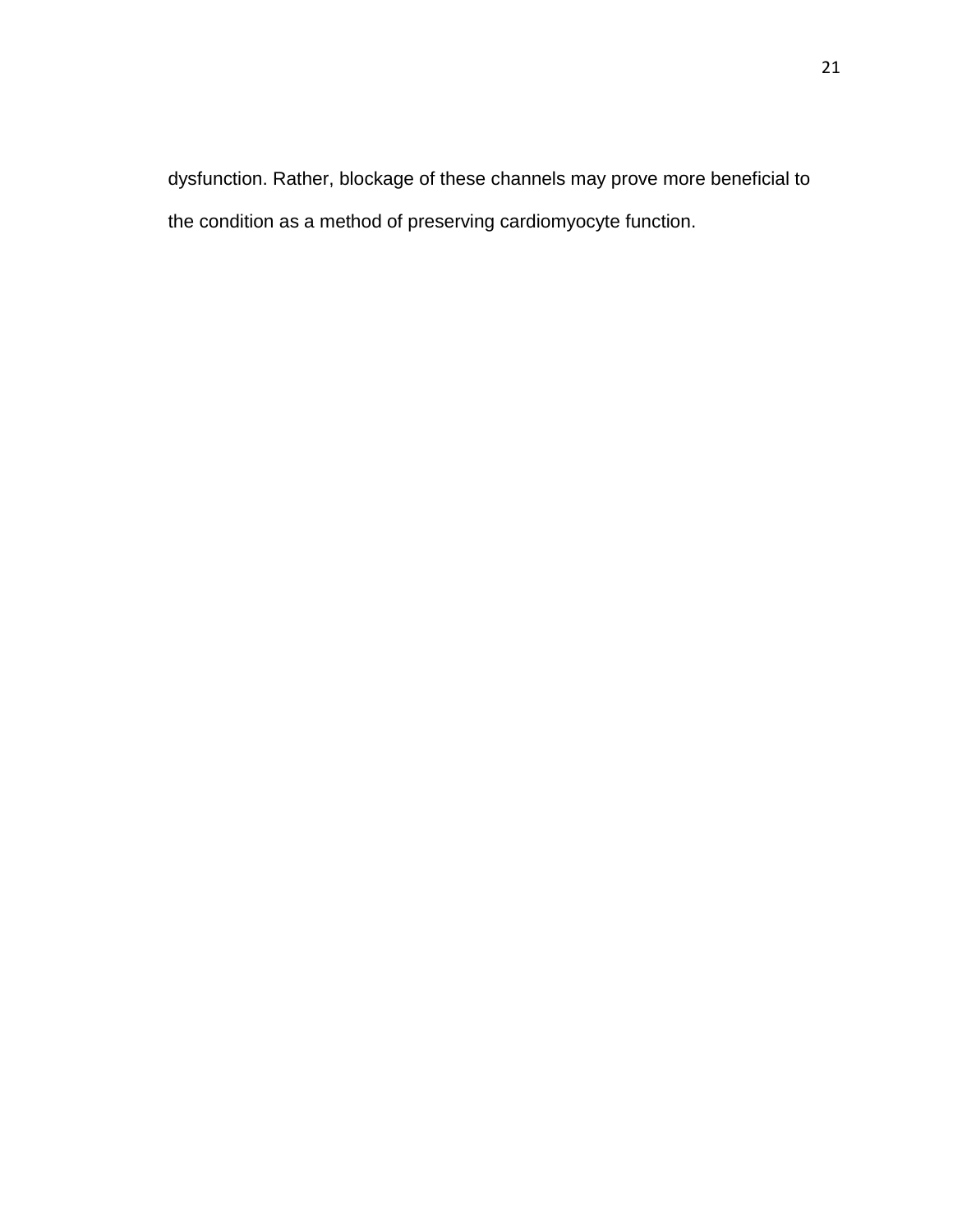### **AIMS AND OBJECTIVES**

 Vascular dysfunction, end-organ failure and high mortality rates are associated with endotoxemia, sepsis and septic shock. Recently, focus has been on mitochondrial ultrastructural changes and function due to sepsis and sepsisrelated pathologies. Data from Sharma's laboratory indicated involvement of mitochondrial-mediated intrinsic apoptosis cascade in regulating ARVM dysfunction in sepsis. Experimental endotoxemia has shown mitochondrial membrane potential collapse, membrane permeability changes and release of cytochrome C as indicators of mitochondrial dysfunction. Outer mitochondrial membrane (OMM) permeability is controlled by Bax translocation, resulting Voltage Dependent Anion Channels (VDACs) pores in the OMM and activation of mitoKATP channels in the inner mitochondrial membrane. Endotoxins can induce mitochondrial damage and there is a correlation between the severity of sepsis and mitochondrial damage and dysfunction. The data from our laboratory indicate that  $5HD$  treatment that blocks mito $K_{ATP}$  channels could increase survival in septic rats and increase contractility in septic cardiomyocytes. He progression of sepsis is known to involve vascular dysfunction. Therefore, we hypothesize that inhibition of mitoK<sub>ATP</sub> channels by 5HD restores altered mitochondrial membrane permeability in human umbilical vein endothelial cells due to LPS-induced endotoxemia. To investigate this hypothesis the following specific aims are developed.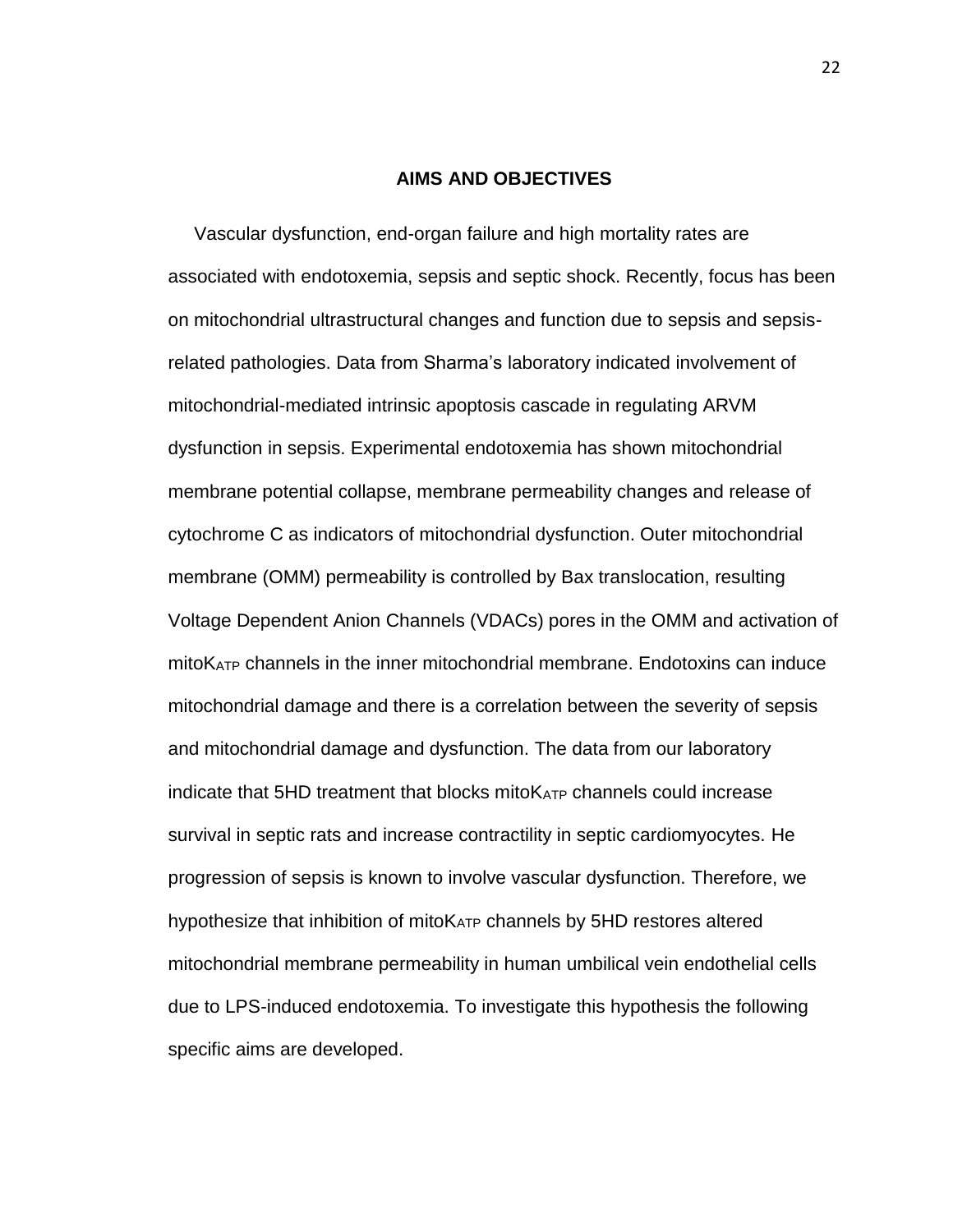# *Specific Aim 1. To determine time-dependent and dose-dependent effects of LPS and 5HD on mitochondrial dysfunction in HUVECs*

 Prior to testing the restorative properties of 5HD (5-hydroxydecanoic acid) on mitochondrial membranes in endotoxic human umbilical vein endothelial cells (HUVEC), it is necessary to determine the time- and dose-dependent effects of 5HD and lipopolysaccharide (LPS) on HUVEC viability. Cell viability assays have been conducted using Presto blue dye to measure metabolic activity of the cells following treatment with LPS and 5HD at increasing concentrations.

# *Specific Aim 2. To determine if 5HD modulates LPS-induced a) mitochondrial dysfunction b) NO and catalase levels and c) proapoptotic markers such as Bax, Cytochrome C and Apaf-1 in HUVECs*

 The effect of 5HD on LPS-induced alterations of mitochondrial membrane potential (measure of mitochondrial membrane integrity) in HUVECs can be determined. Macrophages serve as a positive control as the ability of LPS to decrease viability of these cells has been well characterized. Mitochondrial membrane potential will be assessed using JC-1 cationic dye. NO and catalase levels were measured by colorimetric assay and levels of proapoptotic proteins were measured using immunoblot procedures.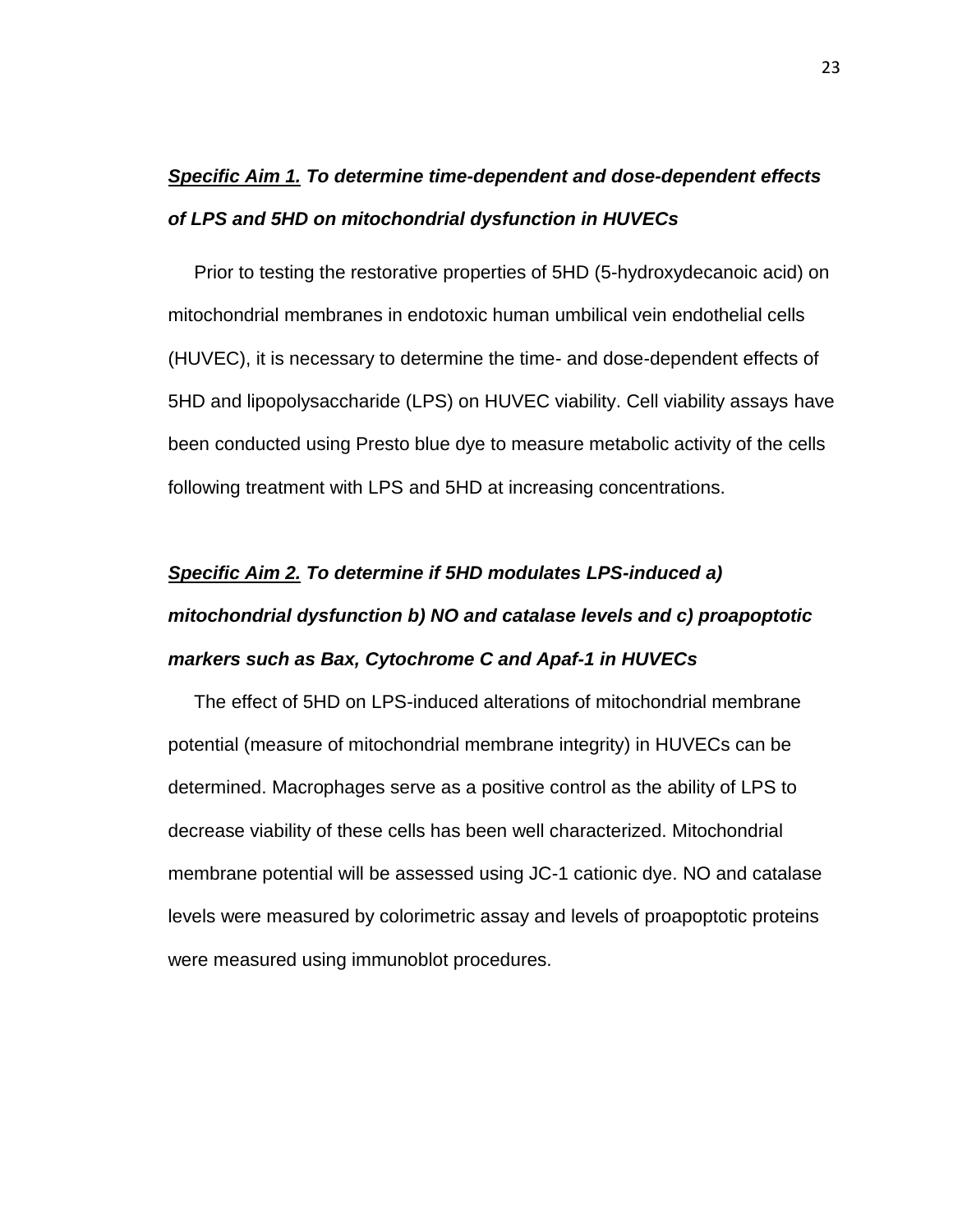### **Materials and Methods**

### **Chemical Preparations**

 Chemical compounds were purchased from Sigma-Aldrich (St. Louis, MO) and prepared in sterile deionized water. Treatments were prepared in warm Medium 200 (Gibco™; Thermo Fisher Scientific, Grand Island, NY) at the required concentrations. All drugs and treatments were prepared under sterile conditions and vortexed prior to usage.

### *5-Hydroxydecanoic Acid (5HD)*

 5-hydroxydecanoic acid sodium salt (MW; 210.25 g/mol) was prepared at a 100,000 μM stock concentration. The 100,000 μM stock was further diluted to a working concentration of 1000 μM in sterile deionized water. 1000 μM concentration aliquots were prepared and stored at  $-80^{\circ}$ C for future use.

### *Lipopolysaccharide (LPS)*

 Lipopolysaccharide was prepared at a 100,000 ng/mL stock concentration. The 100,000 ng/mL stock was further serially diluted to 10,000 ng/mL and then to a working concentration of 1000 ng/mL in sterile deionized water. 1000 ng/mL concentration aliquots were prepared and stored at -80°C for future use.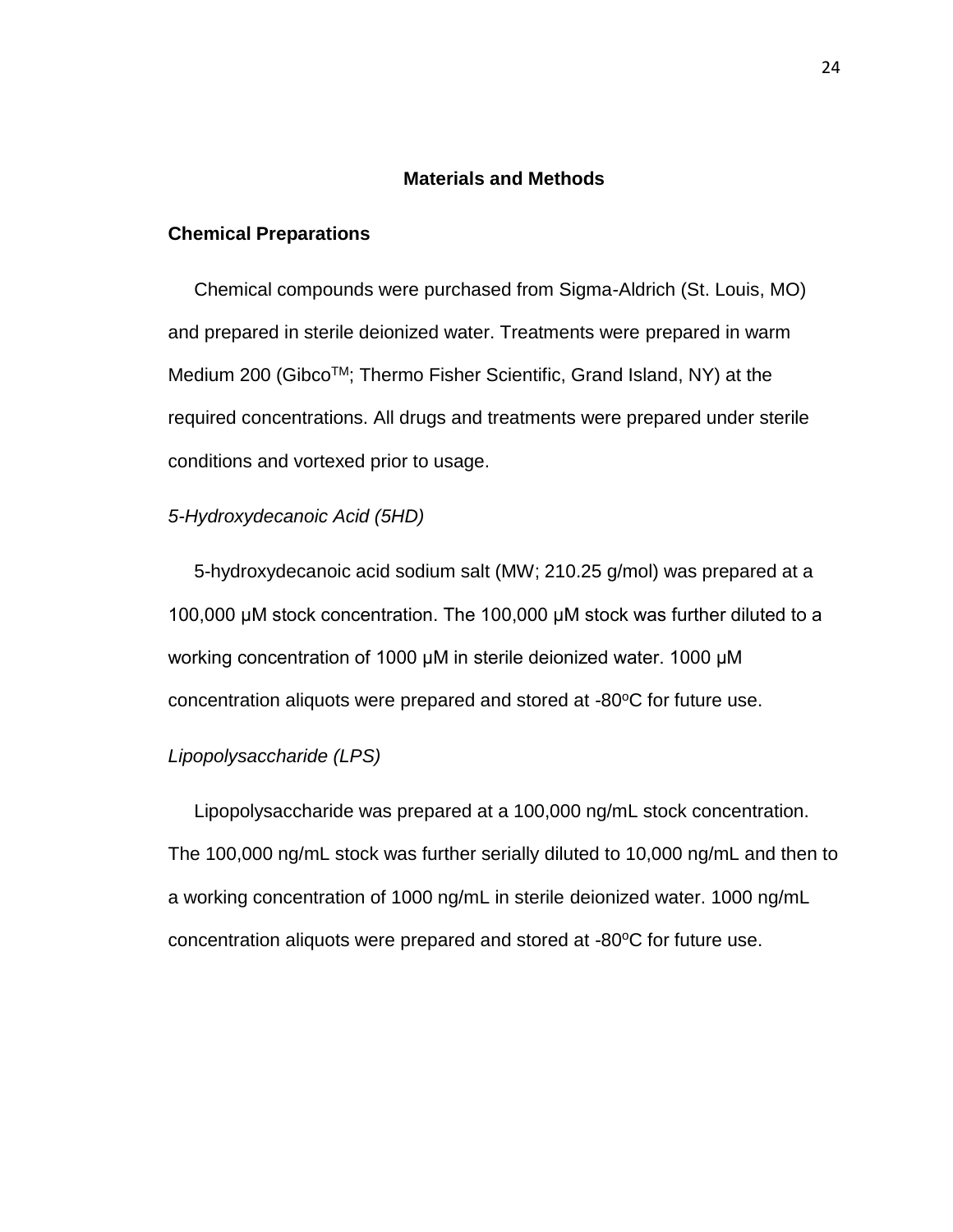### **Cell Culture**

 Human umbilical vein endothelial cells (HUVEC) were purchased from ATCC (Manassas, VA) and cultured in Medium 200 supplemented with low serum growth supplement (LSGS) (Gibco™; Thermo Fisher Scientific, Grand Island, NY) containing 10 µg/mL heparin, 1 µg/mL hydrocortisone, 10 ng/mL human epidermal growth factor, 3 ng/mL basic fibroblast growth factor, 2% FBS and 1% penicillin and streptomycin (46). Cells were incubated at  $37^{\circ}$ C, 5% CO<sub>2</sub> and 80% humidity. Medium was exchanged every other day and cells were passaged at 95% confluency in trypsin plus 0.25% EDTA. Cells were cultured and maintained in T175 cell culture flasks and treated at 75-80% confluency for cytotoxicity assays and 90-95% confluency for all other assays.

### **Treatment**

 Cells were passaged with trypsin plus 0.25% EDTA, counted using the trypan blue cell counting method and cell suspension was plated on cell culture plates at volumes and seeding densities based on specifications necessary for each experiment. Treatments were prepared based on cell culture plate well volume and concentration of drug required per well from 1000 μM or 1000 ng/mL working concentrations. A master mix was prepared and calculated for based on the number of plated wells to be treated and the volume of each well. All drugs were prepared in Medium 200 warmed in a 37°C water bath and under sterile conditions, vortexed and mixed during treatment preparation as well as prior to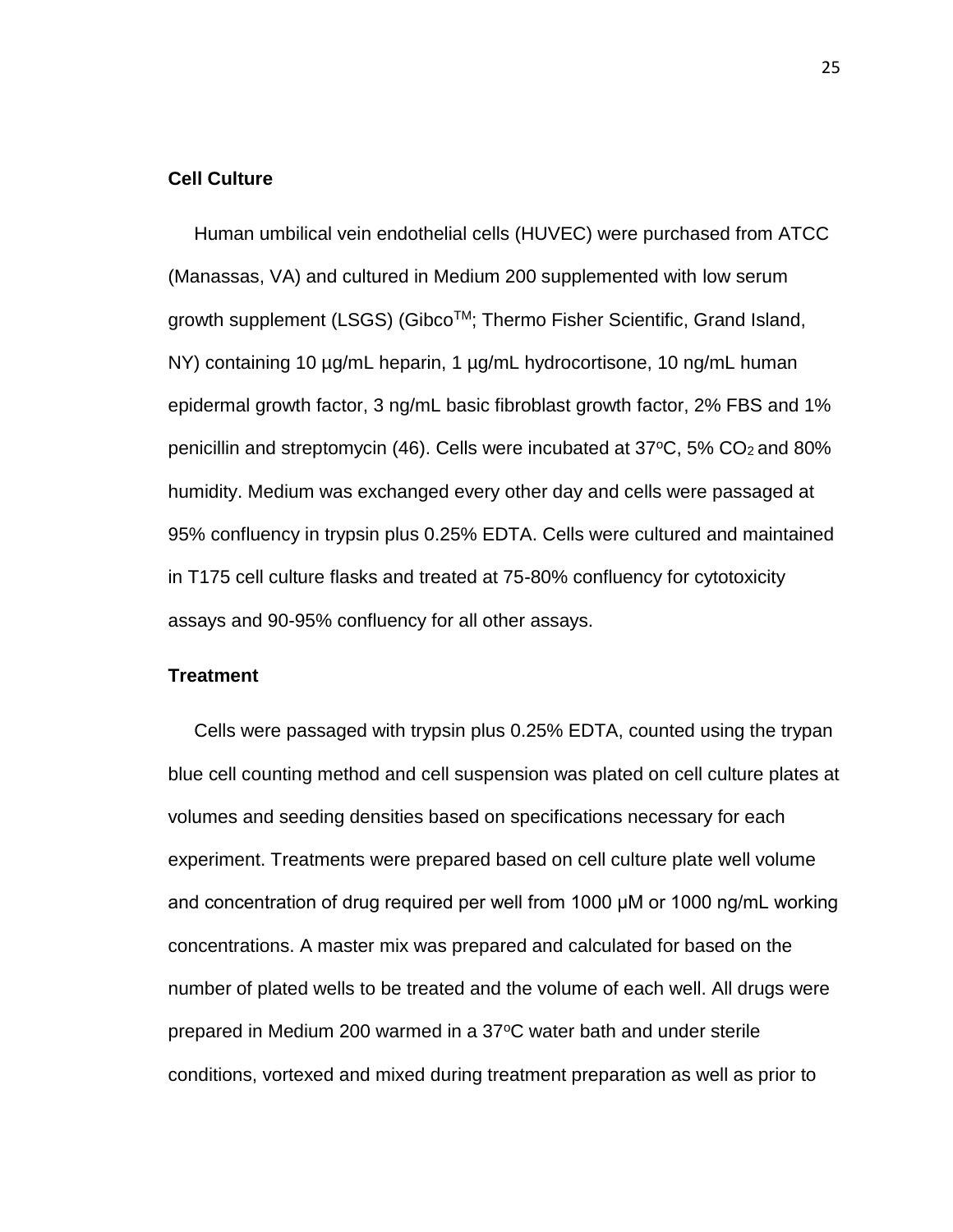addition to cells. HUVEC model of endotoxemia was induced by treatment of cells with LPS 100 ng/mL.

### **Determination of Cell Viability**

 HUVECs were cultured on 48-well plates and seeded at a density of 70,000 cells per well. The cells were treated with LPS for 16 and 24 hours with the following dosages: 50 ng/mL, 100 ng/mL, 500 ng/mL, 1000 ng/mL, 5000 ng/mL and LPS 100 ng/mL plus 5HD 50 µM. Cells were treated with 5HD at the following dosages: 50 µM, 100 µM, 200 µM and 500 µM. Cells were treated at 75-80% confluency. Cells were incubated for 1 hour with Prestoblue™ Cell Viability Reagent (Molecular Probes; Invitrogen, Carlsbad, CA) and absorbance was measured using Biotek Synergy HT microplate reader. Cell viability was quantified based on absorbance of metabolically active cells at 570 nM.

### **Determination of Mitochondrial Membrane Potential**

### *JC-1 Fluorescent Imaging (13)*

 JC-1 assay kit was purchased from Molecular Probes (Life Technologies; Thermo Fisher, Grand Island, NY). Performance of the JC-1 cationic dye assay was adapted from vendor directions. HUVECs were cultured and plated on 48 well plates at 60,000 cells per well and treated at 90% confluency with the following treatment groups: LPS 100 ng/mL, 5HD 50 µM and LPS plus 5HD.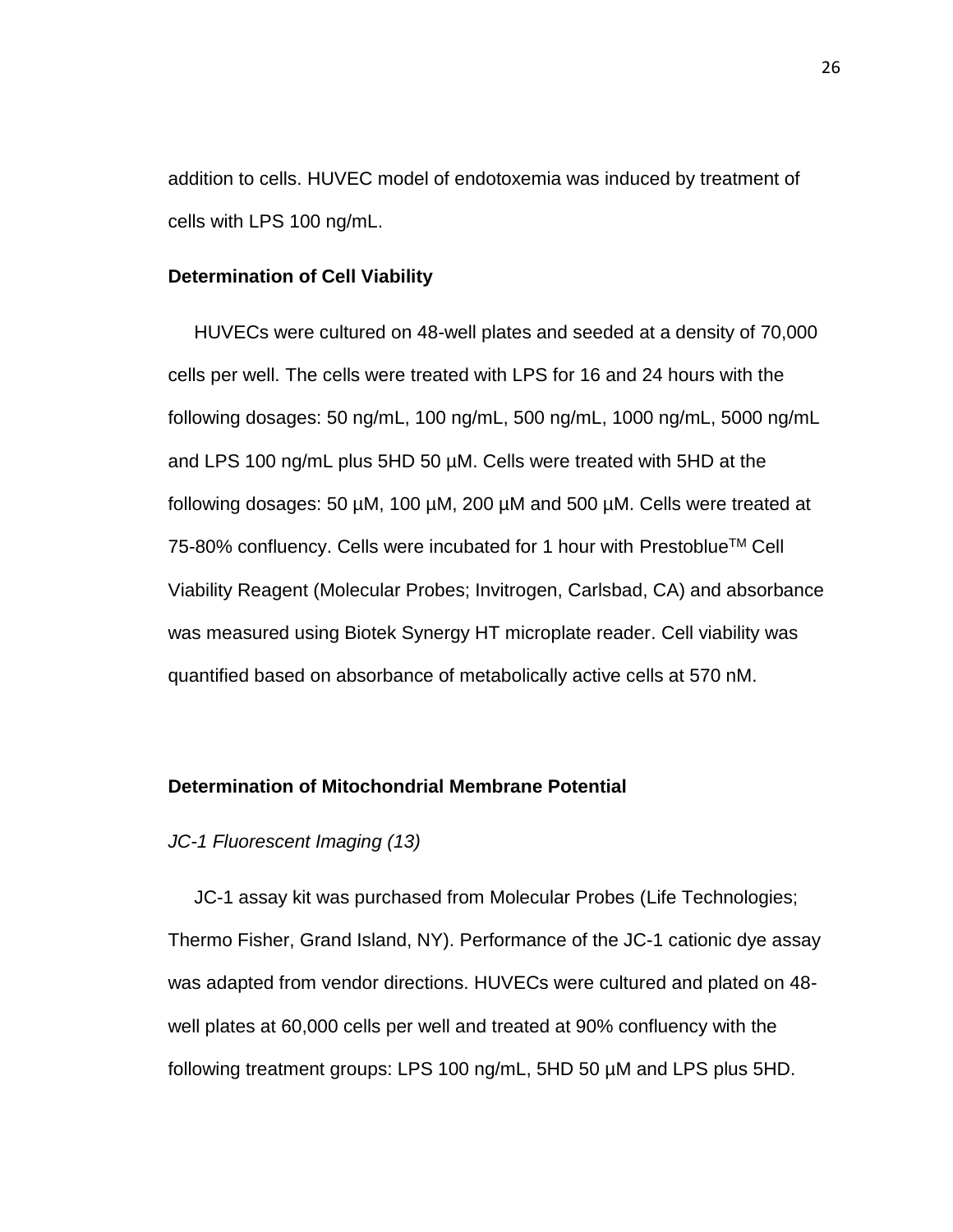Assays were performed at 2, 4, 6, 16 and 24 hours. Carbonyl cyanide 3 chlorophenylhydrazone (CCCP), a mitochondrial membrane depolarizer, was added 5 minutes prior to addition of JC-1 dye at a final concentration of 50 μM as per vendor guidelines to serve as a positive control for JC-1 fluorescence activity. Treatment groups and positive controls were incubated with 5 µL of 200 µM JC-1 cationic dye for 30 minutes and washed with 10X PBS. Cells were imaged using EVOS FL Cell Imaging System (Thermo Fisher Scientific, Grand Island, NY) at 20X magnification.

### **Immunoblot Analysis** (13)

HUVECs were seeded at a density of  $2x10^6$  cells per well on 6-well cell culture plates and treated with LPS 100 ng/mL, 5HD 50 μM and LPS plus 5HD for 16 hours. Cells were lysed with 100 μL RIPA buffer and incubated on ice for 5 minutes. The collected lysate remained on ice for 10 minutes prior to centrifugation at 13.3g and  $4^{\circ}$ C for 10 minutes. Protein quantification of collected lysate was performed using Pierce™ BCA Protein Assay Kit (Thermo Fisher, USA) according to vendor directions. 40 μg of protein sample was loaded into each sample well of gel. Gels were run at 150V for 1 hour prior to transfer to PVDF membrane. Membranes were incubated with primary antibody overnight at 4°C on a rocker and secondary antibody for 45 minutes at room temperature on a rocker. Primary antibody was prepared in 5 mL Odyssey® Blocking Buffer (PBS)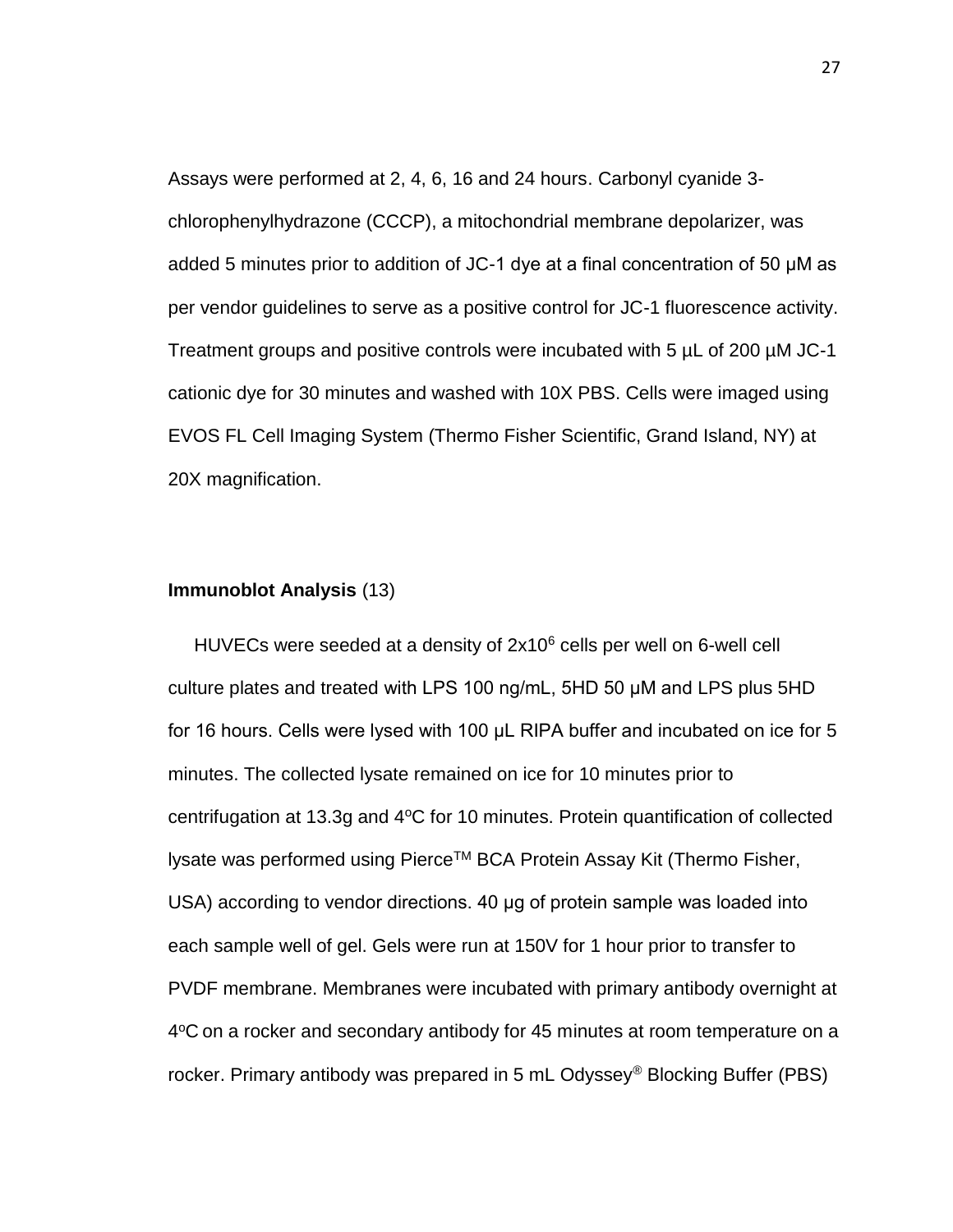(Li-COR, USA), 5 μL Tween 20 and 1 μL mouse monoclonal β-actin antibody (Santa Cruz). All primary antibodies were prepared at a 1:1000 concentration. Membranes were imaged using Li-COR Odyssey® CLx Imaging System (Lincoln, NE) for 7 minutes exposure time per membrane. Bands were quantified using Li-COR Image Studio<sup>™</sup> Lite (Lincoln, NE). All samples were run in triplicate  $(N = 3)$ .

### *Apoptotic Protease Activating Factor 1 (Apaf1)*

 Samples were run on 10-well 7.5% SDS gels prepared according to directions adapted from Northern Arizona University Lab Protocols. Rabbit polyclonal anti-Apaf1 antibody was purchased from Abcam (Cambridge, MA). PVDF membranes were incubated with 1 μL anti-rabbit and 1 μL anti-mouse secondary antibodies.

### *Cytochrome C and Bax*

 Samples were run on 10-well 4-20% gels purchased from Bio-Rad (Hercules, CA). Sheep polyclonal anti-Cytochrome C and rabbit monoclonal anti-Bax antibodies were purchased from Abcam (Cambridge, MA). PVDF membranes for Bax quantification was incubated with 1 μL anti-mouse plus 1 μL anti-rabbit. PVDF membranes for Cytochrome C quantification were incubated with 1 μL anti-sheep purchased from Abcam (Cambridge, MA) and 1 μL anti-mouse secondary antibodies.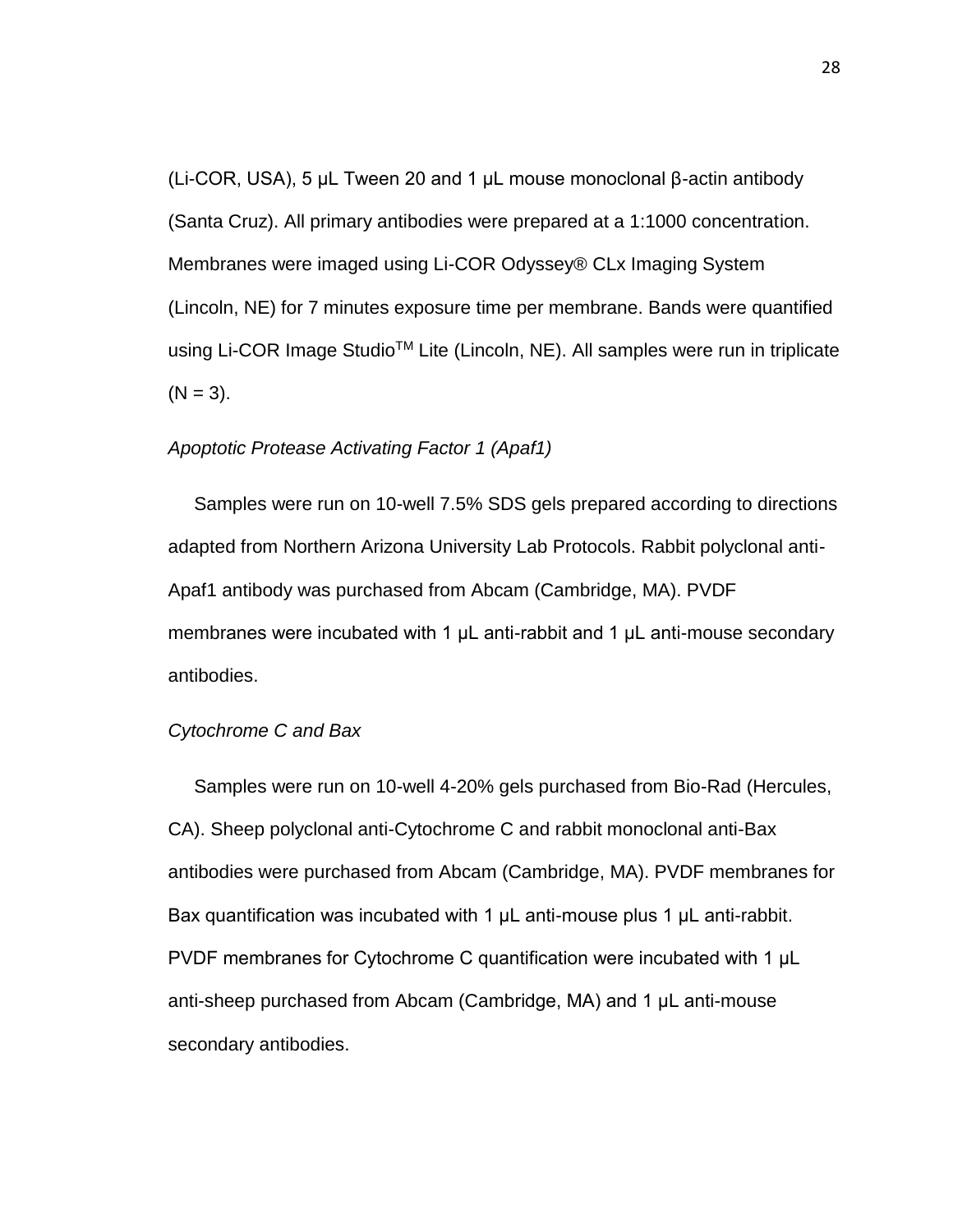### *Assays*

### *Enzyme-Linked Immunosorbent Assays*

#### *Catalase*

HUVECs were seeded at a density of  $2x10^6$  cells per well on 6-well cell culture plates and treated with LPS 100 ng/mL, 5HD 50 μM and LPS plus 5HD for 16 hours. Following treatment, cells were lysed and protein was extracted for catalase quantification using Abcam Human Catalase ELISA Kit (Cambridge, MA) adapted from manufacturer directions. HUVEC lysate was centrifuged at 13.3 g for 20 minutes at 4°C and the collected supernatant was immediately assayed. Samples were incubated with capture and detection antibody cocktail out of direct light and at room temperature for 1 hour and 15 minutes on a plate shaker at 150 rpm. Optical density (OD) was recorded at 450 nM using Biotek Synergy HT microplate reader. Samples were assayed as three sets for each treatment group and run in duplicates  $(N = 6)$ .

### *Griess Reagent Assay (56)*

 HUVECs supernatant was collected from prior treatments with LPS 100 ng/mL, 5HD 50 μM and LPS plus 5HD for 2, 4, 6, 16 and 24 hours and used for quantification of nitrite release using Promega Griess Reagent System (Madison, WI). Samples were run in three sets in duplicates ( $N = 6$ ) on a 96-well plate according to manufacturer protocol. Samples were incubated for 10 minutes at room temperature and out of direct light with sulfanilamide. Samples were then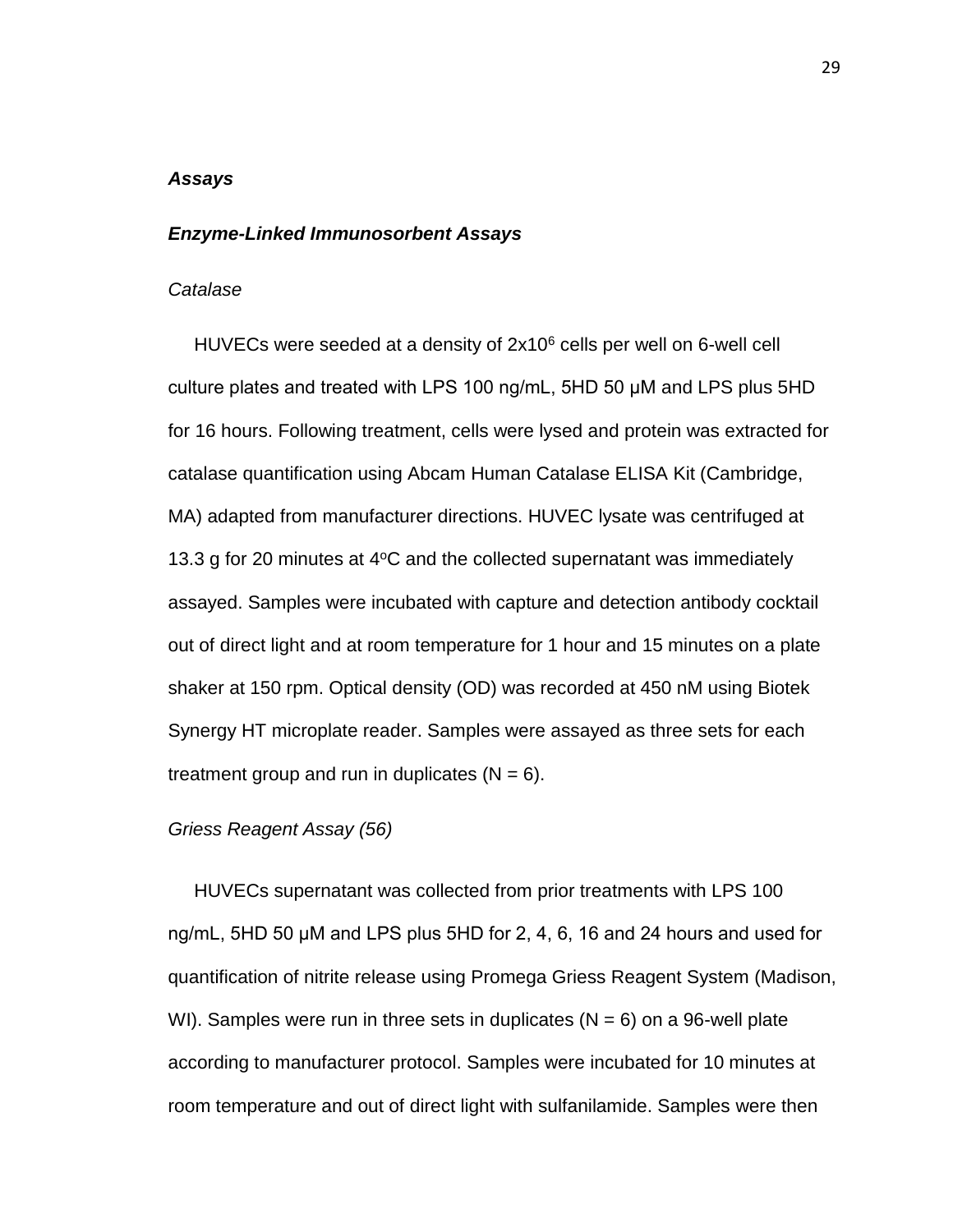incubated for 10 minutes at room temperature and out of direct light with N-1 napthylethylenediamine dihydrochloride (NED). Absorbance was measured at 520 nM using Biotek Synergy HT microplate reader.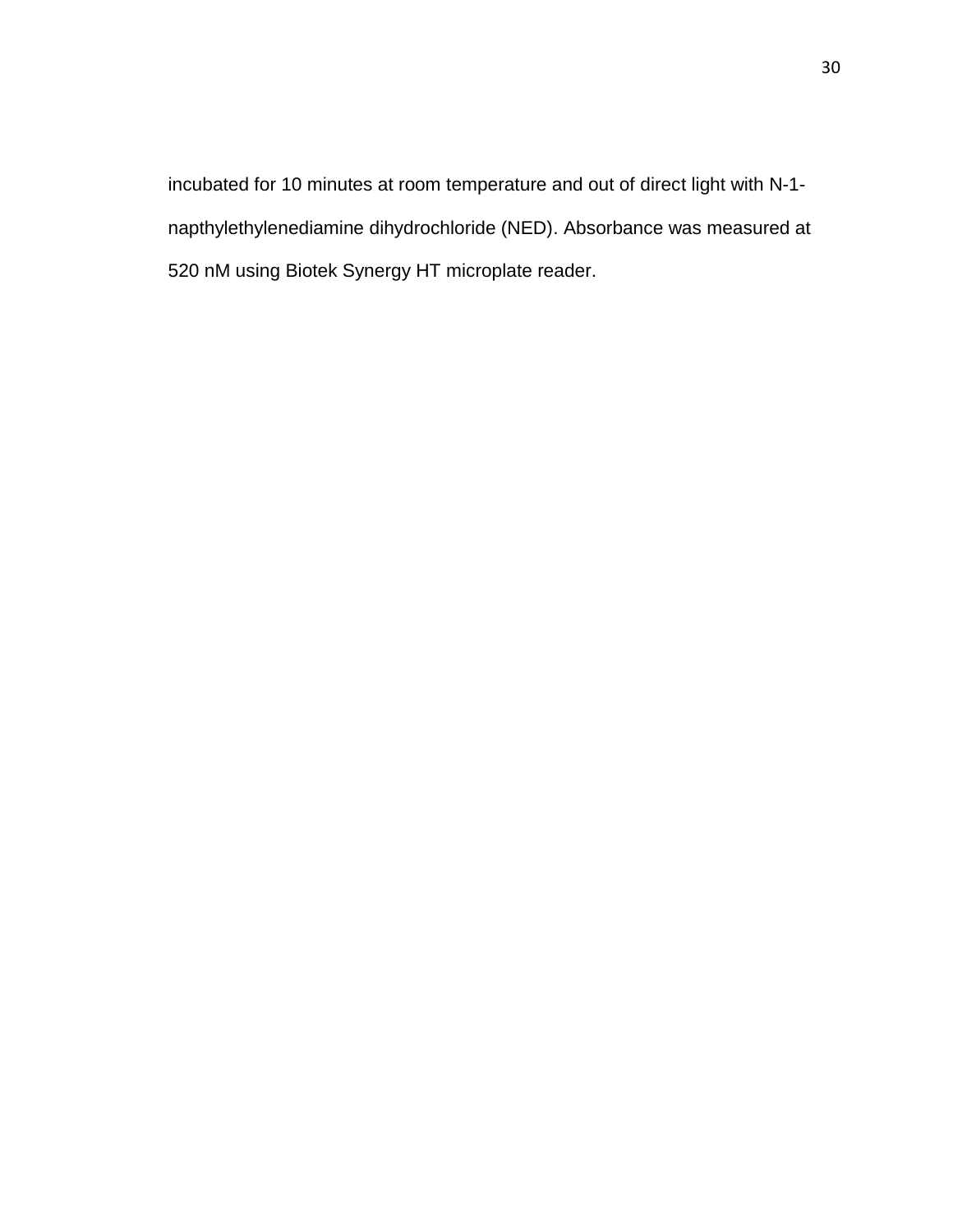### **Results**

### *Effect of LPS (50, 100 and 1000 ng/mL) on HUVEC viability*

The effect of LPS at increasing concentrations, i.e., 50, 100 and 1000 ng/mL was observed in HUVEC. With increasing concentration, a decrease in HUVEC viability was observed in cells treated with LPS 50 ng/mL, 100 ng/mL and 1000 ng/mL for both 16 (Fig. 1) and 24 (Fig. 2) hours. This suggests that LPS deceases cell viability in dose-dependent and time-dependent manner.

### *Effect of 5HD on HUVEC viability*

5HD, a putative mitoKATP blocker, produces a decrease in viability in HUVEC treated with 5HD 50 μM, 100 μM and 200 μM for 24 hours. Significant reductions in HUVEC viability were observed at the aforementioned concentrations with the higher concentrations of 100 and 200 μM producing similar significant reductions in cell viability. This data suggests that 5HD reduces HUVEC viability at increasing concentrations of the compound (Fig. 3).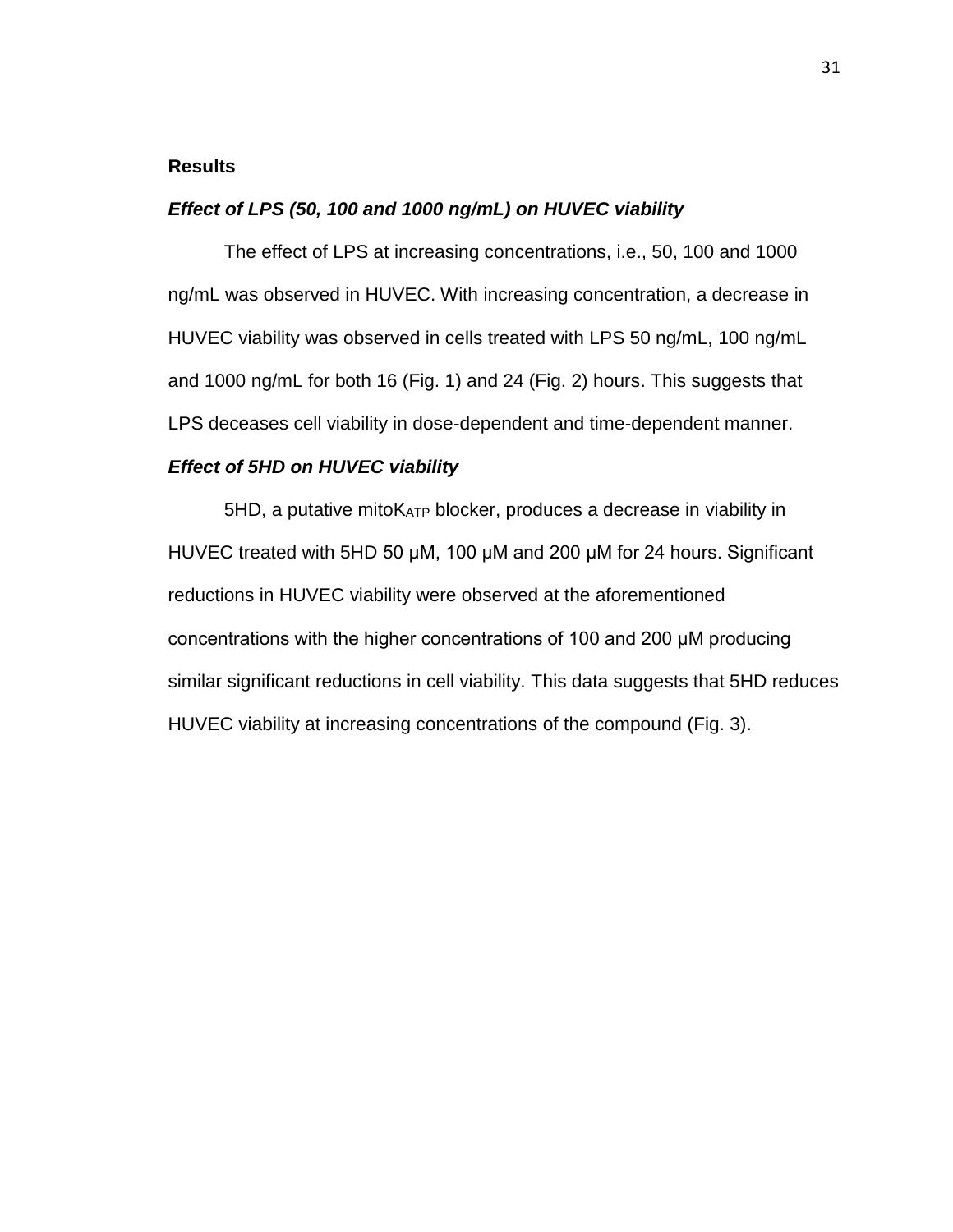

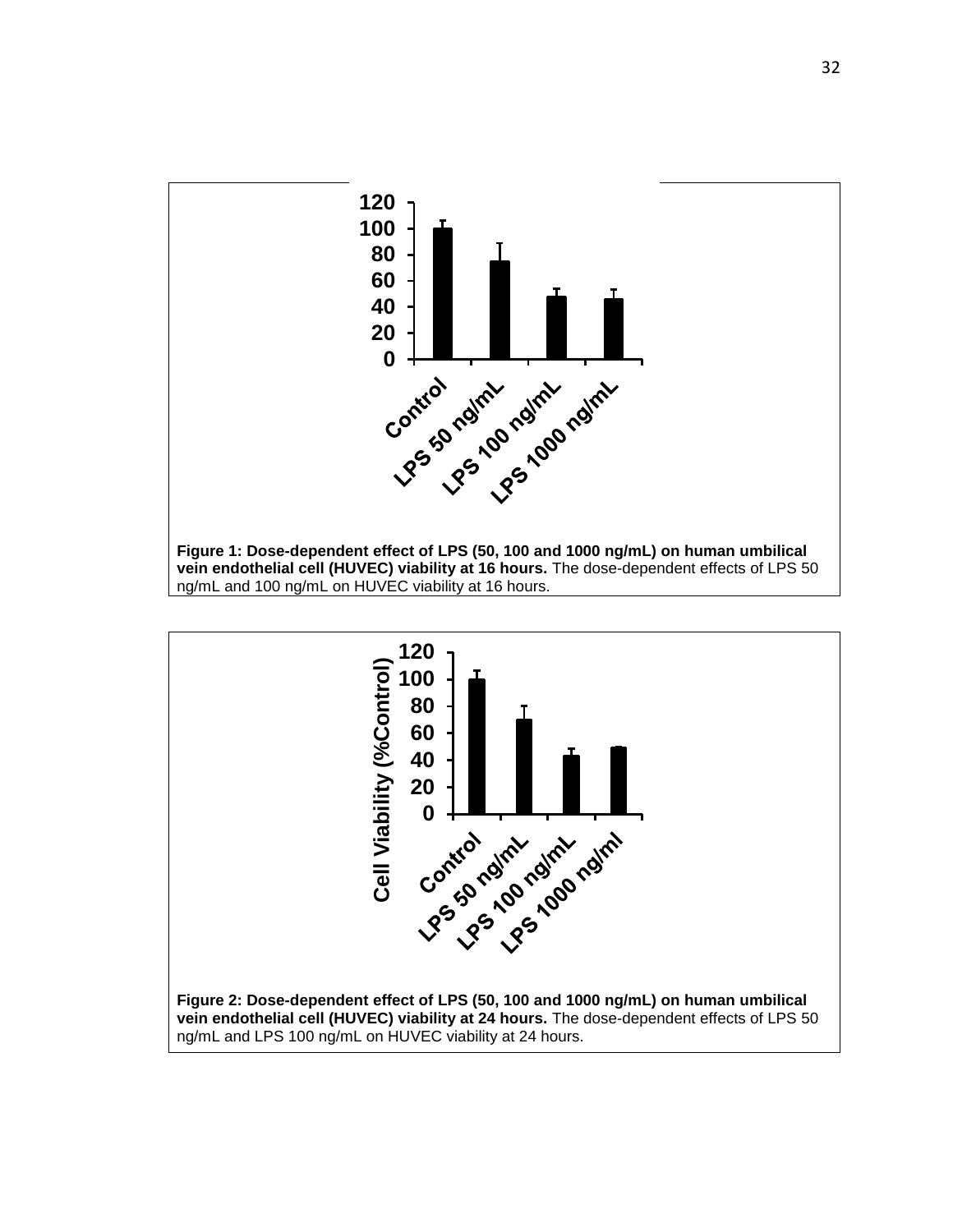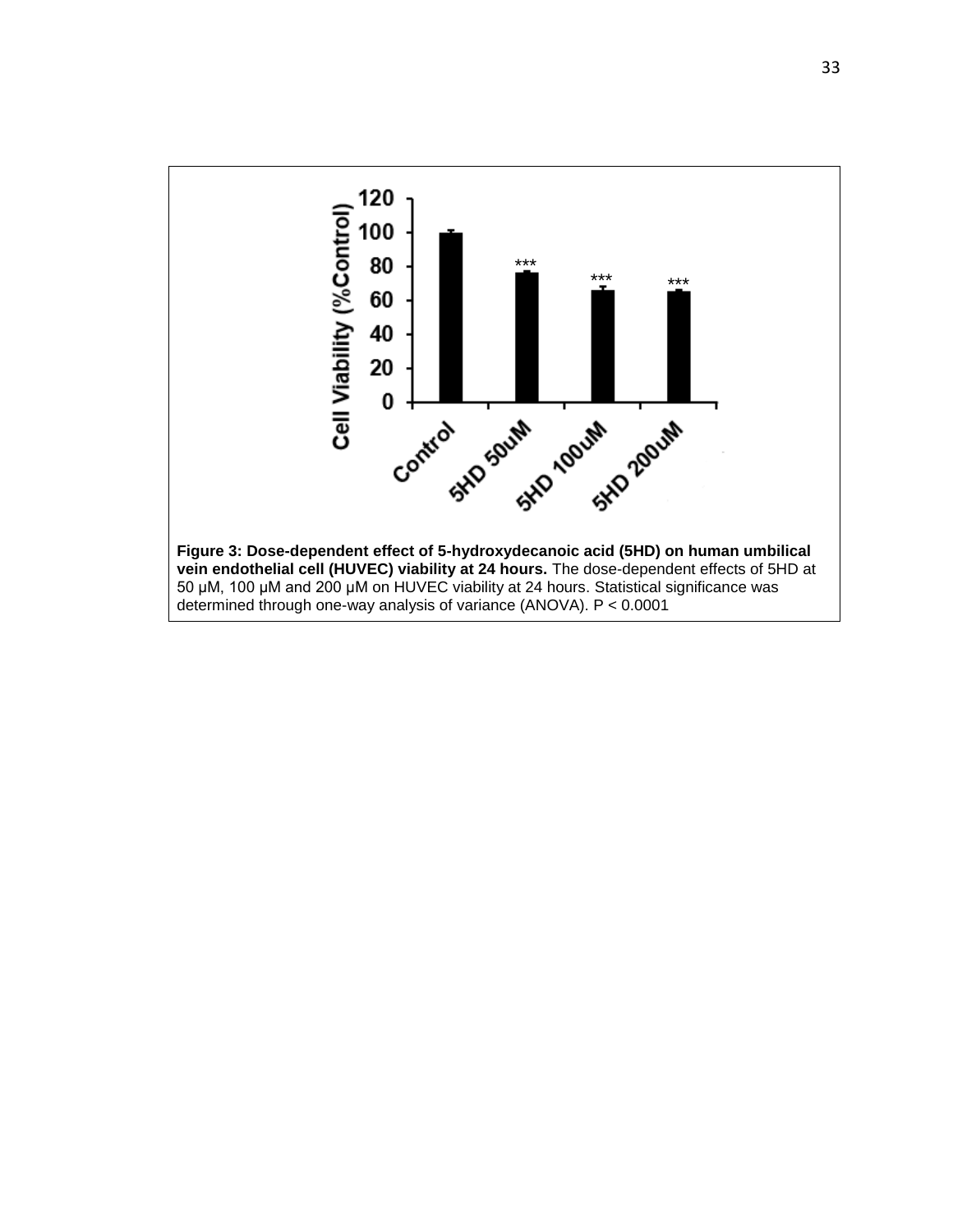### *Effect of 5HD on LPS-induced effect on nitrite levels*

The time-dependent effect of 5HD on LPS-induced effects on nitrite release was measured in HUVEC treated at 2, 4, 6, 16 and 24 hours. HUVEC treated with LPS alone showed significant increases in nitrite release following treatment for 16 and 24 hours. 5HD (50 μM) in the presence of LPS at 100 ng/mL did not affect the LPS-induced elevated levels of nitrite at both 16 and 24-hour. This suggests that 5HD does not diminish the LPS-induced nitrite release in HUVEC (Fig. 4).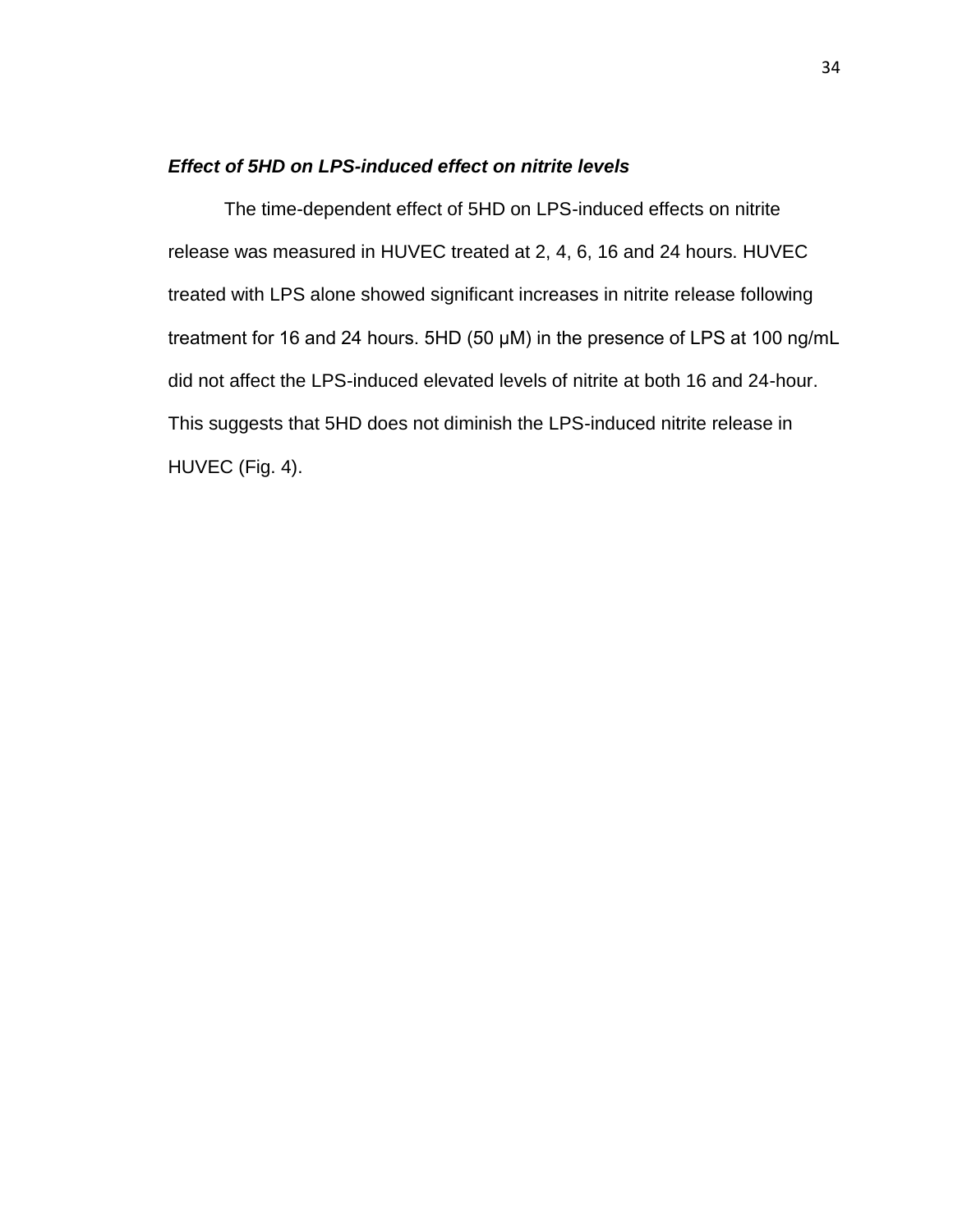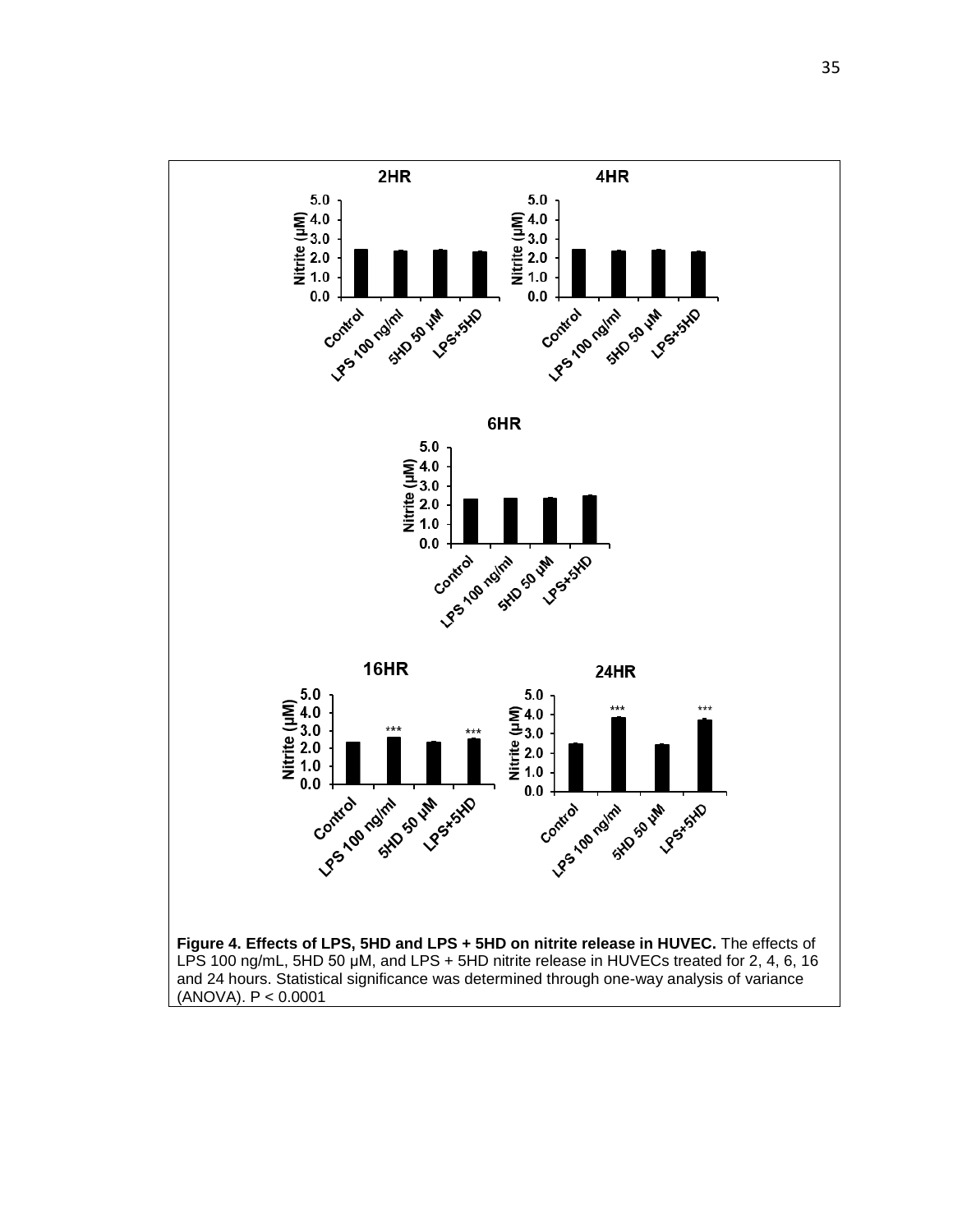# **The Effect of 5HD on LPS-induced effect on cytosolic Bax, Cytochrome C and Apaf-1 proteins**

The effect of 5HD (50 µM) in the presence and absence of LPS (100 ng/mL) was observed using Western blot at 16 hours post treatment. LPS did not significantly alter protein levels of cytosolic Bax and Cytochrome C. Also, 5HD did not alter the effect of LPS on Bax and Cytochrome C levels (Fig. 5 and Fig 6, respectively).

LPS produces a significant decrease in the levels of Apaf-1 (Fig. 7). Treatment with 5HD significantly reduced levels of Apaf-1 compared to control (alone group).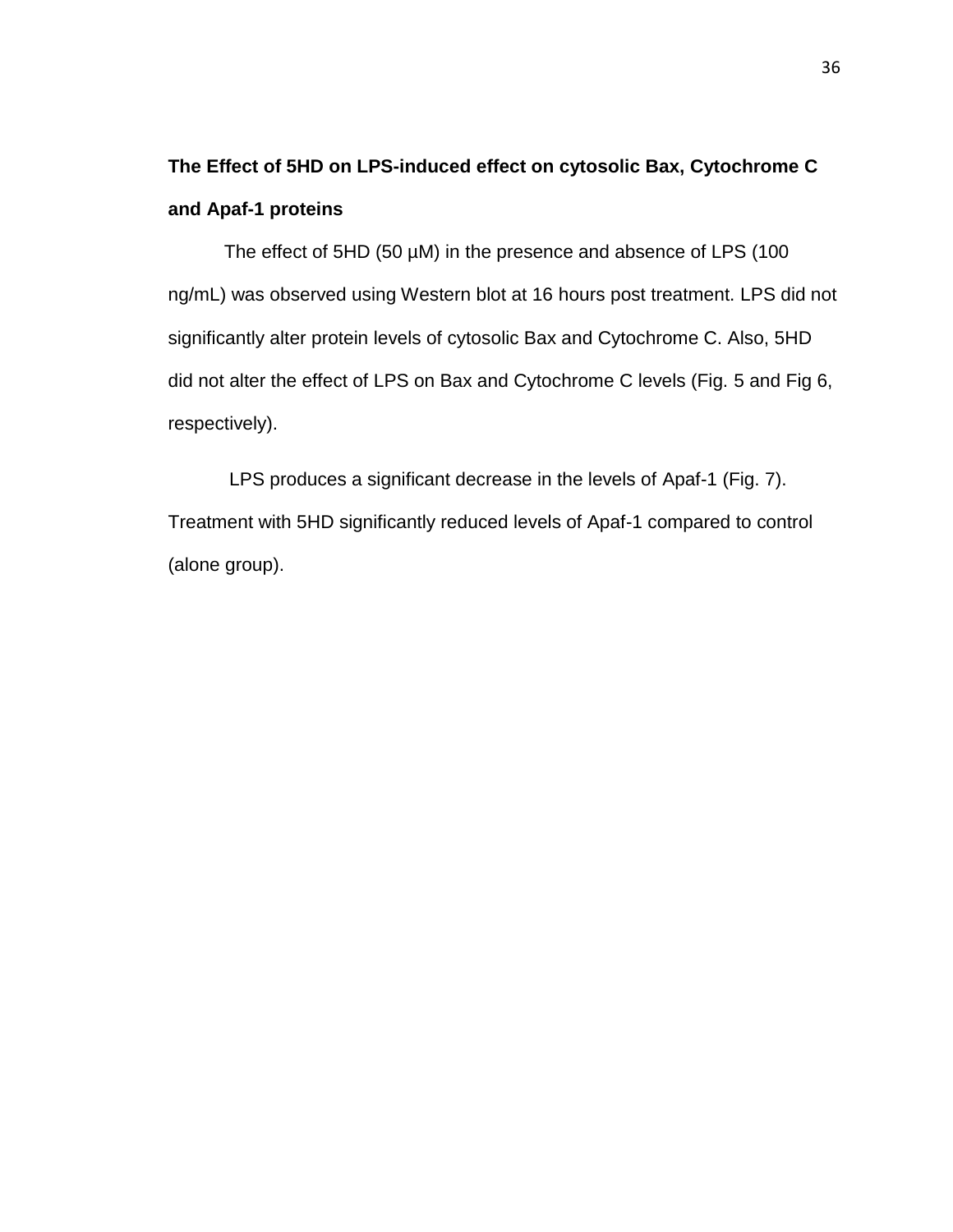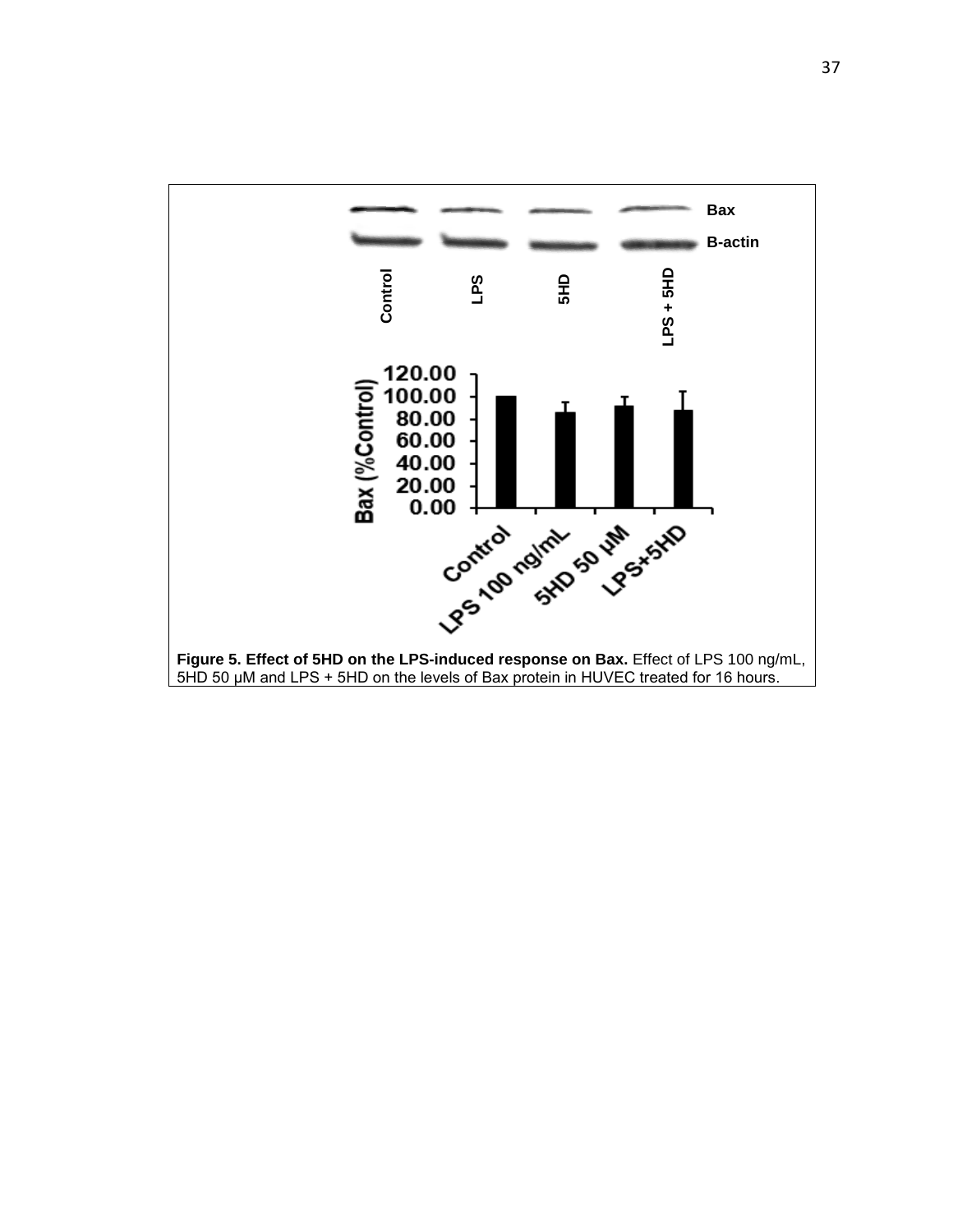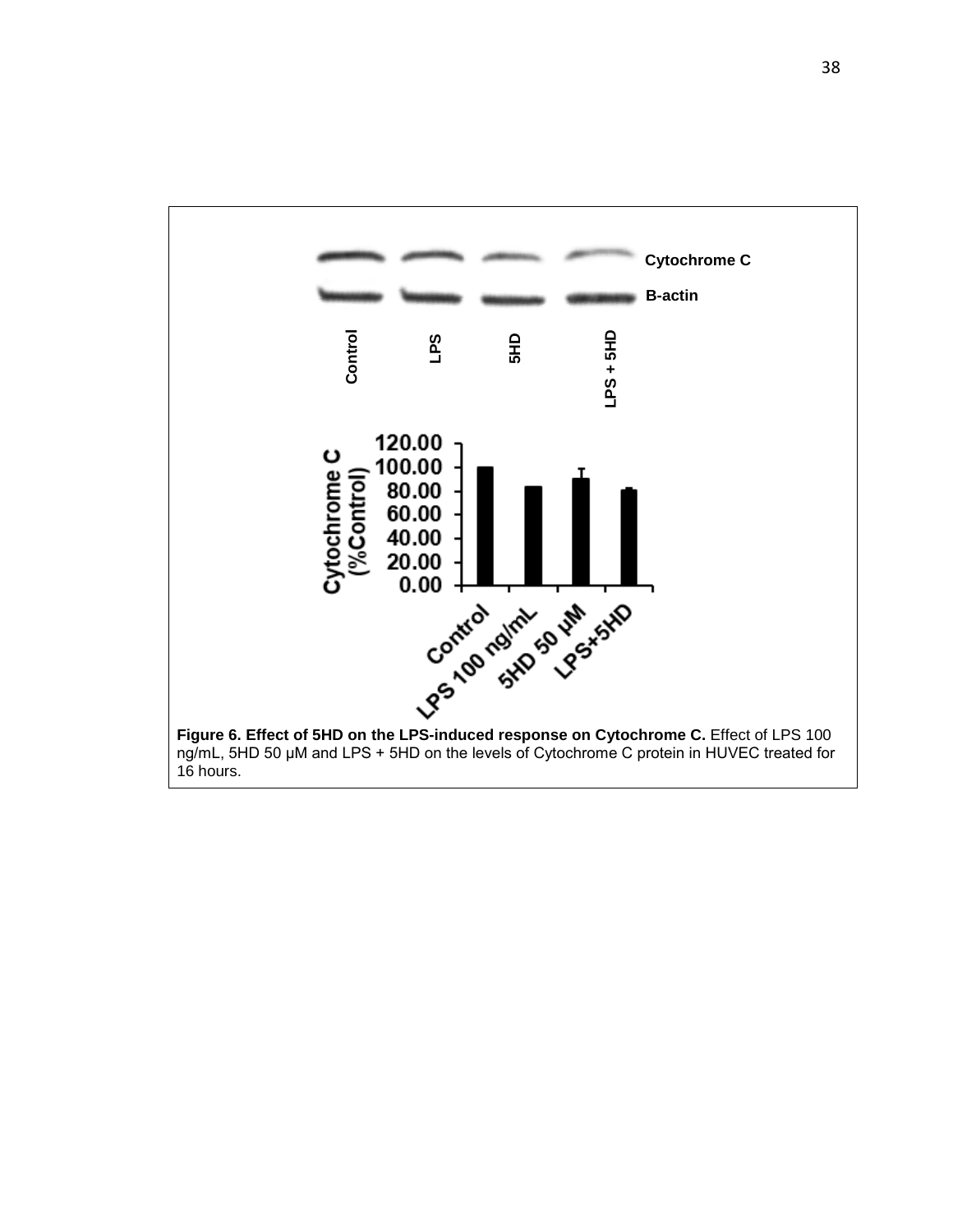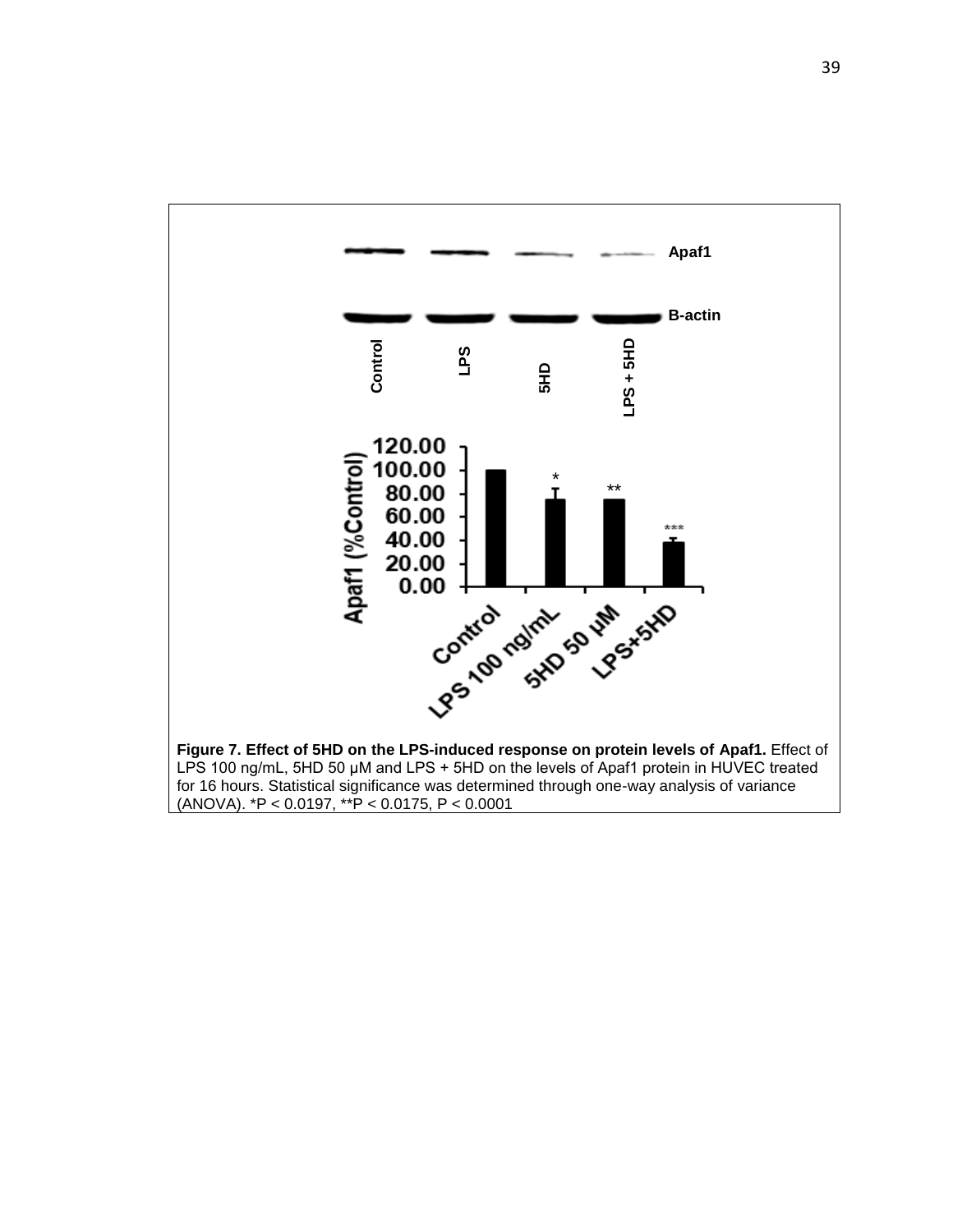### *Effect of 5HD on LPS-induced mitochondrial membrane potential alterations in HUVEC*

The effect of 5HD on mitochondrial membrane integrity in LPS-treated HUVEC was visualized at 16 and 24 hours by JC-1 assay. Mitochondrial membrane disruption is evident as green fluorescence in LPS treatment groups at both 16 and 24 hours indicating the presence of cytoplasmic JC-1 monomers (Fig. 8 and 9).

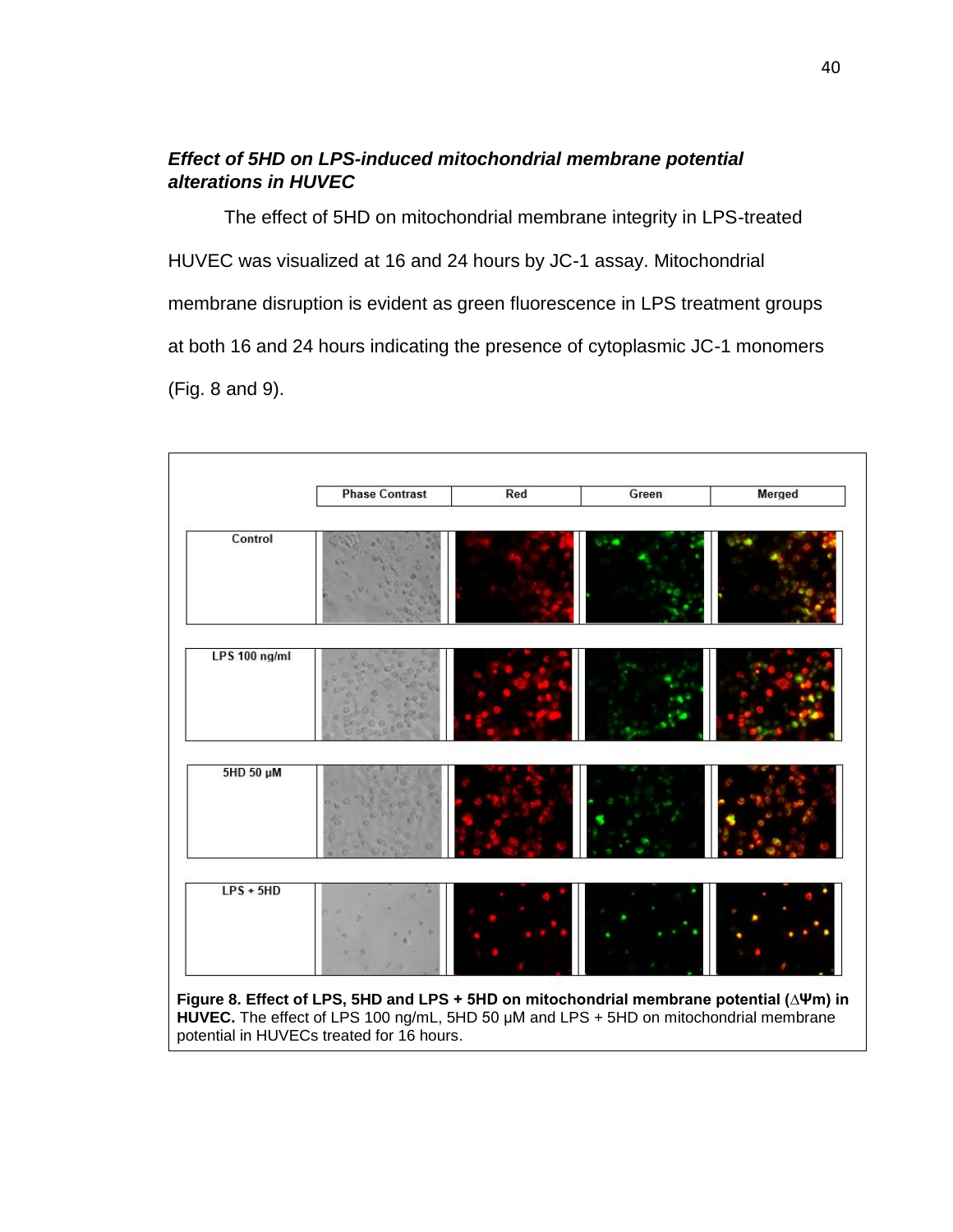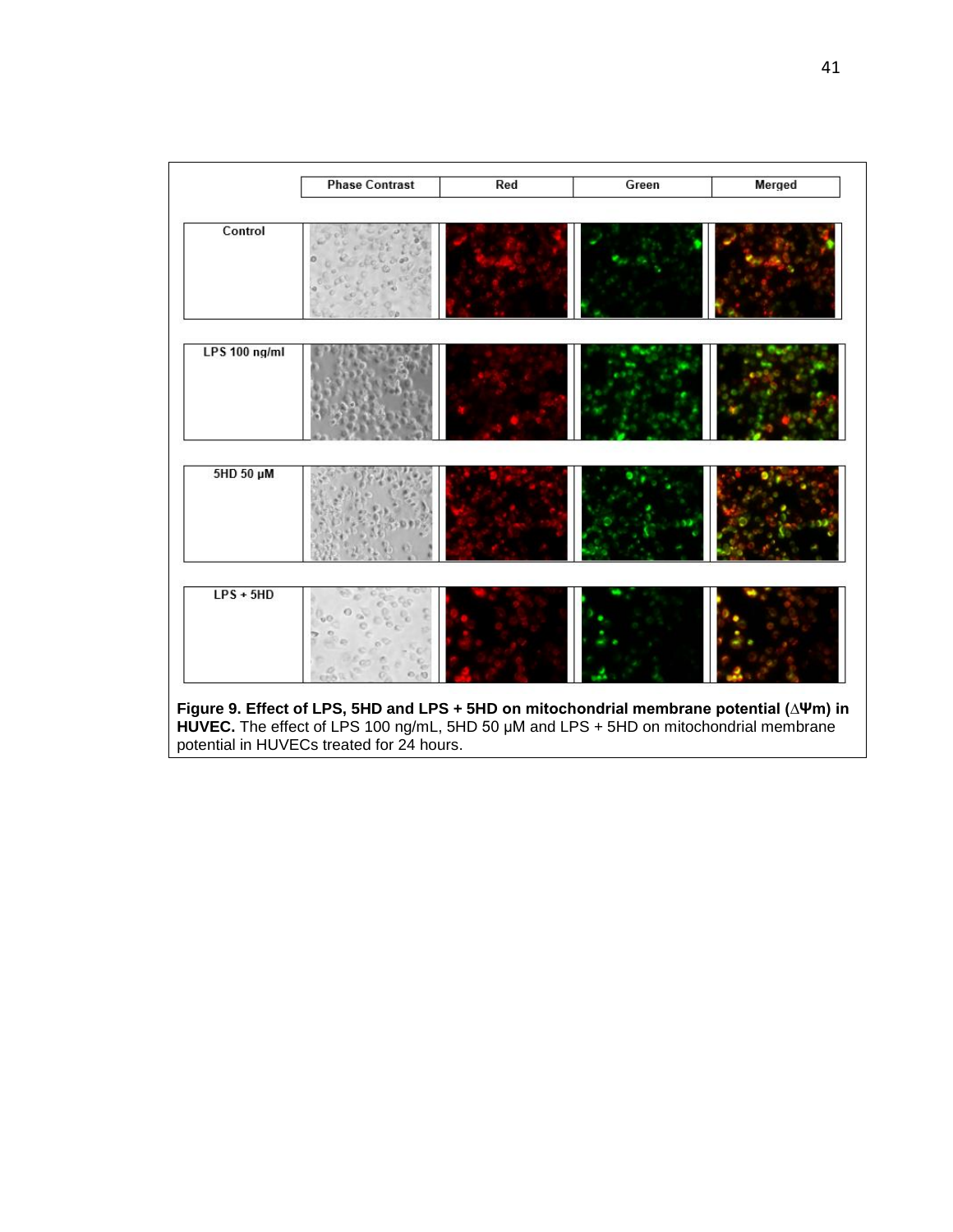### *The effect of 5HD on LPS-induced increase in cytosolic catalase*

LPS-induced endotoxemia is known to lead to the production of reactive oxygen species and ultimately oxidative stress (27). To determine whether 5HD plays a role in protection from oxidative damage in endotoxic HUVEC, catalase levels were quantified through ELISA following 16-hour treatment. LPS-treated HUVEC showed a significant increase in catalase expression. A high level of catalase in response to LPS was blocked by co-treatment with 5HD (Fig. 10) suggesting that 5HD offers endotoxic cells protection from the generation of reactive oxygen species.

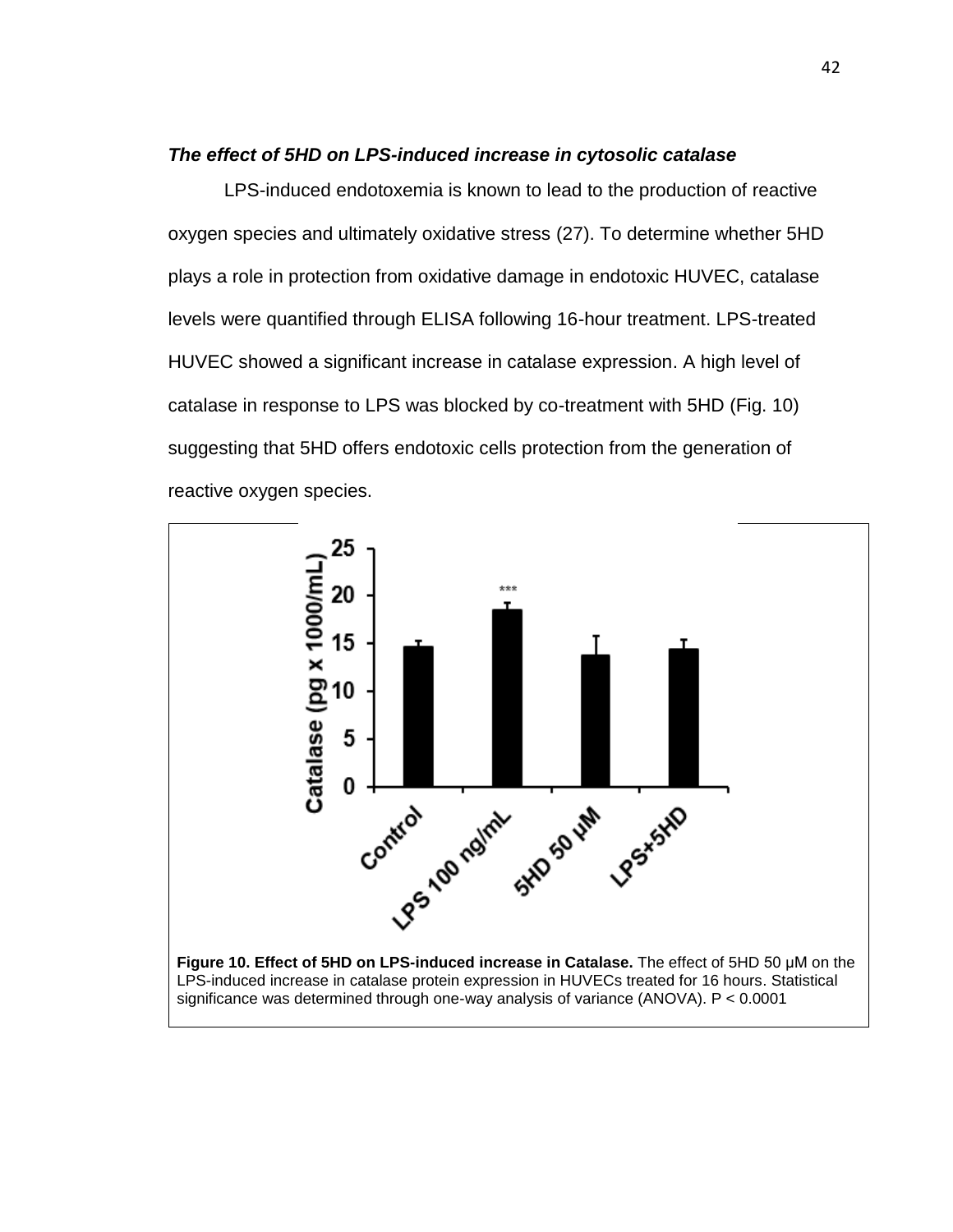### **DISCUSSION**

Sepsis, septic shock and endotoxemia have been shown to produce vascular perfusion dysfunction in experimental models (1, 52, 53, 57). Likewise, in the current *in vitro* model of endotoxemia in HUVEC, a 25 and 30% decrease in cell viability after 16 and 24 hours post LPS treatment was observed. Additionally, a 51% decrease after 24-hour treatment with LPS 1000 ng/mL was observed suggesting a time- and dose-dependent decrease in cell viability in HUVECs. Similar data has been reported by other investigators (46, 58).

It is well-established that LPS activates the toll-like receptor 4 (TLR-4) signaling pathway (26), (16). The TLR-4 pathway ultimately activates NF-κB nuclear translocation which can go on to induce the transcription of proinflammatory molecules and iNOS (26). Choy *et al.* have recently demonstrated that LPS acts through the TLR-4 pathway to induce apoptosis in HUVEC as well as increases inducible nitric oxide synthase (iNOS) levels (16). Additionally, nitrite can be used to generate nitric oxide (NO) and can, therefore, also be used to indirectly quantify levels of NO production (35). Experimental evidence shows that LPS treatment increases nitrite levels in HUVEC in a time-dependent manner. However, it appears that 5HD does not diminish the LPS-induced nitrite release in HUVEC. These data suggest that the protective effects of 5HD likely occur downstream of initial inflammatory events in response to LPS.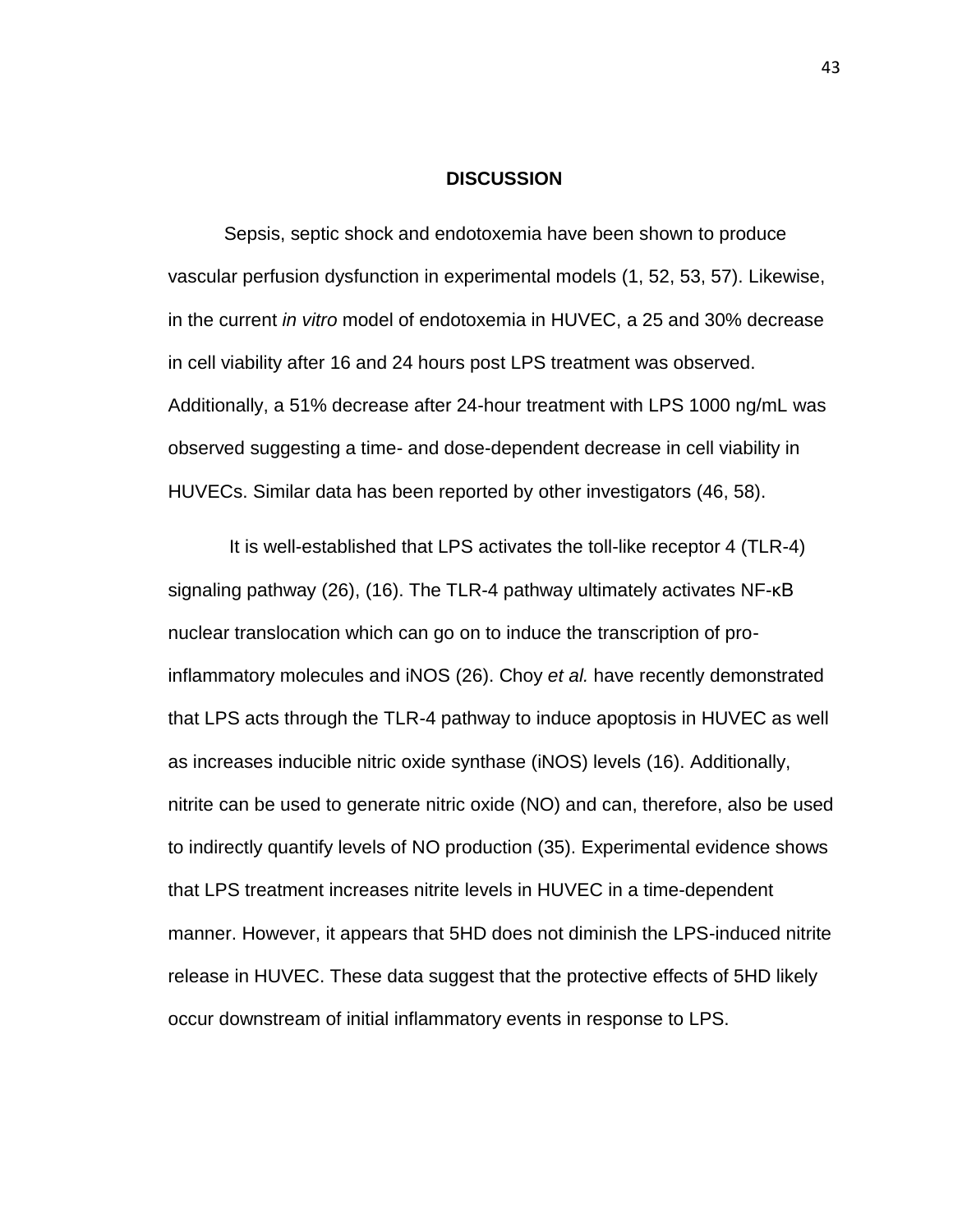LPS-induced endotoxemia is known to lead to the production of reactive oxygen species and ultimately oxidative stress (61). MitoKATP channel opening is also known to lead to the production of ROS, an effect which can be opposed by blockage of the channel by 5HD (18). Prevention of mitoK<sub>ATP</sub> channel activity by 5HD could reduce the generation of ROS from mitoKATP channels and therefore suppress the need for antioxidant enzyme expression. Data show that LPS treatment increases catalase levels. Low levels of ROS are known to be typically generated as a result of oxidative phosphorylation which may be involved in the catalase levels observed in the control group. 5HD treatment alone resulted in catalase levels similar to the control group suggesting that the protective effects of 5HD are limited to HUVEC in endotoxemia rather than healthy cells. However, treatment of HUVEC with LPS induced an increase in the levels of  $H_2O_2$  as indicated by the greater catalase levels. In contrast, 5HD reduced this LPSinduced increase in catalase expression. These results suggest that 5HD may offer protection to endotoxic cells from oxidative damage by preventing the generation of excessive  $H_2O_2$  thereby reducing the need for catalase activity. Since, in the current study, 5HD did not alter LPS-induced elevated NO levels, it appears the free radical scavenging effect could by mediated through cytosolic catalase and may have no or negligible effects from superoxide dismutase. Further studies are needed to establish this stipulation.

LPS has been shown to induce cell death directly in several *in vitro* models such as bovine endothelial cells and HUVECs (45),(29). Shioiri *et al*., 44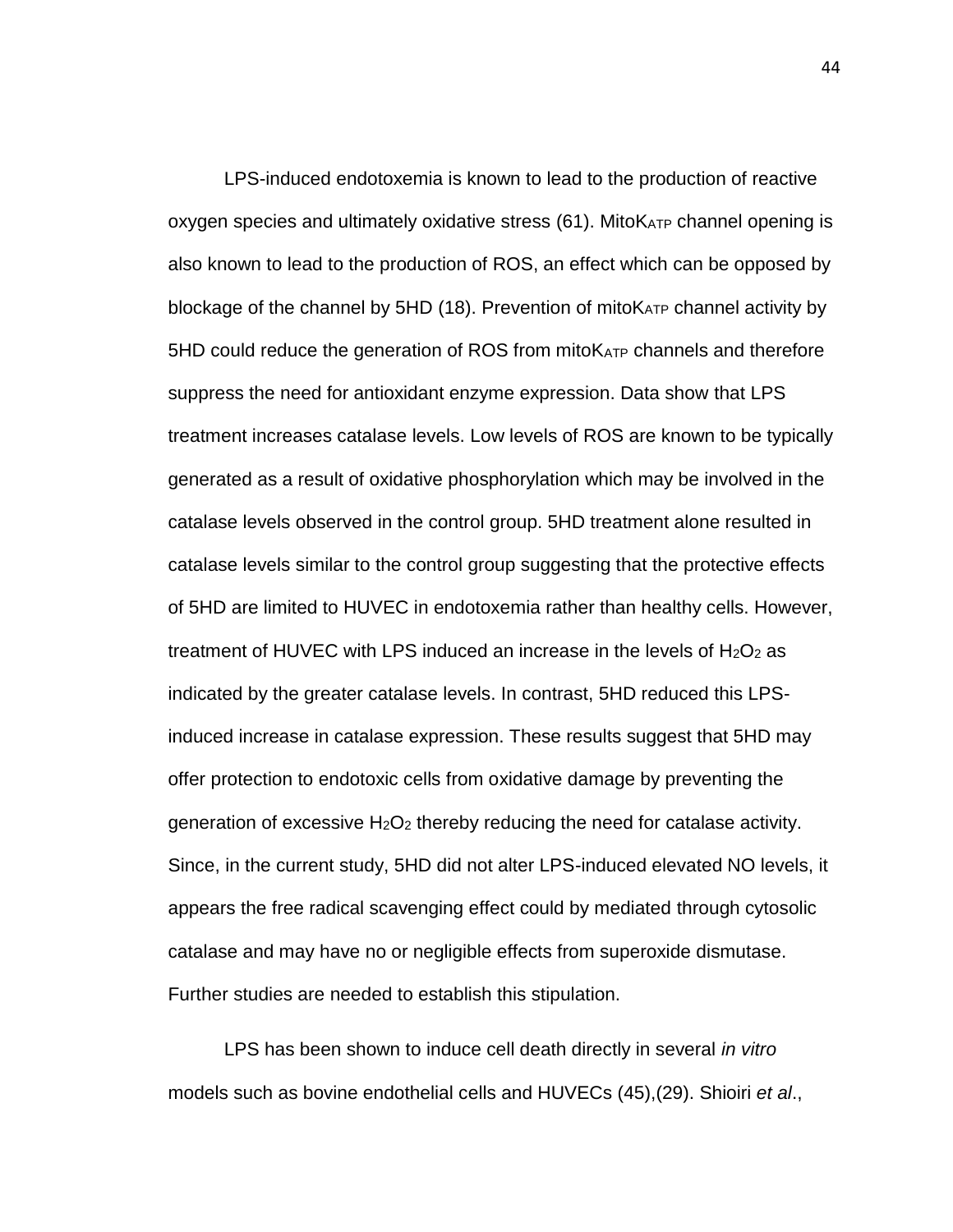(2009) reported that LPS causes activation of caspse-3 and 7, decreases cell viability and produces cytotoxicity. In the current study, we observed that LPS failed to produce an increase in cytosolic- Bax and cytochrome C levels. This result is most likely due to the fact that LPS causes activation of caspse-3 which rapidly releases to the supernatant (58). In addition, cytochrome C is released from the intermembrane space rather than expressed and Bax exists primarily in the cytosol prior to mitochondrial relocation and oligomerization following an apoptotic stimulus (21), (72). Moreover, 5HD reduces Apaf-1 expression due to LPS-induced endotoxemia in HUVEC. These data suggest that 5HD treatment can prevent Apaf-1 expression above normal baseline levels in endotoxic HUVEC which may prevent apoptosome formation. However more studies are warranted to confirm this speculation.

To elucidate the role of the intrinsic apoptotic cascade mediated via mitochondria, we also studied role of 5HD in mitochondrial membrane potential alterations, an indicator for mitochondrial integrity, during endotoxemia in HUVECs. Preservation of mitochondrial membrane potential (∆Ψm) requires intact mitochondrial membranes. Mitochondrial membrane permeabilization due to Bax insertion and pore formation which facilitates cytochrome C release is known to occur under the intrinsic pathway (24). Pore formation can impede oxidative phosphorlation and the resulting ATP depletion may activate mitoK<sub>ATP</sub> channels. MitoKATP channel opening leads to influx of potassium ions, matrix swelling and depolarization which are known to occur in apoptosis. The increase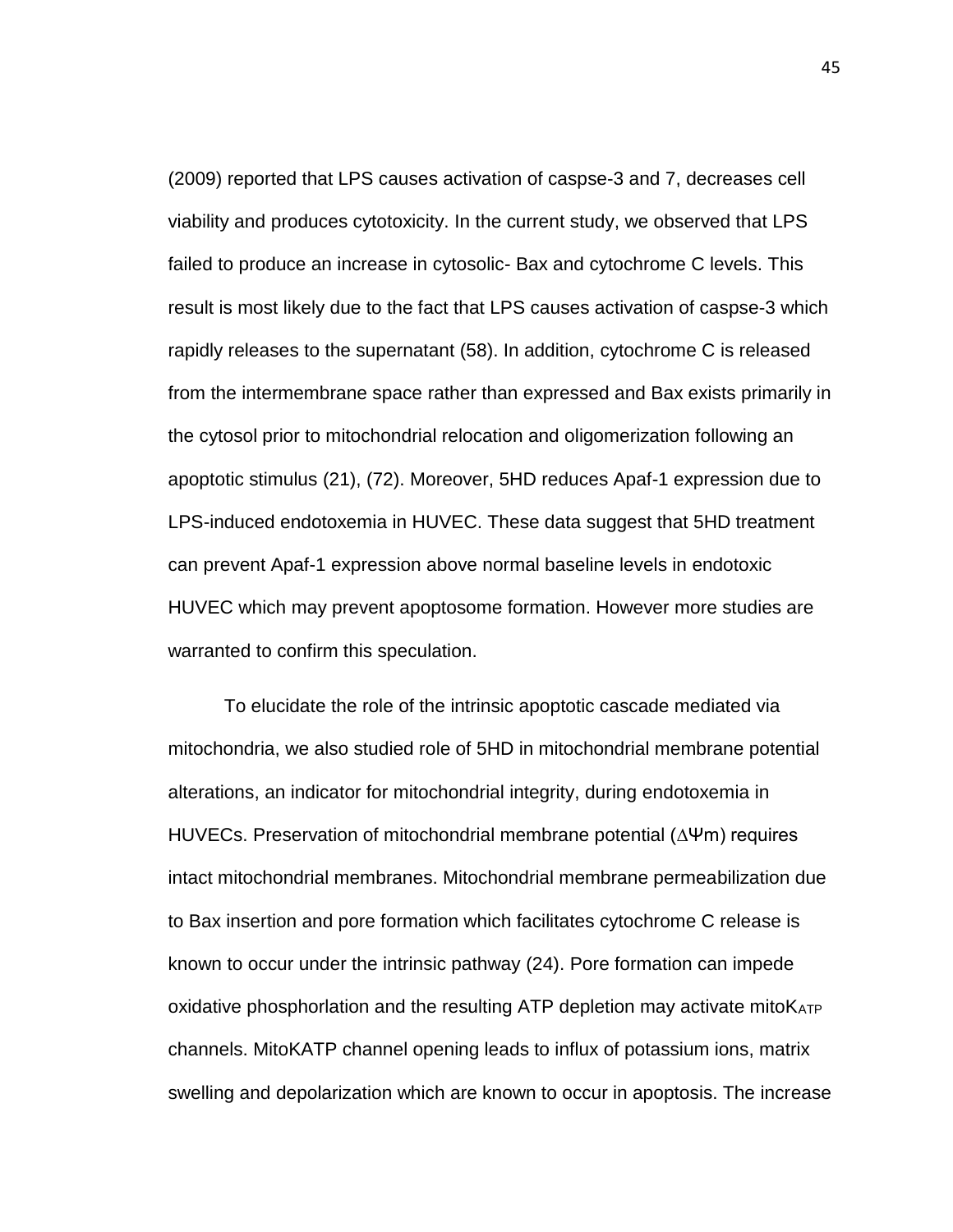in matrix volume due to this channel opening has also been shown to disrupt outer mitochondrial membrane integrity and contribute to cytochrome C release (28), (18). 5HD appears to alleviate the LPS-induced mitochondrial membrane potential alterations in endotoxic HUVEC at both 16 and 24 hours. HUVEC treated with 5HD alone for 16 hours exhibited more red than green fluorescence compared to 24-hour treatment which shows substantially more green than red. This abundance of cytoplasmic JC-1 monomers at 24 hours suggests that prolonged exposure to 5HD may disrupt ∆Ψm in healthy HUVEC. Greater red fluorescence is noticeable following LPS and 5HD co-treatment which indicates more JC-1 aggregates within mitochondria with intact ∆Ψm compared to LPS alone at 16 and 24 hours. Considerable green color is not obvious in LPS group at 16 hours compared to 24 hours indicating that LPS in a time-dependent manner produced the degree of ∆Ψm, an effect which was reversed by inhibition of mitoKATP channels. The data supports our earlier obvervation in ARVM, where 5HD, a mitoKATP channel blocker, increased viability of septic cardomyocytes and survival of septic animals (13).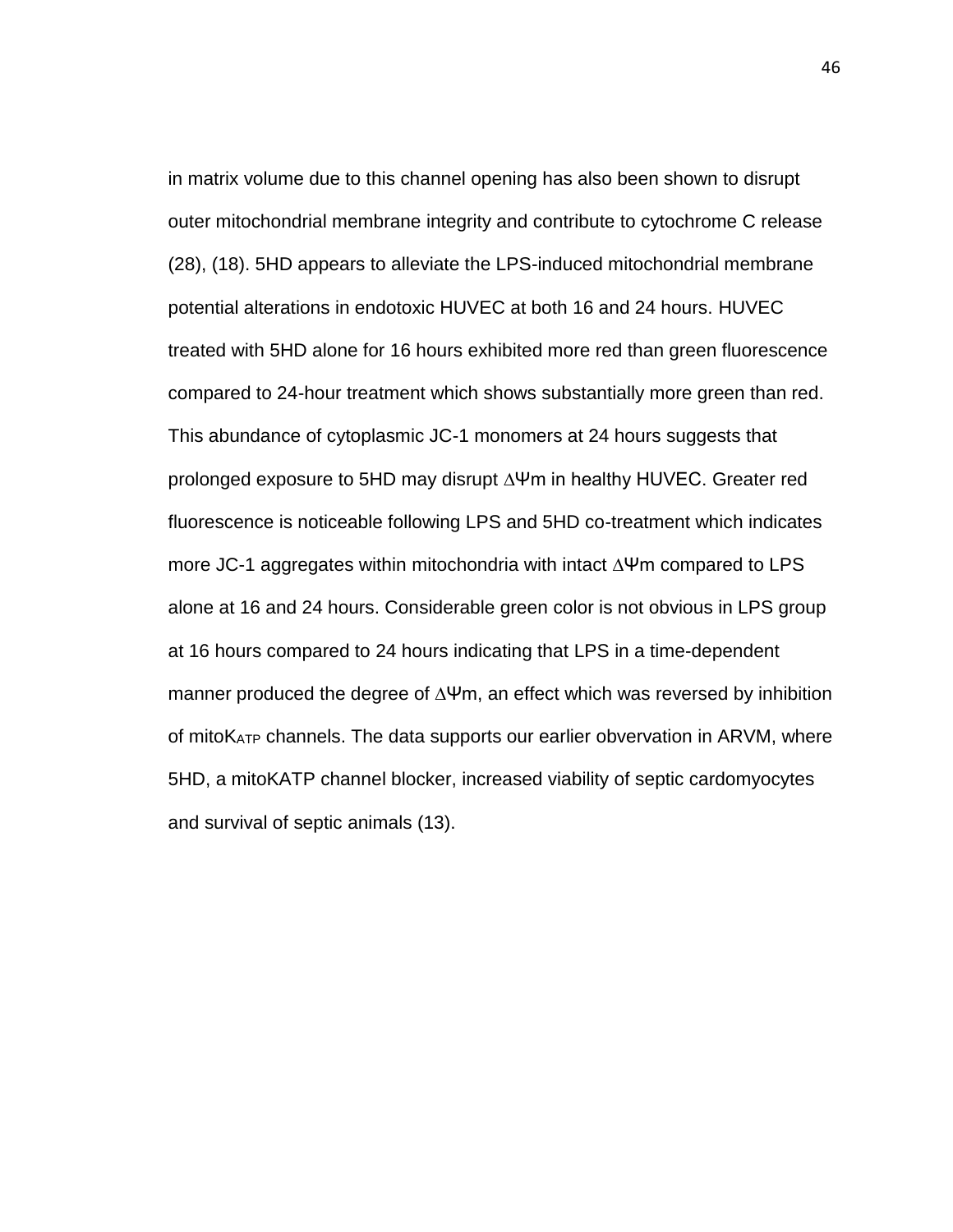### **CONCLUSIONS**

The current study provides evidence for the role of 5HD, a putative mitoKATP blocker, in preserving ∆Ψm in endotoxic cells. 5HD may exert a protective effect on endotoxic HUVEC by reducing the magnitude of cell death as this compound appears to play a role in preventing Apaf-1 expression and maintaining ∆Ψm in endotoxic HUVEC which may reduce cytochrome C release. Further protection from cell death arises from the ability of 5HD to reduce  $H_2O_2$ generation in endotoxic HUVEC.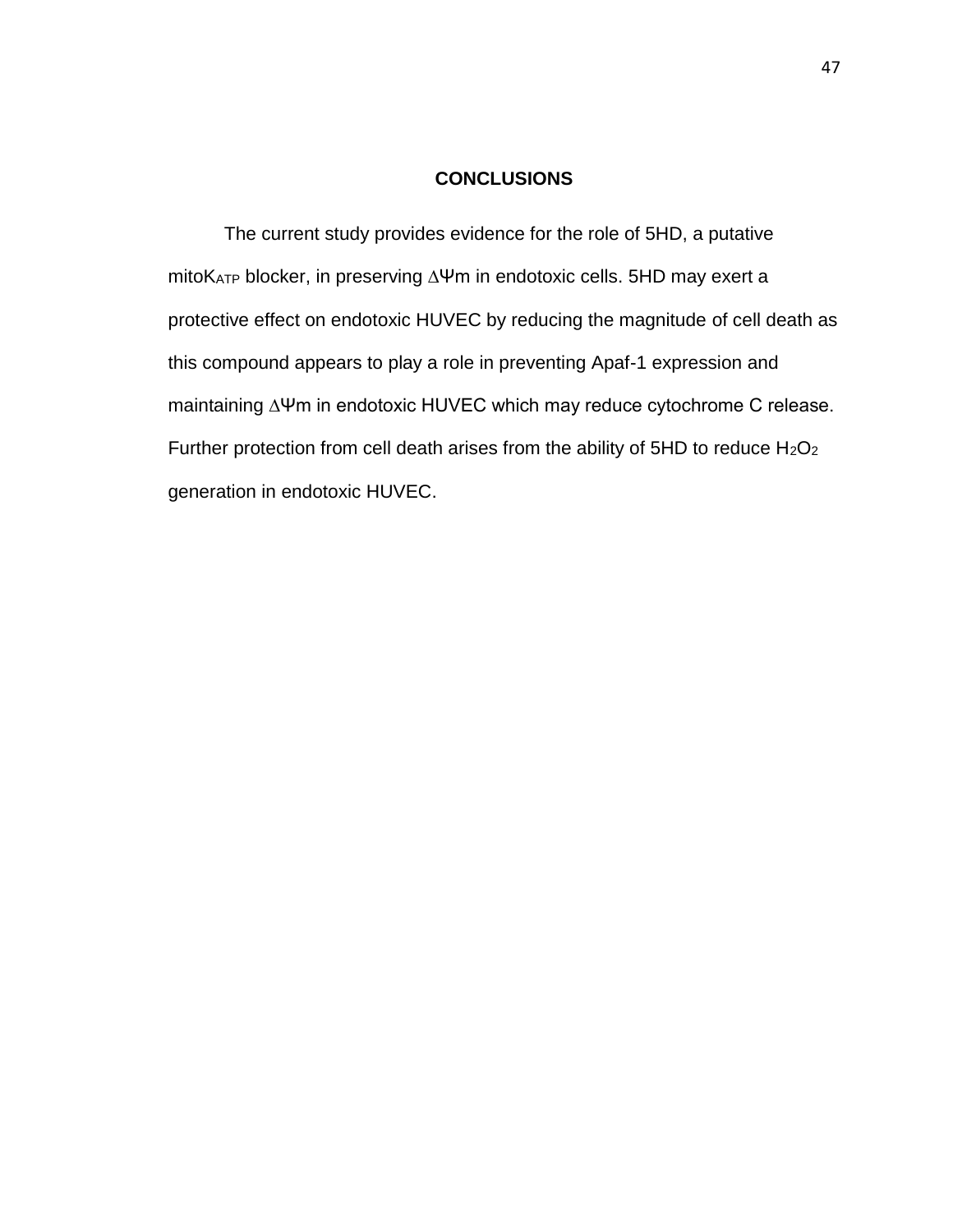### **REFERENCES**

1. **Alden KJ, Motew SJ, Sharma AC, and Ferguson JL**. Effect of aminoguanidine on plasma nitric oxide by-products and blood flow during chronic peritoneal sepsis. *Shock* 9: 289-295, 1998.

2. **Anderson EJ, Katunga LA, and Willis MS**. Mitochondria as a source and target of lipid peroxidation products in healthy and diseased heart. *Clin Exp Pharmacol Physiol* 39: 179-193, 2012.

3. **Baines CP**. The molecular composition of the mitochondrial permeability transition pore. *J Mol Cell Cardiol* 46: 850-857, 2009.

4. **Bhattacharyya A, Chattopadhyay R, Mitra S, and Crowe SE**. Oxidative stress: an essential factor in the pathogenesis of gastrointestinal mucosal diseases. *Physiol Rev* 94: 329-354, 2014.

5. **Bonora M, Patergnani S, Rimessi A, De Marchi E, Suski JM, Bononi A, Giorgi C, Marchi S, Missiroli S, Poletti F, Wieckowski MR, and Pinton P**. ATP synthesis and storage. *Purinergic Signal* 8: 343-357, 2012.

6. **Bournat JC, and Brown CW**. Mitochondrial dysfunction in obesity. *Curr Opin Endocrinol Diabetes Obes* 17: 446-452, 2010.

7. **Brand MD**. Mitochondrial generation of superoxide and hydrogen peroxide as the source of mitochondrial redox signaling. *Free Radic Biol Med*  100: 14-31, 2016.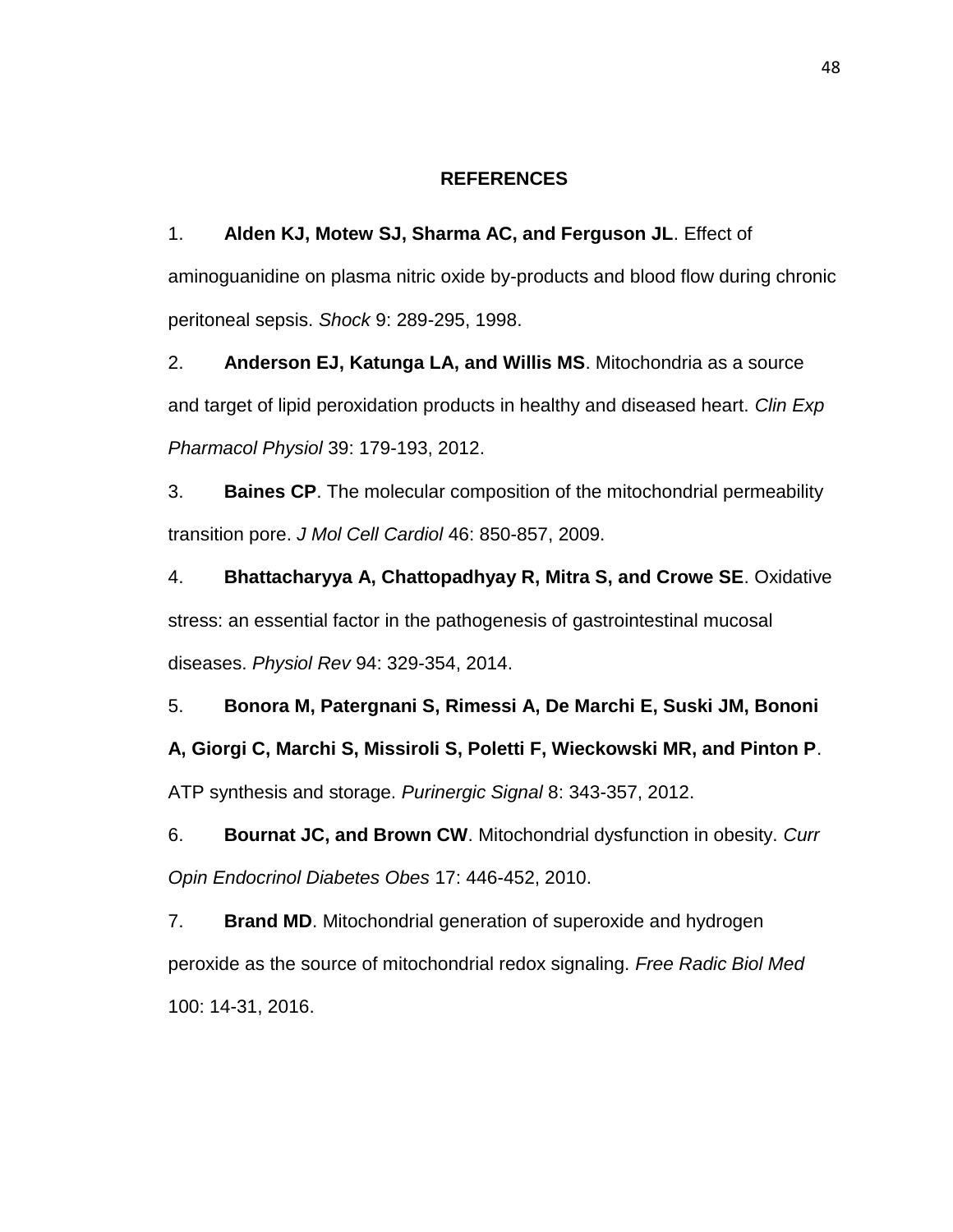8. **Brenner C, Subramaniam K, Pertuiset C, and Pervaiz S**. Adenine nucleotide translocase family: four isoforms for apoptosis modulation in cancer. *Oncogene* 30: 883-895, 2011.

9. **Brentnall M, Rodriguez-Menocal L, De Guevara RL, Cepero E, and Boise LH**. Caspase-9, caspase-3 and caspase-7 have distinct roles during intrinsic apoptosis. *BMC Cell Biol* 14: 32, 2013.

10. **Chaplin DD**. Overview of the immune response. *J Allergy Clin Immunol*  125: S3-23, 2010.

11. **Chen CH, Ferreira JC, Gross ER, and Mochly-Rosen D**. Targeting aldehyde dehydrogenase 2: new therapeutic opportunities. *Physiol Rev* 94: 1-34, 2014.

12. **Chi DS, Qui M, Krishnaswamy G, Li C, and Stone W**. Regulation of nitric oxide production from macrophages by lipopolysaccharide and catecholamines. *Nitric Oxide* 8: 127-132, 2003.

13. **Chopra M, Golden HB, Mullapudi S, Dowhan W, Dostal DE, and Sharma AC**. Modulation of myocardial mitochondrial mechanisms during severe polymicrobial sepsis in the rat. *PLoS One* 6: e21285, 2011.

14. **Chopra M, and Sharma AC**. Contractile response of norepinephrine is modulated by caspase-3 in adult rat ventricular myocytes isolated from septic rat heart. *Pharmacol Res* 60: 303-313, 2009.

15. **Chopra M, and Sharma AC**. Distinct cardiodynamic and molecular characteristics during early and late stages of sepsis-induced myocardial dysfunction. *Life Sci* 81: 306-316, 2007.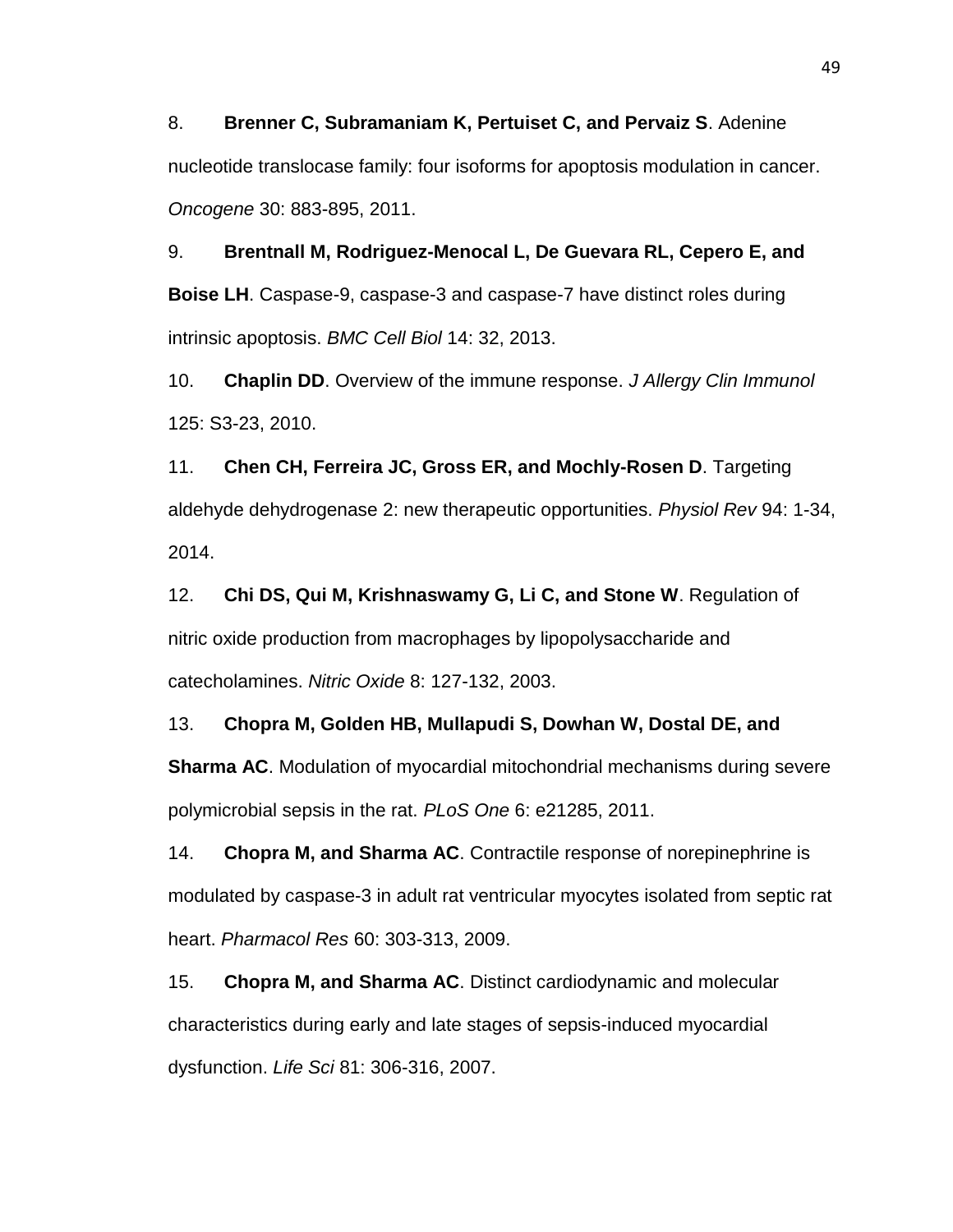### 16. **Choy KW, Lau YS, Murugan D, Vanhoutte PM, and Mustafa MR**.

Paeonol Attenuates LPS-Induced Endothelial Dysfunction and Apoptosis by Inhibiting BMP4 and TLR4 Signaling Simultaneously but Independently. *J Pharmacol Exp Ther* 364: 420-432, 2018.

17. **Circu ML, and Aw TY**. Reactive oxygen species, cellular redox systems, and apoptosis. *Free Radic Biol Med* 48: 749-762, 2010.

18. **Costa AD, Quinlan CL, Andrukhiv A, West IC, Jaburek M, and Garlid KD**. The direct physiological effects of mitoK(ATP) opening on heart mitochondria. *Am J Physiol Heart Circ Physiol* 290: H406-415, 2006.

19. **D'Souza Y, Elharram A, Soon-Shiong R, Andrew RD, and Bennett BM**. Characterization of Aldh2 (-/-) mice as an age-related model of cognitive impairment and Alzheimer's disease. *Mol Brain* 8: 27, 2015.

20. **de Punder K, and Pruimboom L**. Stress induces endotoxemia and lowgrade inflammation by increasing barrier permeability. *Front Immunol* 6: 223, 2015.

21. **Dewson G, and Kluck RM**. Mechanisms by which Bak and Bax permeabilise mitochondria during apoptosis. *J Cell Sci* 122: 2801-2808, 2009.

22. **Doenst T, Nguyen TD, and Abel ED**. Cardiac metabolism in heart failure: implications beyond ATP production. *Circ Res* 113: 709-724, 2013.

23. **Falschlehner C, Schaefer U, and Walczak H**. Following TRAIL's path in the immune system. *Immunology* 127: 145-154, 2009.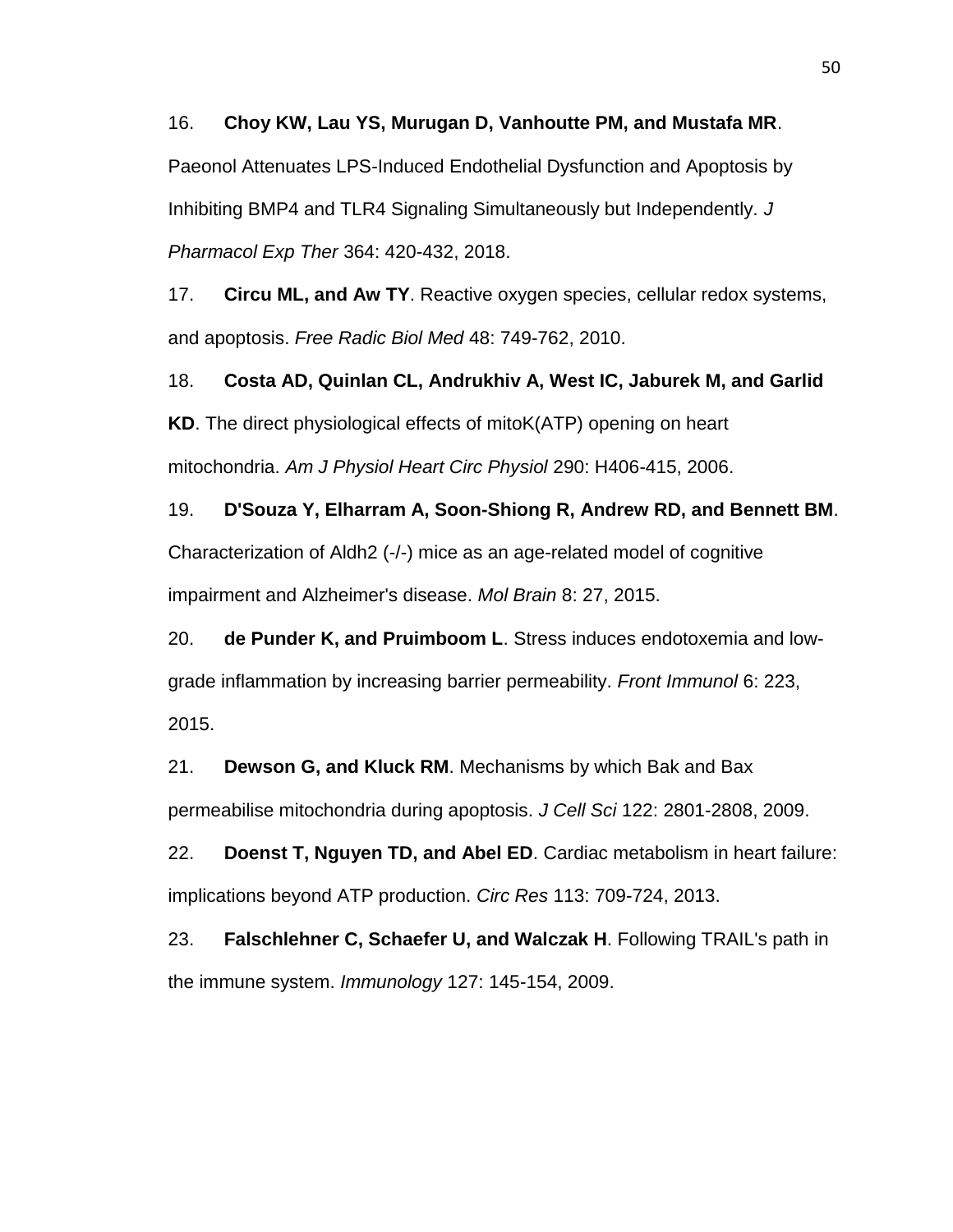24. **Flores-Romero H, Garcia-Porras M, and Basanez G**. Membrane insertion of the BAX core, but not latch domain, drives apoptotic pore formation. *Sci Rep* 7: 16259, 2017.

25. **Galloway CA, and Yoon Y**. Mitochondrial dynamics in diabetic cardiomyopathy. *Antioxid Redox Signal* 22: 1545-1562, 2015.

26. **Garcia Bueno B, Caso JR, Madrigal JL, and Leza JC**. Innate immune receptor Toll-like receptor 4 signalling in neuropsychiatric diseases. *Neurosci Biobehav Rev* 64: 134-147, 2016.

27. **Gillespie MN, Al-Mehdi AB, and McMurtry IF**. Mitochondria in hypoxic pulmonary vasoconstriction: potential importance of compartmentalized reactive oxygen species signaling. *Am J Respir Crit Care Med* 187: 338-340, 2013.

28. **Gogvadze V, Robertson JD, Enoksson M, Zhivotovsky B, and Orrenius S**. Mitochondrial cytochrome c release may occur by volumedependent mechanisms not involving permeability transition. *Biochem J* 378: 213-217, 2004.

29. **Hu X, Yee E, Harlan JM, Wong F, and Karsan A**. Lipopolysaccharide induces the antiapoptotic molecules, A1 and A20, in microvascular endothelial cells. *Blood* 92: 2759-2765, 1998.

30. **Julien O, and Wells JA**. Caspases and their substrates. *Cell Death Differ*  24: 1380-1389, 2017.

31. **Kamisoglu K, Haimovich B, Calvano SE, Coyle SM, Corbett SA, Langley RJ, Kingsmore SF, and Androulakis IP**. Human metabolic response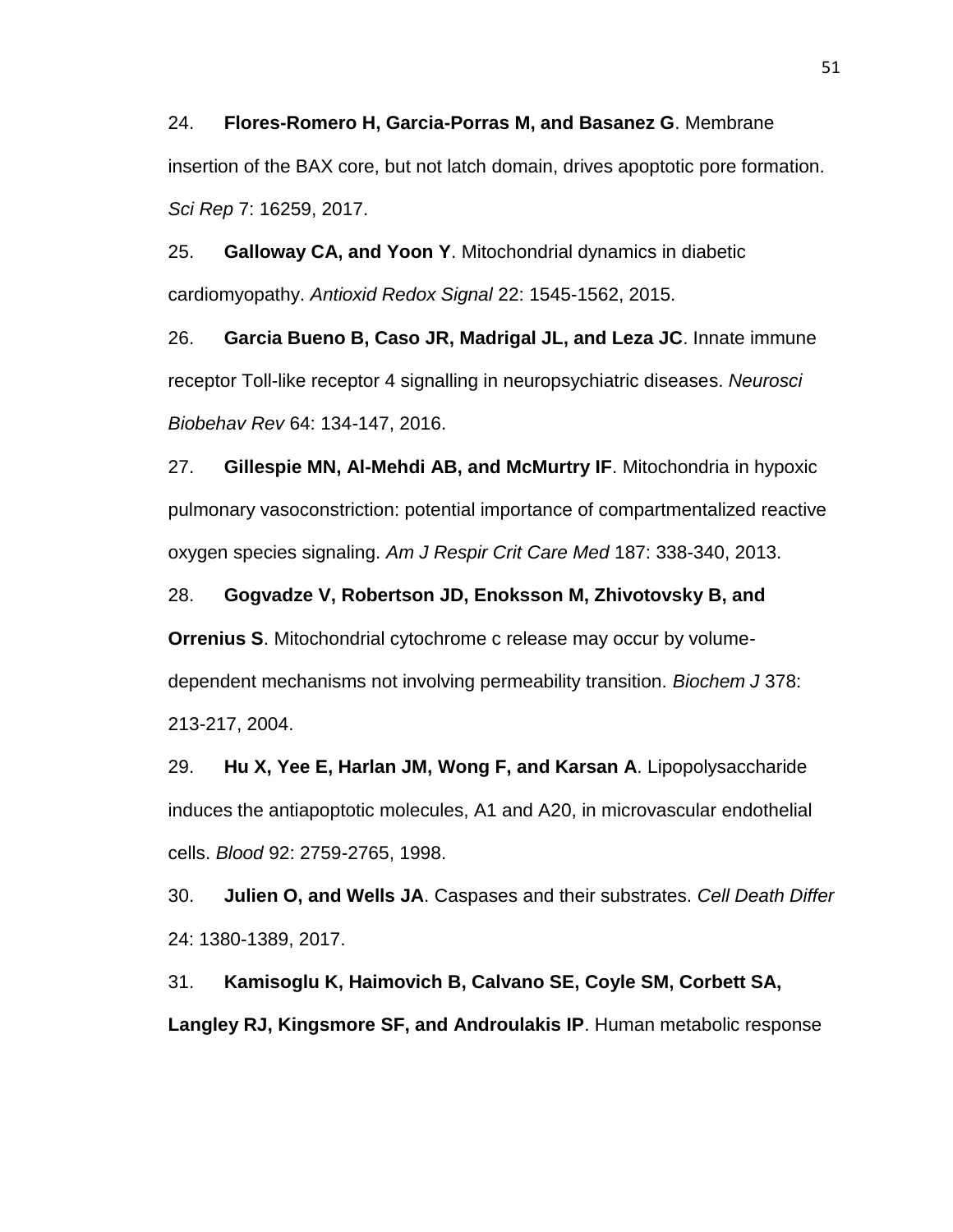to systemic inflammation: assessment of the concordance between experimental endotoxemia and clinical cases of sepsis/SIRS. *Crit Care* 19: 71, 2015.

32. **Kern TS, Du Y, Miller CM, Hatala DA, and Levin LA**. Overexpression of Bcl-2 in vascular endothelium inhibits the microvascular lesions of diabetic retinopathy. *Am J Pathol* 176: 2550-2558, 2010.

33. **Kumari A, Iwasaki T, Pyndiah S, Cassimere EK, Palani CD, and Sakamuro D**. Regulation of E2F1-induced apoptosis by poly(ADP-ribosyl)ation. *Cell Death Differ* 22: 311-322, 2015.

34. **Leipnitz G, Mohsen AW, Karunanidhi A, Seminotti B, Roginskaya VY, Markantone DM, Grings M, Mihalik SJ, Wipf P, Van Houten B, and Vockley J**. Evaluation of mitochondrial bioenergetics, dynamics, endoplasmic reticulummitochondria crosstalk, and reactive oxygen species in fibroblasts from patients

with complex I deficiency. *Sci Rep* 8: 1165, 2018.

35. **Li H, Cui H, Kundu TK, Alzawahra W, and Zweier JL**. Nitric oxide production from nitrite occurs primarily in tissues not in the blood: critical role of xanthine oxidase and aldehyde oxidase. *J Biol Chem* 283: 17855-17863, 2008.

36. **Li M, Zhang P, Wei HJ, Li MH, Zou W, Li X, Gu HF, and Tang XQ**.

Hydrogen Sulfide Ameliorates Homocysteine-Induced Cognitive Dysfunction by Inhibition of Reactive Aldehydes Involving Upregulation of ALDH2. *Int J Neuropsychopharmacol* 20: 305-315, 2017.

37. **Liang H, Hussey SE, Sanchez-Avila A, Tantiwong P, and Musi N**. Effect of lipopolysaccharide on inflammation and insulin action in human muscle. *PLoS One* 8: e63983, 2013.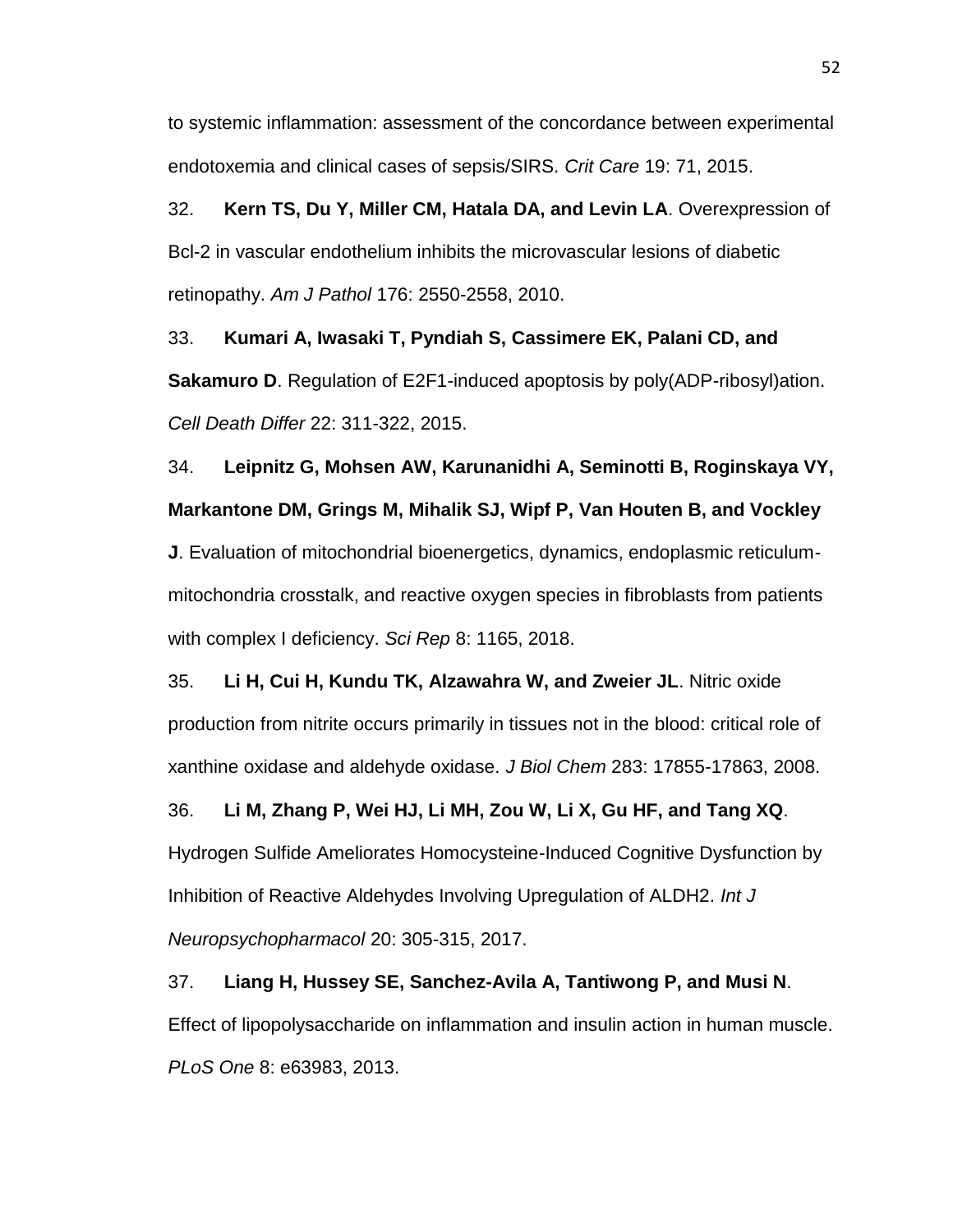38. **Liu C, Stonestrom AJ, Christian T, Yong J, Takase R, Hou YM, and Yang X**. Molecular Basis and Consequences of the Cytochrome c-tRNA Interaction. *J Biol Chem* 291: 10426-10436, 2016.

39. **Liu XR, Cao L, Li T, Chen LL, Yu YY, Huang WJ, Liu L, and Tan XQ**. Propofol attenuates H2O2-induced oxidative stress and apoptosis via the mitochondria- and ER-medicated pathways in neonatal rat cardiomyocytes. *Apoptosis* 22: 639-646, 2017.

40. **Liu Y, and Chen XJ**. Adenine nucleotide translocase, mitochondrial stress, and degenerative cell death. *Oxid Med Cell Longev* 2013: 146860, 2013.

41. **Lofrumento DD, La Piana G, Abbrescia DI, Palmitessa V, La Pesa V, Marzulli D, and Lofrumento NE**. Valinomycin induced energy-dependent mitochondrial swelling, cytochrome c release, cytosolic NADH/cytochrome c oxidation and apoptosis. *Apoptosis* 16: 1004-1013, 2011.

42. **Malinska D, Mirandola SR, and Kunz WS**. Mitochondrial potassium channels and reactive oxygen species. *FEBS Lett* 584: 2043-2048, 2010.

43. **McCommis KS, and Baines CP**. The role of VDAC in cell death: friend or foe? *Biochim Biophys Acta* 1818: 1444-1450, 2012.

44. **McMurray F, Patten DA, and Harper ME**. Reactive Oxygen Species and Oxidative Stress in Obesity-Recent Findings and Empirical Approaches. *Obesity (Silver Spring)* 24: 2301-2310, 2016.

45. **Meyrick B, Hoover R, Jones MR, Berry LC, Jr., and Brigham KL**. In vitro effects of endotoxin on bovine and sheep lung microvascular and pulmonary artery endothelial cells. *J Cell Physiol* 138: 165-174, 1989.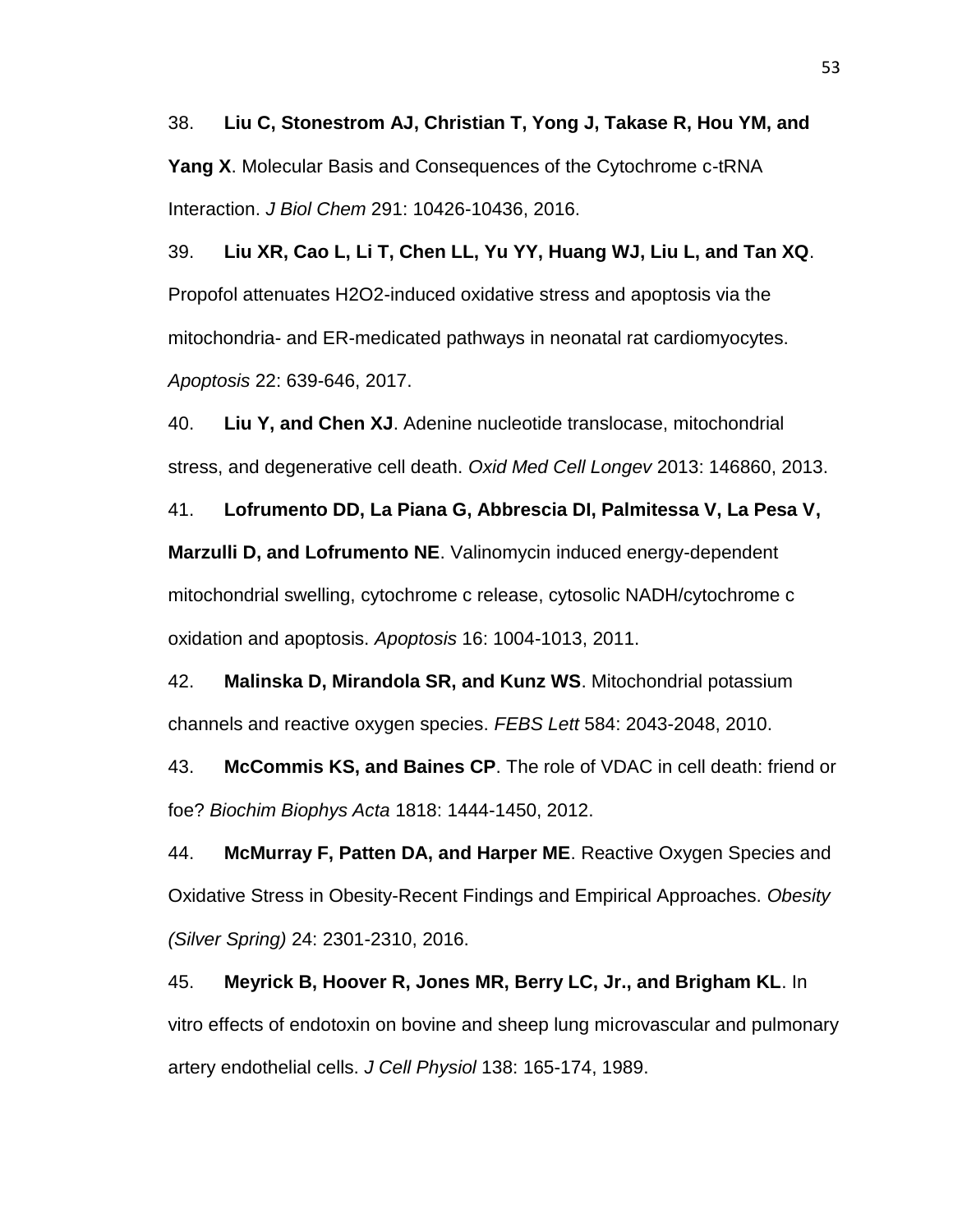46. **Mula RV, Machiah D, Holland L, Wang X, Parihar H, Sharma AC, Selvaraj P, and Shashidharamurthy R**. Immune Complex-Induced, Nitric Oxide-Mediated Vascular Endothelial Cell Death by Phagocytes Is Prevented with Decoy FcgammaReceptors. *PLoS One* 11: e0153620, 2016.

47. **Nathan C, and Cunningham-Bussel A**. Beyond oxidative stress: an immunologist's guide to reactive oxygen species. *Nat Rev Immunol* 13: 349-361, 2013.

48. **Parthasarathy G, and Philipp MT**. Review: apoptotic mechanisms in bacterial infections of the central nervous system. *Front Immunol* 3: 306, 2012.

49. **Raza H, John A, and Shafarin J**. Potentiation of LPS-Induced Apoptotic Cell Death in Human Hepatoma HepG2 Cells by Aspirin via ROS and Mitochondrial Dysfunction: Protection by N-Acetyl Cysteine. *PLoS One* 11: e0159750, 2016.

50. **Rosadini CV, and Kagan JC**. Early innate immune responses to bacterial LPS. *Curr Opin Immunol* 44: 14-19, 2017.

51. **Ryter SW, Kim HP, Hoetzel A, Park JW, Nakahira K, Wang X, and Choi AM**. Mechanisms of cell death in oxidative stress. *Antioxid Redox Signal* 9: 49-89, 2007.

52. **Sam AD, 2nd, Sharma AC, Law WR, and Ferguson JL**. Splanchnic vascular control during sepsis and endotoxemia. *Front Biosci* 2: e72-92, 1997.

53. **Sam AD, 2nd, Sharma AC, Rice AN, Ferguson JL, and Law WR**. Adenosine and nitric oxide regulate regional vascular resistance via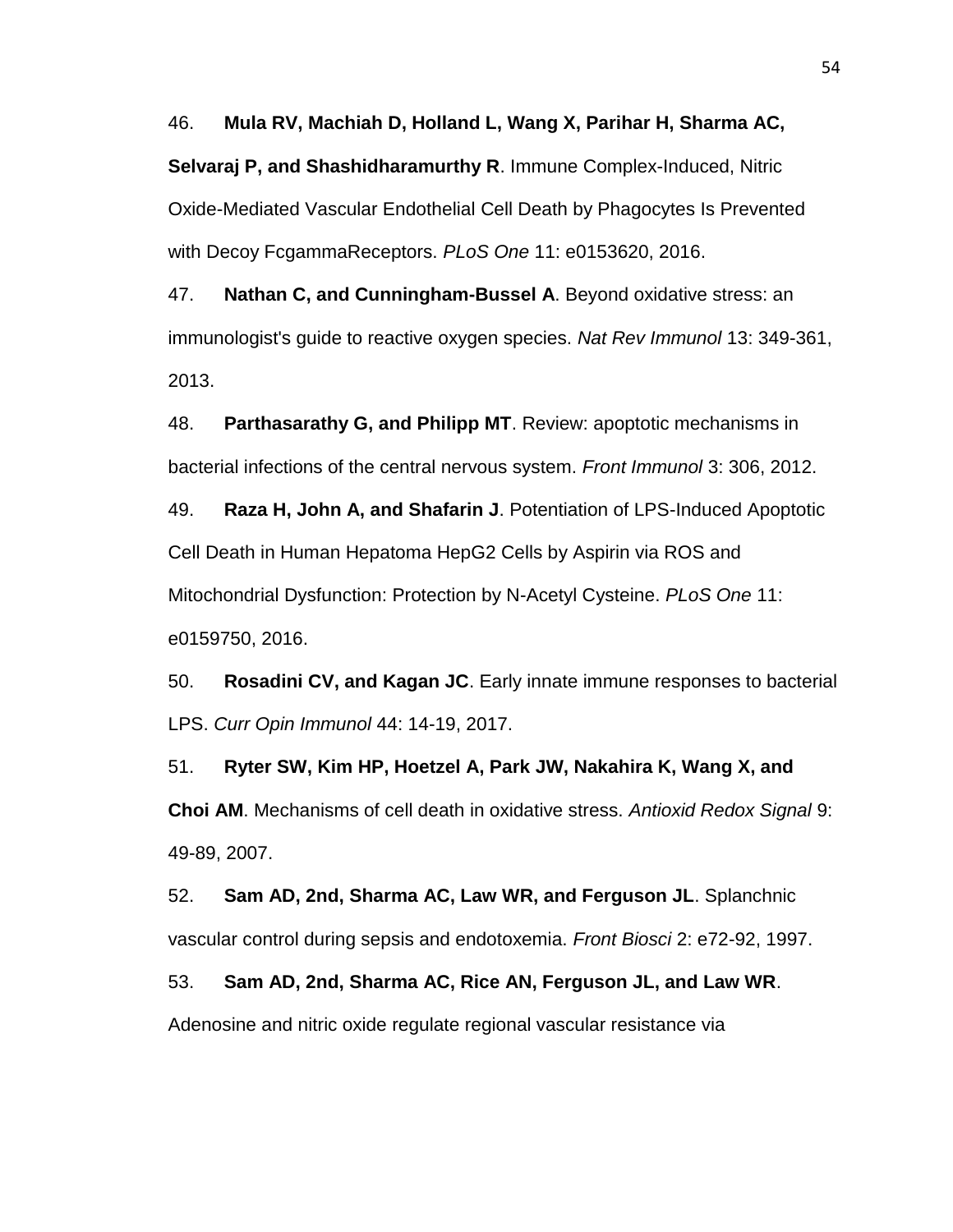interdependent and independent mechanisms during sepsis. *Crit Care Med* 28: 1931-1939, 2000.

54. **Shakeri R, Kheirollahi A, and Davoodi J**. Apaf-1: Regulation and function in cell death. *Biochimie* 135: 111-125, 2017.

55. **Sharma AC**. Sepsis-induced myocardial dysfunction. *Shock* 28: 265-269, 2007.

56. **Sharma AC, Motew SJ, Farias S, Alden KJ, Bosmann HB, Law WR, and Ferguson JL**. Sepsis alters myocardial and plasma concentrations of endothelin and nitric oxide in rats. *J Mol Cell Cardiol* 29: 1469-1477, 1997.

57. **Sharma AC, Sam AD, 2nd, Lee LY, Hales DB, Law WR, Ferguson JL, and Bosmann HB**. Effect of NG-nitro-L-arginine methyl ester on testicular blood flow and serum steroid hormones during sepsis. *Shock* 9: 416-421, 1998.

58. **Shioiri T, Muroi M, Hatao F, Nishida M, Ogawa T, Mimura Y, Seto Y, Kaminishi M, and Tanamoto K**. Caspase-3 is activated and rapidly released from human umbilical vein endothelial cells in response to lipopolysaccharide. *Biochim Biophys Acta* 1792: 1011-1018, 2009.

59. **Shvetsova AN, Mennerich D, Keratar JM, Hiltunen JK, and Kietzmann T**. Non-electron transfer chain mitochondrial defects differently regulate HIF-1alpha degradation and transcription. *Redox Biol* 12: 1052-1061, 2017.

60. **Smith KA, Waypa GB, and Schumacker PT**. Redox signaling during hypoxia in mammalian cells. *Redox Biol* 13: 228-234, 2017.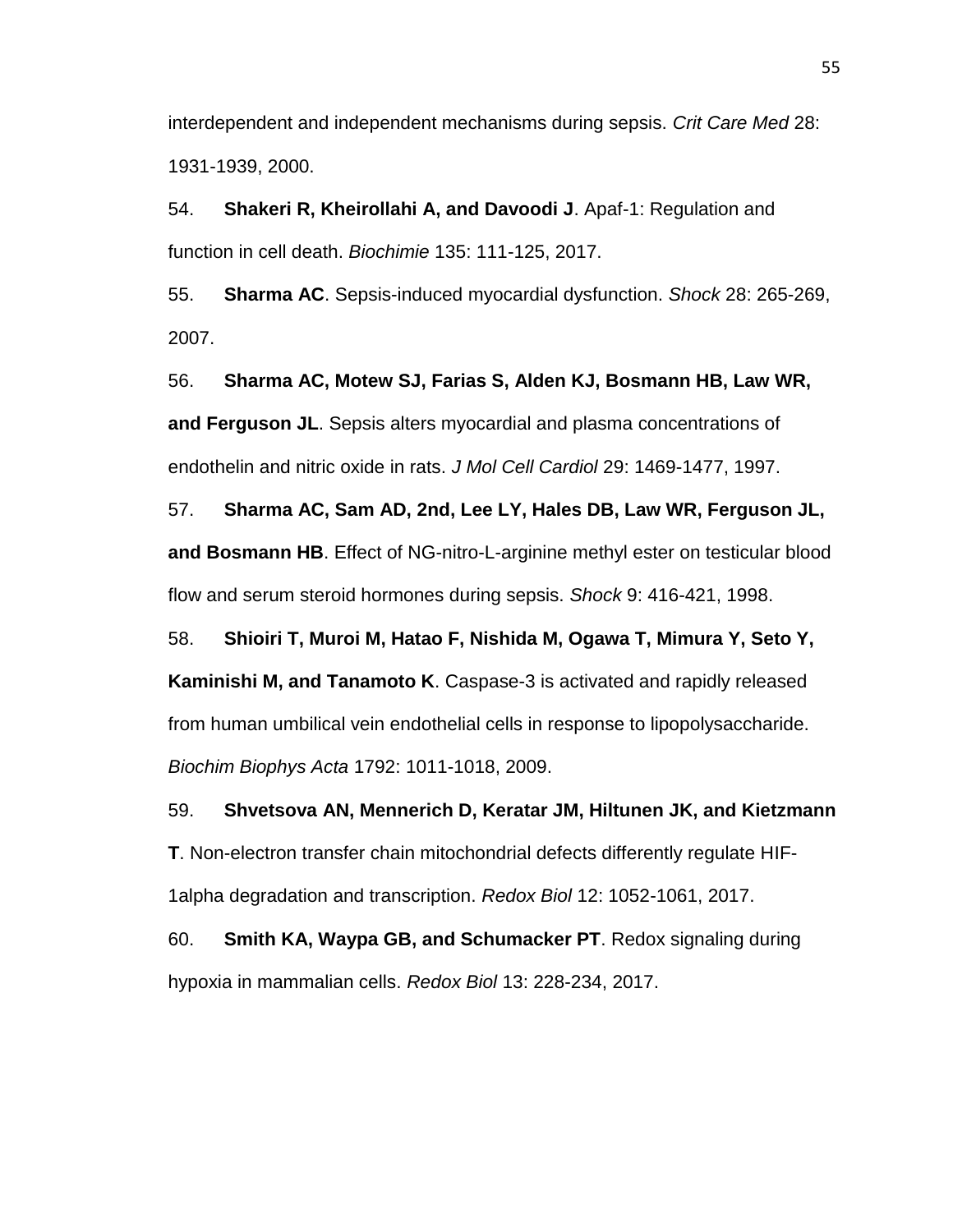61. **Snyder CM, Shroff EH, Liu J, and Chandel NS**. Nitric oxide induces cell death by regulating anti-apoptotic BCL-2 family members. *PLoS One* 4: e7059, 2009.

62. **Soufli I, Toumi R, Rafa H, and Touil-Boukoffa C**. Overview of cytokines and nitric oxide involvement in immuno-pathogenesis of inflammatory bowel diseases. *World J Gastrointest Pharmacol Ther* 7: 353-360, 2016.

63. **Suzuki Y, Hasegawa H, Tsuji T, Tsuruda K, Sasaki D, Ishihara K, Nagai K, Yanagihara K, Yamada Y, and Kamihira S**. Relationships of diverse apoptotic death process patterns to mitochondrial membrane potential (Deltapsi(m)) evaluated by three-parameter flow cytometric analysis. *Cytotechnology* 65: 59-70, 2013.

64. **Um HD**. Bcl-2 family proteins as regulators of cancer cell invasion and metastasis: a review focusing on mitochondrial respiration and reactive oxygen species. *Oncotarget* 7: 5193-5203, 2016.

65. **Wang C, and Youle RJ**. The role of mitochondria in apoptosis\*. *Annu Rev Genet* 43: 95-118, 2009.

66. **Wang Y, Wang Y, Yang D, Yu X, Li H, Lv X, Lu D, and Wang H**. beta(1) adrenoceptor stimulation promotes LPS-induced cardiomyocyte apoptosis through activating PKA and enhancing CaMKII and IkappaBalpha phosphorylation. *Crit Care* 19: 76, 2015.

67. **Ward PA**. Sepsis, apoptosis and complement. *Biochem Pharmacol* 76: 1383-1388, 2008.